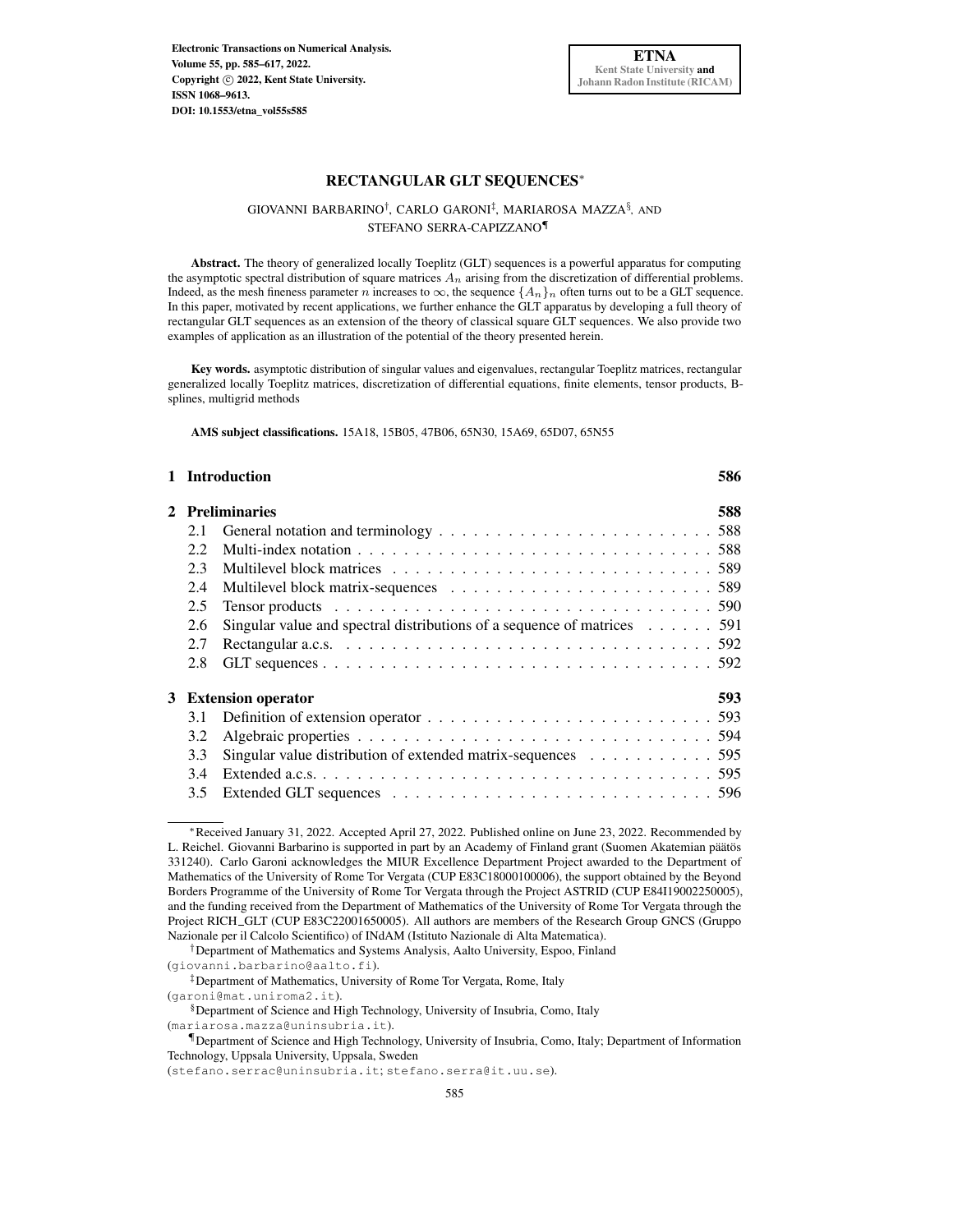| 586 |     | G. BARBARINO, C. GARONI, M. MAZZA, AND S. SERRA-CAPIZZANO               |     |
|-----|-----|-------------------------------------------------------------------------|-----|
|     |     | 4 Rectangular GLT sequences                                             | 598 |
|     | 4.1 |                                                                         |     |
|     | 4.2 | Uniqueness of the symbol of a rectangular GLT sequence 598              |     |
|     | 4.3 | Fundamental examples of rectangular GLT sequences 598                   |     |
|     |     | 4.3.1                                                                   |     |
|     |     | Sequences of rectangular diagonal sampling matrices 599<br>4.3.2        |     |
|     |     | Rectangular zero-distributed sequences 599<br>4.3.3                     |     |
|     | 4.4 | Singular value distribution of rectangular GLT sequences 599            |     |
|     | 4.5 |                                                                         |     |
|     | 4.6 | Convergence results for rectangular GLT sequences 600                   |     |
|     | 4.7 | Relations between rectangular GLT sequences of different size 601       |     |
|     | 4.8 | Existence of a rectangular GLT sequence for any measurable function 606 |     |
|     |     | 5 Summary of the theory of rectangular GLT sequences                    | 606 |
| 6   |     | Application to higher-order FE discretizations of systems of DEs        | 607 |
|     | 6.1 |                                                                         |     |
|     | 6.2 |                                                                         |     |
|     | 6.3 |                                                                         |     |
|     | 6.4 | GLT analysis of the higher-order FE discretization matrices 610         |     |
|     |     | 7 Application to multigrid methods                                      | 614 |
|     |     | 8 Conclusion                                                            | 615 |

<span id="page-1-0"></span>1. Introduction. Suppose that a linear differential problem is discretized using a mesh characterized by a fineness parameter  $n$ . In this case, the computation of the numerical solution reduces to solving a linear discrete problem—e.g., a linear system or an eigenvalue problem—identified by a square matrix  $A_n$ . The size of  $A_n$  grows as n increases, i.e., as the mesh is progressively refined, and ultimately we are left with a sequence of matrices  $A_n$  such that size( $A_n$ )  $\to \infty$  as  $n \to \infty$ . What is often observed in practice is the following:

- As long as the considered mesh enjoys a certain structure, the sequence  $\{A_n\}_n$  is structured as well, and, in particular, it falls into the class of generalized locally Toeplitz (GLT) sequences [\[4,](#page-31-0) [6,](#page-31-1) [7,](#page-31-2) [21,](#page-31-3) [22\]](#page-31-4). Depending on the considered problem,  $\{A_n\}_n$  could be a traditional scalar GLT sequence [\[21\]](#page-31-3), a multilevel GLT sequence [\[22\]](#page-31-4), a block GLT sequence [\[6\]](#page-31-1), a multilevel block GLT sequence [\[7\]](#page-31-2), or a reduced (multilevel block) GLT sequence [\[4\]](#page-31-0).
- The eigenvalues of  $A_n$  enjoy an asymptotic distribution described by a function  $f$  in the sense of Definition [2.3.](#page-6-1) The function f, known as the spectral symbol of  $\{A_n\}_n$ , normally coincides with the so-called kernel (or symbol) of the GLT sequence  $\{A_n\}_n$  and can be computed precisely through the theory of GLT sequences.

The theory of GLT sequences is therefore an apparatus—to the best of the authors' knowledge, the most powerful apparatus—for computing the spectral symbol  $f$  of sequences of matrices  ${A_n}_n$  arising from the discretization of differential problems. The spectral symbol in turn is useful for several purposes, ranging from the design of appropriate solvers for the considered discretization matrices to the analysis of the spectral approximation properties of the considered discretization method; see [\[6,](#page-31-1) Section 1.2] and [\[21,](#page-31-3) Section 1.1] for more details.

Nowadays, the main references for the theory of GLT sequences and the related applications are the books [\[21,](#page-31-3) [22\]](#page-31-4) and the review papers [\[4,](#page-31-0) [6,](#page-31-1) [7\]](#page-31-2). We therefore refer the reader to these works for a comprehensive treatment of the topic, whereas for a more concise in-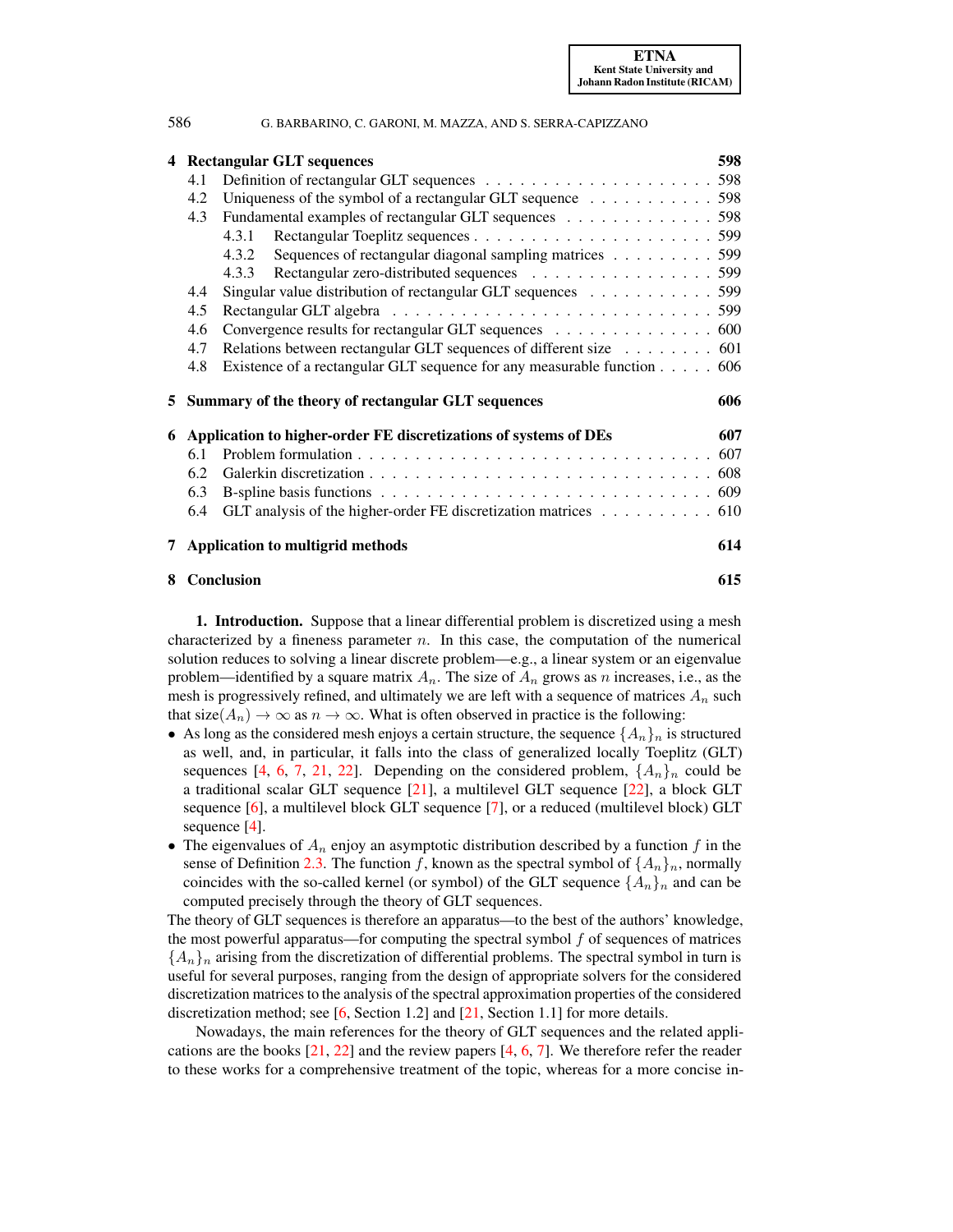troduction to the subject, we recommend the papers [\[13,](#page-31-5) [20,](#page-31-6) [23,](#page-31-7) [24\]](#page-31-8). From a theoretical point of view, among the main recent developments not included in  $[4, 6, 7, 21, 22]$  $[4, 6, 7, 21, 22]$  $[4, 6, 7, 21, 22]$  $[4, 6, 7, 21, 22]$  $[4, 6, 7, 21, 22]$  $[4, 6, 7, 21, 22]$  $[4, 6, 7, 21, 22]$  $[4, 6, 7, 21, 22]$  $[4, 6, 7, 21, 22]$ , we mention the equivalence between GLT sequences and measurable functions [\[2\]](#page-30-1), the normal form of GLT sequences [\[3\]](#page-31-9), the perturbation results for GLT sequences [\[8\]](#page-31-10), the analysis of the connections between the spectral symbol and the spectrum of the operator associated with the considered differential problem  $[10, 11, 25]$  $[10, 11, 25]$  $[10, 11, 25]$  $[10, 11, 25]$  $[10, 11, 25]$ , and the first "bridge" between spectral symbols and spectral analysis of graphs/networks [\[1\]](#page-30-2). From an applicative point of view, among the main recent developments not included in  $[4, 6, 7, 21, 22]$  $[4, 6, 7, 21, 22]$  $[4, 6, 7, 21, 22]$  $[4, 6, 7, 21, 22]$  $[4, 6, 7, 21, 22]$  $[4, 6, 7, 21, 22]$  $[4, 6, 7, 21, 22]$  $[4, 6, 7, 21, 22]$  $[4, 6, 7, 21, 22]$ , we mention the application to fractional differential equations [\[16,](#page-31-14) [17\]](#page-31-15) and incompressible Navier-Stokes equations [\[19,](#page-31-16) [28\]](#page-31-17).

Despite the remarkable development that the theory of GLT sequences has reached nowadays, recent applications [\[18,](#page-31-18) [28\]](#page-31-17) suggested the need for a notion of rectangular GLT sequences in order to further enhance the GLT apparatus. In this paper, we introduce such a notion and develop a full theory of rectangular (multilevel block) GLT sequences as an extension of the theory of classical square (multilevel block) GLT sequences. We also provide two examples of application as an illustration of the potential of the theory presented herein.

To give an a priori flavor of the relevance of the theory of rectangular GLT sequences, consider the applications that inspired this paper, i.e., the Taylor-Hood stable finite element (FE) discretization of the linear elasticity equations [\[18\]](#page-31-18) and the staggered discontinuous Galerkin approximation of the incompressible Navier-Stokes equations [\[28\]](#page-31-17). In these cases, the numerical solution is computed by solving a linear system whose coefficient matrix has a saddle-point structure of the form

$$
A_n = \begin{bmatrix} A_n(1,1) & A_n(1,2) \\ A_n(2,1) & A_n(2,2) \end{bmatrix}.
$$

An efficient solution of this system relies on block Gaussian elimination and essentially reduces to solving a linear system whose coefficient matrix is the Schur complement

$$
S_n = A_n(2,2) - A_n(2,1)(A_n(1,1))^{-1}A_n(1,2);
$$

see [\[9,](#page-31-19) Section 5]. What is relevant to us is that the sequences  $\{A_n(i,j)\}_n$  are, up to minor transformations, square GLT sequences for  $i = j$  and rectangular GLT sequences for  $i \neq j$ . As a consequence, the spectral distributions of  $\{A_n\}_n$  and  $\{S_n\}_n$  can be computed through the theory of rectangular GLT sequences, and especially through properties GLT 4 and GLT 6 in Section [5,](#page-21-1) which allow us to "connect" GLT sequences with symbols of different size. In [\[18,](#page-31-18) [28\]](#page-31-17), the authors computed the spectral distributions of  $\{A_n\}_n$  and  $\{S_n\}_n$  by either resorting to the complicated technique of "cutting matrices" employed in the convergence analysis of multigrid methods or using specific results that are special cases of the theory developed herein. These approaches were adopted as workarounds to remedy the lack of a theory of rectangular GLT sequences; they are somehow application dependent, and ultimately they are intrinsically "wrong". The "right" approach—more natural, more general, and simpler—is the one we will present in Section  $6$ , which fully exploits the theory of rectangular GLT sequences.

The paper is organized as follows. In Section [2,](#page-3-0) we collect some background material along with preliminary notations and results. In Section [3,](#page-8-0) we introduce and study the extension operator, i.e., the key tool for transferring results about square GLT sequences to rectangular GLT sequences. In Section [4,](#page-13-0) we develop the theory of rectangular GLT sequences, which is then summarized in Section [5.](#page-21-1) In Sections [6–](#page-22-0)[7,](#page-29-0) we provide two illustrative applications of the presented theory. We draw conclusions in Section [8.](#page-30-0)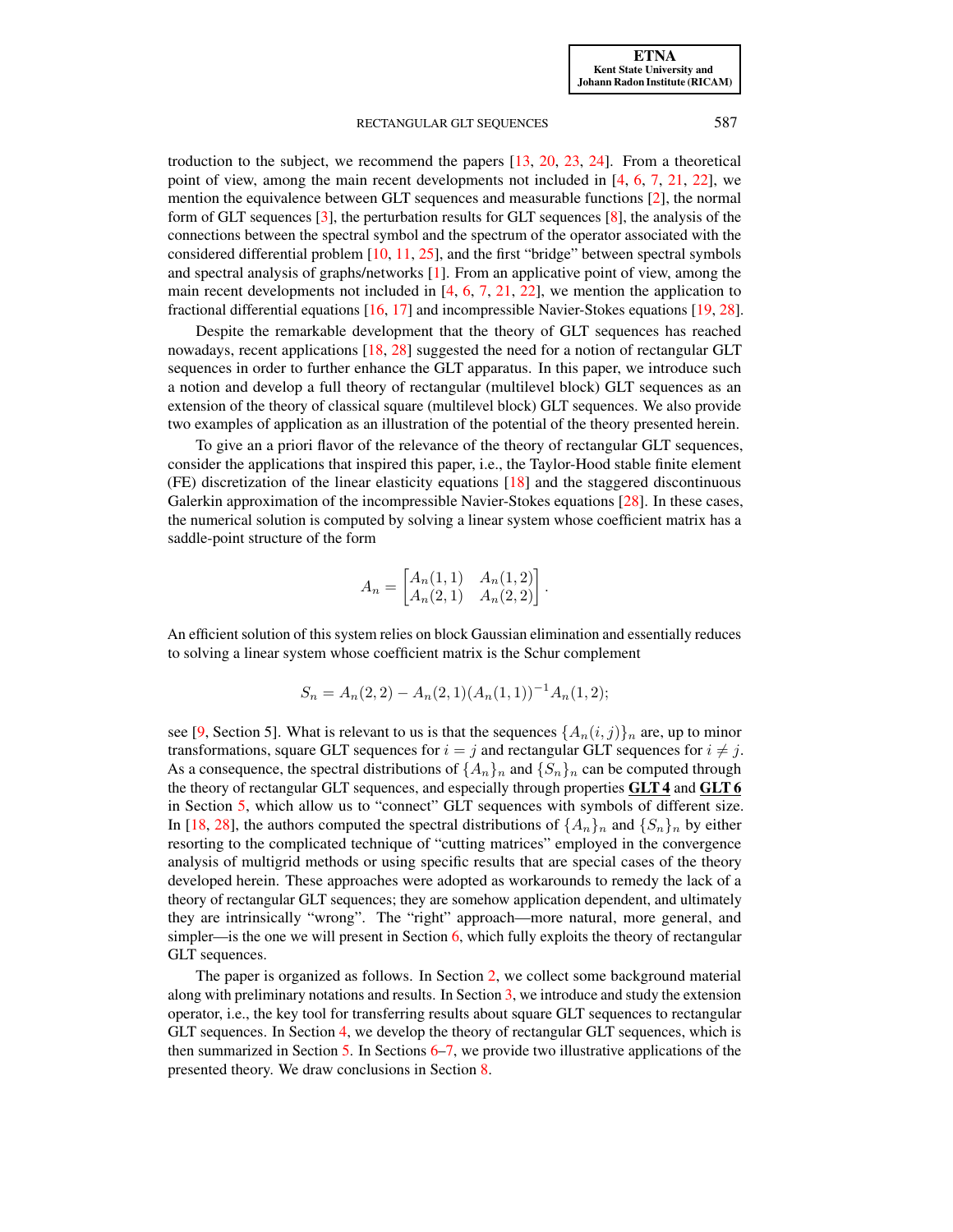## <span id="page-3-0"></span>2. Preliminaries.

#### 2.1. General notation and terminology.

- <span id="page-3-1"></span>• If  $\alpha_1, \ldots, \alpha_n \in \mathbb{R}$ , we define  $\alpha_1 \wedge \cdots \wedge \alpha_n = \min(\alpha_1, \ldots, \alpha_n)$  and  $\alpha_1 \vee \cdots \vee \alpha_n =$  $\max(\alpha_1, \ldots, \alpha_n).$
- We denote by  $e_1^{(n)}, \ldots, e_n^{(n)}$  the vectors of the canonical basis of  $\mathbb{C}^n$ .
- $O_{m,n}$ ,  $O_n$ , and  $I_n$  denote, respectively, the  $m \times n$  zero matrix, the  $n \times n$  zero matrix, and the  $n \times n$  identity matrix. Sometimes, when the sizes can be inferred from the context, O is used instead of  $O_{m,n}$ ,  $O_n$ , and I is used instead of  $I_n$ .
- For every  $r, s \in \mathbb{N} = \{1, 2, \ldots\}$  and every  $\alpha = 1, \ldots, r$  and  $\beta = 1, \ldots, s$ , we denote by  $E_{\alpha\beta}^{(r,s)}$  the  $r \times s$  matrix having 1 in position  $(\alpha, \beta)$  and 0 elsewhere, and we set  $E_{\alpha\beta}^{(s)} = E_{\alpha\beta}^{(s,s)}$ .
- The eigenvalues of a matrix  $X \in \mathbb{C}^{n \times n}$  are denoted by  $\lambda_i(X)$ ,  $i = 1, \dots, n$ . The singular values of a matrix  $X \in \mathbb{C}^{m \times n}$  are denoted by  $\sigma_i(X)$ ,  $i = 1, ..., m \wedge n$ . The maximum and minimum singular values of X are also denoted by  $\sigma_{\text{max}}(X)$  and  $\sigma_{\text{min}}(X)$ .
- For every  $X \in \mathbb{C}^{m \times n}$ , we denote by  $||X|| = \sigma_{\max}(X)$  the spectral (Euclidean) norm of X, by  $X^*$  the conjugate transpose of X, and by  $X^{\dagger}$  the Moore-Penrose pseudoinverse of X.
- $C_c(\mathbb{C})$  (resp.,  $C_c(\mathbb{R})$ ) is the space of complex-valued continuous functions defined on  $\mathbb{C}$ (resp.,  $\mathbb{R}$ ) with bounded support.
- $\mu_k$  denotes the Lebesgue measure in  $\mathbb{R}^k$ . Throughout this work, unless stated otherwise, all the terminology from measure theory (such as "measurable set", "measurable function", "a.e.", etc.) is always referred to the Lebesgue measure.
- Let  $D \subseteq \mathbb{R}^k$ . An  $r \times s$  matrix-valued function  $f : D \to \mathbb{C}^{r \times s}$  is said to be measurable (resp., continuous, a.e. continuous, bounded, in  $L^p(D)$ , in  $C^{\infty}(D)$ , etc.) if its components  $f_{\alpha\beta}$  :  $D \to \mathbb{C}$ ,  $\alpha = 1, \ldots, r$ ,  $\beta = 1, \ldots, s$ , are measurable (resp., continuous, a.e. continuous, bounded, in  $L^p(D)$ , in  $C^{\infty}(D)$ , etc.).
- Let  $f_m, f: D \subseteq \mathbb{R}^k \to \mathbb{C}^{r \times s}$  be measurable. We say that  $f_m$  converges to f in measure (resp., a.e., in  $L^p(D)$ , etc.) if  $(f_m)_{\alpha\beta}$  converges to  $f_{\alpha\beta}$  in measure (resp., a.e., in  $L^p(D)$ , etc.) for all  $\alpha = 1, \ldots, r$  and  $\beta = 1, \ldots, s$ .
- We use a notation borrowed from probability theory to indicate sets. For example, if  $f, g : D \subseteq \mathbb{R}^k \to \mathbb{C}^{r \times s}$ , then  $\{f \text{ has full rank}\} = \{\mathbf{x} \in D : f(\mathbf{x}) \text{ has full rank}\},\$  $\mu_k \{ ||f - g|| \geq \varepsilon \}$  is the measure of the set  $\{ \mathbf{x} \in D : ||f(\mathbf{x}) - g(\mathbf{x})|| \geq \varepsilon \}$ , etc.

<span id="page-3-2"></span>**2.2. Multi-index notation.** A multi-index  $\boldsymbol{i}$  of size  $d$ , also called a  $d$ -index, is simply a vector in  $\mathbb{Z}^d$ .

- $0, 1, 2, \ldots$  are the vectors of all zeros, all ones, all twos,  $\ldots$  (their size will be clear from the context).
- For any vector  $n \in \mathbb{R}^d$ , we set  $N(n) = \prod_{i=1}^d n_i$ , and we write  $n \to \infty$  to indicate that  $\min(n) \to \infty$ .
- If  $h, k \in \mathbb{R}^d$ , then an inequality such as  $h \leq k$  means that  $h_i \leq k_i$  for all  $i = 1, \ldots, d$ .
- If h, k are d-indices such that  $h \leq k$ , then the d-index range  $\{h, \ldots, k\}$  is the set  $\{i \in \mathbb{Z}^d : h \leq i \leq k\}$ . We assume for this set the standard lexicographic ordering:

$$
\[\ldots\ [\ [\ ([i_1,\ldots,i_d)\ ]_{i_d=h_d,\ldots,k_d}\ ]_{i_{d-1}=h_{d-1},\ldots,k_{d-1}}\ \ldots\ ]_{i_1=h_1,\ldots,k_1}.
$$

For instance, in the case  $d = 2$ , the ordering is

$$
(h_1, h_2), (h_1, h_2 + 1), \ldots, (h_1, k_2),
$$
  
\n
$$
(h_1 + 1, h_2), (h_1 + 1, h_2 + 1), \ldots, (h_1 + 1, k_2),
$$
  
\n
$$
\ldots \ldots \ldots, (k_1, h_2), (k_1, h_2 + 1), \ldots, (k_1, k_2).
$$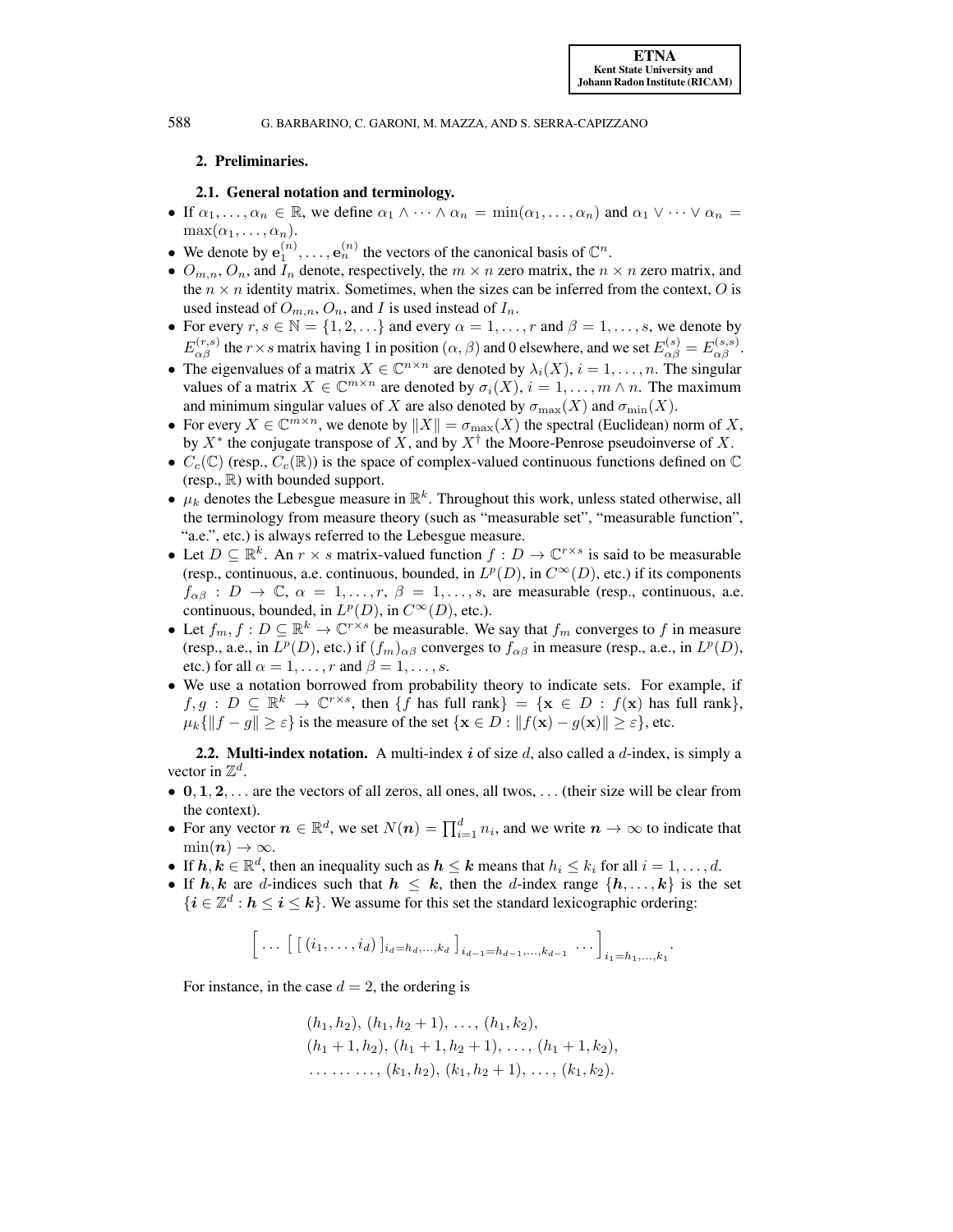[ETNA](http://etna.ricam.oeaw.ac.at) [Kent State University and](http://www.kent.edu) [Johann Radon Institute \(RICAM\)](http://www.ricam.oeaw.ac.at)

#### RECTANGULAR GLT SEQUENCES 589

- When a d-index i varies in a d-index range  $\{h, \ldots, k\}$  (this is often written as  $i = h, \ldots, k$ ), it is understood that i varies from  $h$  to  $k$  following the lexicographic ordering.
- If  $h, k$  are d-indices with  $h \leq k$ , then the notation  $\sum_{i=h}^{k}$  indicates the summation over all  $i = h, \ldots, k.$
- Operations involving  $d$ -indices (or general vectors with  $d$  components) that have no meaning in the vector space  $\mathbb{R}^d$  must always be interpreted in the componentwise sense. For instance,  $\bm{i}\bm{j}=(i_{1}j_{1},\ldots,i_{d}j_{d}),$   $\bm{i}/\bm{j}=(i_{1}/j_{1},\ldots,i_{d}/j_{d}),$  etc.

<span id="page-4-0"></span>**2.3. Multilevel block matrices.** If  $n \in \mathbb{N}^d$  and  $X = [x_{ij}]_{i,j=1}^n$ , where each  $x_{ij}$  is a matrix of size  $r \times s$ , then X is a matrix of size  $N(n)r \times N(n)s$  whose "entries"  $x_{ij}$  are  $r \times s$  blocks indexed by a pair of d-indices i, j, both varying from 1 to n according to the lexicographic ordering. Following Tyrtyshnikov [\[32,](#page-32-0) Section 6], a matrix of this kind is referred to as a d-level  $(r, s)$ -block matrix (with level orders  $\mathbf{n} = (n_1, \dots, n_d)$ ).

<span id="page-4-2"></span>For every  $n \in \mathbb{N}^d$  and every  $i, j = 1, \ldots, n$ , we denote by  $E_{ij}^{(n)}$  the  $N(n) \times N(n)$ matrix having 1 in position  $(i, j)$  and 0 elsewhere. If  $X = [x_{ij}]_{i,j=1}^n$  is a d-level  $(r, s)$ -block matrix, then

(2.1) 
$$
X = [x_{ij}]_{i,j=1}^n = \sum_{i,j=1}^n E_{ij}^{(n)} \otimes x_{ij},
$$

where  $\otimes$  denotes the tensor product; see [\(2.2\)](#page-5-1).

Two fundamental examples of multilevel block matrices are given by multilevel block Toeplitz matrices and multilevel block diagonal sampling matrices. We provide below the corresponding definitions.

<span id="page-4-3"></span>DEFINITION 2.1 (Multilevel block Toeplitz matrix). Let  $f: [-\pi, \pi]^d \to \mathbb{C}^{r \times s}$  be in  $L^1([-\pi,\pi]^d)$ , and let  $\{f_{\bm{k}}\}_{{\bm{k}}\in\mathbb{Z}^d}$  be the Fourier coefficients of f defined as follows:

$$
f_{\mathbf{k}} = \frac{1}{(2\pi)^d} \int_{[-\pi,\pi]^d} f(\boldsymbol{\theta}) e^{-i\mathbf{k} \cdot \boldsymbol{\theta}} d\boldsymbol{\theta} \in \mathbb{C}^{r \times s}, \quad \mathbf{k} \in \mathbb{Z}^d,
$$

*where*  $\mathbf{k} \cdot \boldsymbol{\theta} = k_1 \theta_1 + \ldots + k_d \theta_d$  *and the integrals are computed componentwise. For every* n ∈ N d *, the* n*th (*d*-level* (r, s)*-block) Toeplitz matrix generated by* f *is the* d*-level* (r, s)*-block matrix defined as*

$$
T_{n}(f) = [f_{i-j}]_{i,j=1}^{n} = \sum_{i,j=1}^{n} E_{ij}^{(n)} \otimes f_{i-j}.
$$

<span id="page-4-4"></span>DEFINITION 2.2 (Multilevel block diagonal sampling matrix). Let  $a:[0,1]^d \to \mathbb{C}^{r \times s}$ . *For every*  $n \in \mathbb{N}^d$ , the nth (d-level  $(r, s)$ -block) diagonal sampling matrix generated by a is *the* d*-level* (r, s)*-block diagonal matrix defined as*

$$
D_{\boldsymbol{n}}(a) = \operatorname{diag}_{\boldsymbol{i}=1,\dots,\boldsymbol{n}} a\Big(\frac{\boldsymbol{i}}{\boldsymbol{n}}\Big) = \sum_{\boldsymbol{i}=1}^{\boldsymbol{n}} E_{\boldsymbol{i}\boldsymbol{i}}^{(\boldsymbol{n})} \otimes a\Big(\frac{\boldsymbol{i}}{\boldsymbol{n}}\Big).
$$

<span id="page-4-1"></span>2.4. Multilevel block matrix-sequences. Throughout this paper, a sequence of matrices is a sequence of the form  $\{A_n\}_n$ , where n varies in some infinite subset of N and  $A_n$  is a  $d_n \times e_n$  matrix such that both  $d_n$  and  $e_n$  tend to  $\infty$  as  $n \to \infty$ . A d-level  $(r, s)$ -block matrix-sequence is a special sequence of matrices of the form  $\{A_{n}\}_n$ , where:

- *n* varies in some infinite subset of  $\mathbb{N}$ ;
- $n = n(n)$  is a d-index in  $\mathbb{N}^d$  which depends on n and satisfies  $n \to \infty$  as  $n \to \infty$ ;
- $A_n$  is a matrix of size  $N(n)r \times N(n)s$ .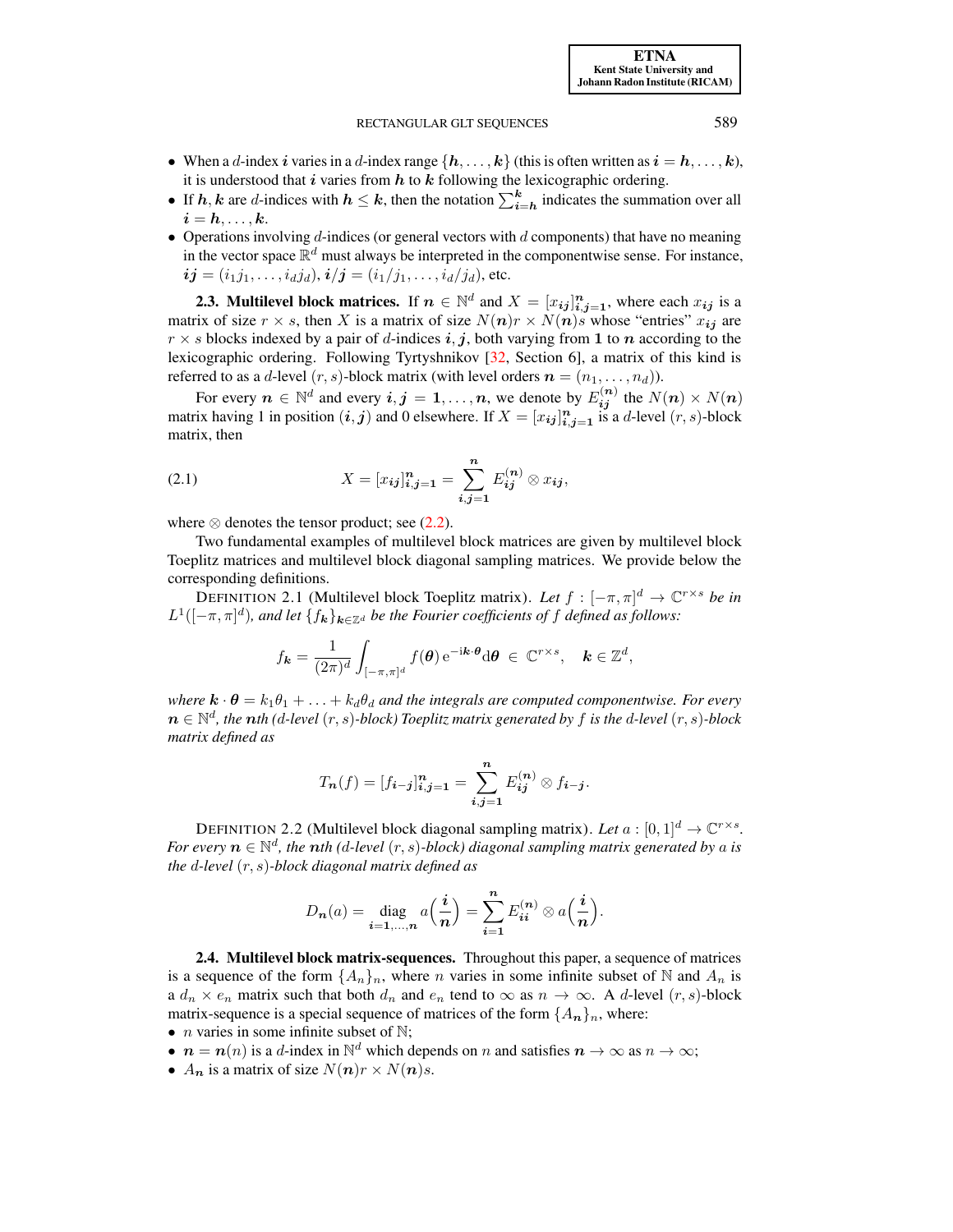If  $\{A_n\}_n$  is a d-level  $(r, s)$ -block matrix-sequence, then  $A_n$  can be seen as a d-level  $(r, s)$ block matrix and can be written in block form as in  $(2.1)$ :

$$
A_{n} = [a_{ij}^{(n)}]_{i,j=1}^{n} = \sum_{i,j=1}^{n} E_{ij}^{(n)} \otimes a_{ij}^{(n)},
$$

where  $a_{ij}^{(n)}$  is an  $r \times s$  matrix. A d-level  $(s, s)$ -block matrix-sequence is also referred to as a d-level s-block matrix-sequence.

<span id="page-5-0"></span>**2.5. Tensor products.** If X, Y are matrices of any dimension, say  $X \in \mathbb{C}^{m_1 \times n_1}$  and  $Y \in \mathbb{C}^{m_2 \times n_2}$ , then the tensor (Kronecker) product of X and Y is the  $m_1 m_2 \times n_1 n_2$  matrix defined by

<span id="page-5-1"></span>
$$
(2.2) \t\t X \otimes Y = [x_{ij}Y]_{i=1,\dots,n_1}^{j=1,\dots,n_1} = \begin{bmatrix} x_{11}Y & \cdots & x_{1n_1}Y \\ \vdots & & \vdots \\ x_{m_11}Y & \cdots & x_{m_1n_1}Y \end{bmatrix}.
$$

The properties of tensor products that we need in this paper are collected below. For further properties, we refer the reader to [\[22,](#page-31-4) Section 2.5]; see also [\[7,](#page-31-2) Section 2.2.2].

For all matrices  $X, Y, Z$ , we have

<span id="page-5-3"></span>
$$
(2.3) \t\t (X \otimes Y)^T = X^T \otimes Y^T,
$$

$$
(2.4) \t\t X \otimes (Y \otimes Z) = (X \otimes Y) \otimes Z.
$$

For all matrices X, Y, Z and all scalars  $\alpha, \beta \in \mathbb{C}$ , we have

(2.5) 
$$
\begin{cases} (\alpha X + \beta Y) \otimes Z = \alpha (X \otimes Z) + \beta (Y \otimes Z), \\ X \otimes (\alpha Y + \beta Z) = \alpha (X \otimes Y) + \beta (X \otimes Z). \end{cases}
$$

Whenever  $X_1, X_2$  are multipliable and  $Y_1, Y_2$  are multipliable, we have

(2.6) 
$$
(X_1 \otimes Y_1)(X_2 \otimes Y_2) = (X_1 X_2) \otimes (Y_1 Y_2).
$$

For every  $k_1, k_2 \in \mathbb{N}$ , let  $\zeta = [\zeta(1), \zeta(2), \ldots, \zeta(k_1 k_2)]$  be the permutation of  $[1, 2, \ldots, k_1 k_2]$ given by

<span id="page-5-4"></span><span id="page-5-2"></span>
$$
\zeta = [1, k_2 + 1, 2k_2 + 1, \dots, (k_1 - 1)k_2 + 1, 2, k_2 + 2, 2k_2 + 2, \dots, (k_1 - 1)k_2 + 2, \dots \dots \dots k_2, 2k_2, 3k_2 \dots, k_1k_2],
$$

i.e.,

$$
\zeta(i) = ((i-1) \mod k_1)k_2 + \left\lfloor \frac{i-1}{k_1} \right\rfloor + 1, \qquad i = 1, \ldots, k_1 k_2,
$$

and let  $P_{k_1,k_2}$  be the permutation matrix associated with  $\zeta$ , i.e., the  $k_1k_2 \times k_1k_2$  matrix whose rows are  $(\mathbf{e}_{\zeta(1)}^{(k_1k_2)})^T, \dots, (\mathbf{e}_{\zeta(k_1k_2)}^{(k_1k_2)}$  $\frac{(k_1 k_2)}{\zeta(k_1 k_2)}$ <sup>T</sup> (in this order). Then,

(2.7) 
$$
P_{k_1,k_2} = \begin{bmatrix} I_{k_1} \otimes (\mathbf{e}_1^{(k_2)})^T \\ I_{k_1} \otimes (\mathbf{e}_2^{(k_2)})^T \\ \vdots \\ I_{k_1} \otimes (\mathbf{e}_{k_2}^{(k_2)})^T \end{bmatrix} = \sum_{i=1}^{k_2} \mathbf{e}_i^{(k_2)} \otimes I_{k_1} \otimes (\mathbf{e}_i^{(k_2)})^T,
$$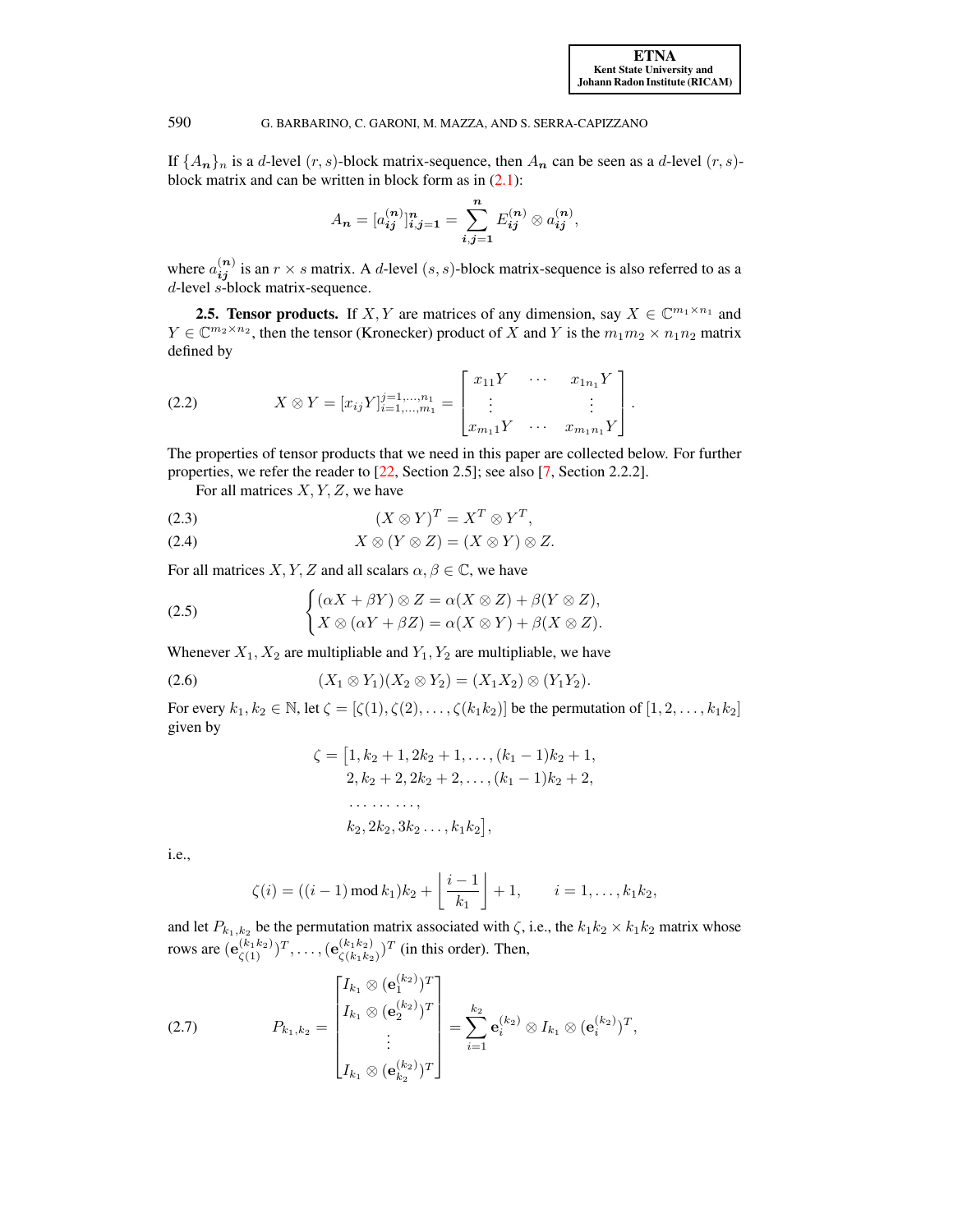<span id="page-6-3"></span>and

(2.8) 
$$
Y \otimes X = P_{m_1, m_2}(X \otimes Y) P_{n_1, n_2}^T
$$

<span id="page-6-0"></span>for all matrices  $X \in \mathbb{C}^{m_1 \times n_1}$  and  $Y \in \mathbb{C}^{m_2 \times n_2}$ .

## 2.6. Singular value and spectral distributions of a sequence of matrices.

<span id="page-6-1"></span>DEFINITION 2.3 (Singular value and spectral distributions of a sequence of matrices). • Let  $\{A_n\}_n$  be a sequence of matrices with  $A_n$  of size  $d_n \times e_n$ , and let  $f: D \subset \mathbb{R}^k \to \mathbb{C}^{r \times s}$ *be measurable with*  $0 < \mu_k(D) < \infty$ *. We say that*  $\{A_n\}_n$  *has a (asymptotic) singular* 

*value distribution described by f, and we write*  $\{A_n\}_n \sim_{\sigma} f$ , *if* 

$$
\lim_{n\to\infty}\frac{1}{d_n\wedge e_n}\sum_{i=1}^{d_n\wedge e_n}F(\sigma_i(A_n))=\frac{1}{\mu_k(D)}\int_D\frac{\sum_{i=1}^{r\wedge s}F(\sigma_i(f(\mathbf{x})))}{r\wedge s}\mathrm{d}\mathbf{x},\quad\forall\,F\in C_c(\mathbb{R}).
$$

*In this case, the function* f *is referred to as the singular value symbol of*  $\{A_n\}_n$ *.* 

• Let  $\{A_n\}_n$  be a sequence of matrices with  $A_n$  of size  $d_n \times d_n$ , and let  $f: D \subset \mathbb{R}^k \to \mathbb{C}^{s \times s}$ *be measurable with*  $0 < \mu_k(D) < \infty$ *. We say that*  $\{A_n\}_n$  *has a (asymptotic) spectral (or eigenvalue) distribution described by* f, and we write  $\{A_n\}_n \sim_\lambda$  f, if

$$
\lim_{n \to \infty} \frac{1}{d_n} \sum_{i=1}^{d_n} F(\lambda_i(A_n)) = \frac{1}{\mu_k(D)} \int_D \frac{\sum_{i=1}^s F(\lambda_i(f(\mathbf{x})))}{s} d\mathbf{x}, \quad \forall F \in C_c(\mathbb{C}).
$$

*In this case, the function* f *is referred to as the spectral (or eigenvalue) symbol of*  $\{A_n\}_n$ .

Note that Definition [2.3](#page-6-1) is well-posed by [\[7,](#page-31-2) Lemma 2.5], which ensures that the functions  $\mathbf{x} \mapsto \sum_{i=1}^{r \wedge s} F(\sigma_i(f(\mathbf{x})))$  and  $\mathbf{x} \mapsto \sum_{i=1}^{s} F(\lambda_i(f(\mathbf{x})))$  are measurable. We refer the reader to [\[6,](#page-31-1) Remark 2.9] for the informal meaning behind the singular value and spectral distributions of a sequence of matrices. The next lemma will be used (only) in the proof of Theorem [4.6.](#page-15-1)

<span id="page-6-4"></span>LEMMA 2.4. Let  $\{A_n\}_n$  be a sequence of matrices with  $A_n$  of size  $d_n \times e_n$ , and let  $f: D \subset \mathbb{R}^k \to \mathbb{C}^{r \times s}$  *be measurable with*  $0 < \mu_k(D) < \infty$ *. If*  $\{A_n\}_n \sim_\sigma f$  *and* f *has full rank a.e., then*

$$
\lim_{n \to \infty} \frac{\#\{i \in \{1, \ldots, d_n \wedge e_n\} : \sigma_i(A_n) = 0\}}{d_n \wedge e_n} = 0.
$$

We remark that the set  $\{f \text{ has full rank}\} = \{\sigma_{\min}(f) \neq 0\}$  is measurable because the function  $\mathbf{x} \mapsto \sigma_{\min}(f(\mathbf{x}))$  is measurable by [\[7,](#page-31-2) Lemma 2.5].

*Proof.* Suppose that  $\{A_n\}_n \sim_{\sigma} f$ . For every  $M > 0$ , take  $F_M \in C_c(\mathbb{R})$  such that  $F_M(y) = 1 - My$  for  $0 \le y \le 1/M$  and  $F_M(y) = 0$  for  $y \ge 1/M$ . Since  $F_M(0) = 1$  and  $F_M$  is a non-negative decreasing function on  $[0, \infty)$ , for every  $M > 0$  we have

<span id="page-6-2"></span>
$$
(2.9) \frac{\#\{i \in \{1, \ldots, d_n \wedge e_n\} : \sigma_i(A_n) = 0\}}{d_n \wedge e_n} \leq \frac{1}{d_n \wedge e_n} \sum_{i=1}^{d_n \wedge e_n} F_M(\sigma_i(A_n))
$$

$$
\xrightarrow{n \to \infty} \frac{1}{\mu_k(D)} \int_D \frac{\sum_{i=1}^{r \wedge s} F_M(\sigma_i(f(\mathbf{x})))}{r \wedge s} d\mathbf{x}
$$

$$
\leq \frac{1}{\mu_k(D)} \int_D F_M(\sigma_{\min}(f(\mathbf{x}))) d\mathbf{x}.
$$

Since  $F_M(0) = 1$  and  $F_M \to 0$  pointwise on  $(0, \infty)$  as  $M \to \infty$ , the dominated convergence theorem yields

$$
\frac{1}{\mu_k(D)} \int_D F_M(\sigma_{\min}(f(\mathbf{x}))) \mathrm{d}\mathbf{x} \xrightarrow{M \to \infty} \frac{\mu_k \{\sigma_{\min}(f) = 0\}}{\mu_k(D)},
$$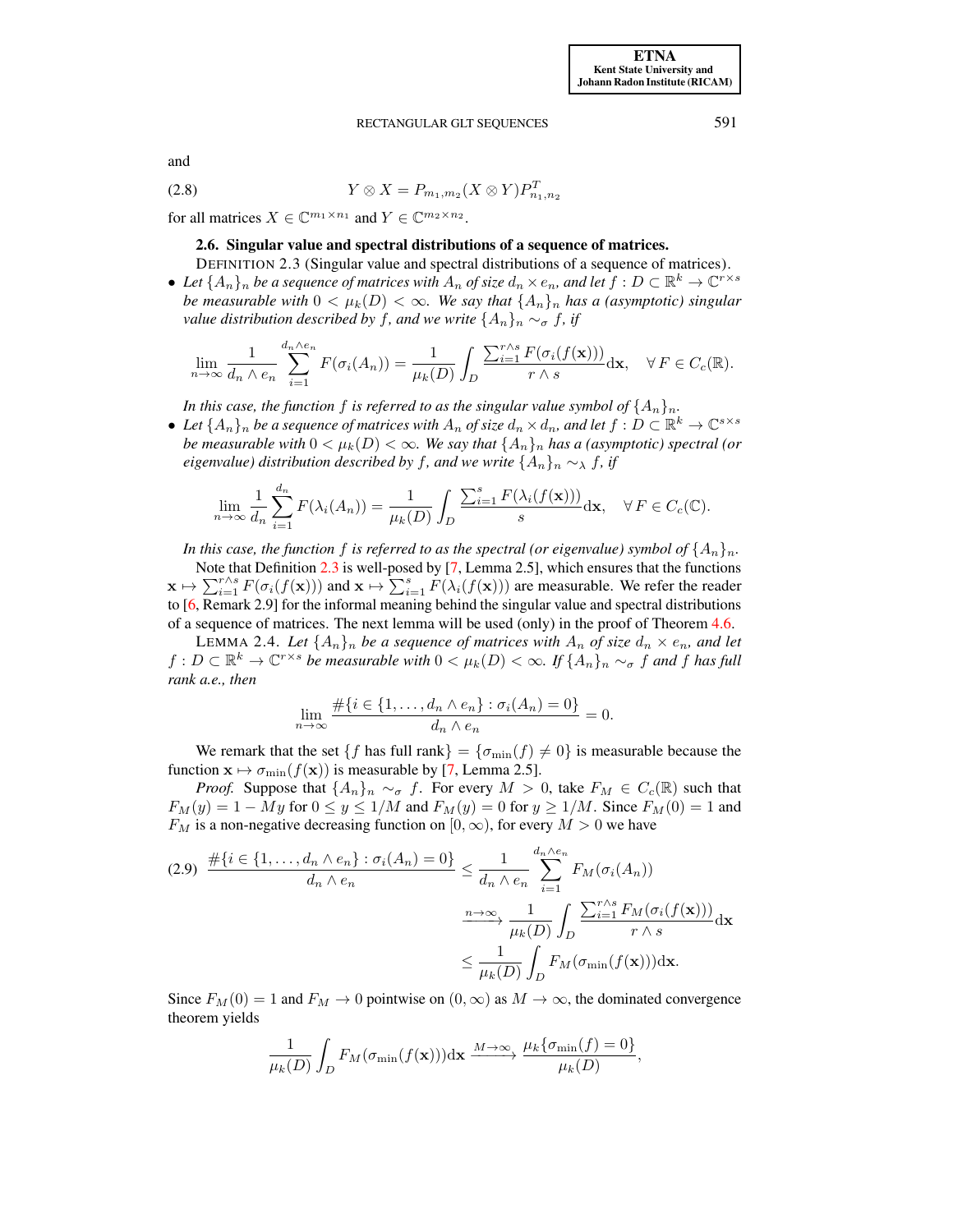which is equal to 0 by the assumption that f has full rank a.e. By taking first the (upper) limit as  $n \to \infty$  and then the limit as  $M \to \infty$  in [\(2.9\)](#page-6-2), we get the thesis.

We conclude this section with the definition of zero-distributed sequences.

<span id="page-7-3"></span>DEFINITION 2.5 (Zero-distributed sequence). A sequence of matrices  $\{Z_n\}_n$  with  $Z_n$  of *size*  $d_n \times e_n$  *is said to be zero-distributed if*  $\{Z_n\}_n \sim_{\sigma} 0$ *, i.e.,* 

$$
\lim_{n \to \infty} \frac{1}{d_n \wedge e_n} \sum_{i=1}^{d_n \wedge e_n} F(\sigma_i(Z_n)) = F(0), \qquad \forall F \in C_c(\mathbb{R}).
$$

*Note that, for any*  $r, s \geq 1$ ,  $\{Z_n\}_n \sim_{\sigma} 0$  *is equivalent to*  $\{Z_n\}_n \sim_{\sigma} 0$ <sub>*r,s*</sub>.

<span id="page-7-0"></span>2.7. Rectangular a.c.s. The notion of (square) approximating class of sequences (a.c.s.) plays a central role in the theory of GLT sequences and has been investigated in [\[6,](#page-31-1) [7,](#page-31-2) [21,](#page-31-3) [22\]](#page-31-4); see also [\[2,](#page-30-1) [5\]](#page-31-20). We here introduce the notion of a.c.s. for sequences of rectangular matrices.

<span id="page-7-2"></span>DEFINITION 2.6 (Rectangular a.c.s.). Let  $\{A_n\}_n$  be a sequence of matrices with  $A_n$  *of size*  $d_n \times e_n$ , and let  $\{\{B_{n,m}\}_n\}$  *be a sequence of sequences of matrices with*  $B_{n,m}$  *of size*  $d_n \times e_n$ *. We say that*  $\{\{B_{n,m}\}_n\}_m$  *is an a.c.s. for*  $\{A_n\}_n$ *, and we write*  ${B_{n,m}}_n \longrightarrow {A_n}_n$ , if the following condition is met: for every m there exists  $n_m$  such *that, for*  $n \geq n_m$ *,* 

$$
A_n=B_{n,m}+R_{n,m}+N_{n,m},\quad \operatorname{rank}(R_{n,m})\le c(m)(d_n\wedge e_n),\quad \|N_{n,m}\|\le \omega(m),
$$

*where*  $n_m$ ,  $c(m)$ ,  $\omega(m)$  *depend only on* m *and*  $\lim_{m\to\infty} c(m) = \lim_{m\to\infty} \omega(m) = 0$ .

In the case where  $d_n = e_n$ , Definition [2.6](#page-7-2) reduces to the definition of classical square a.c.s. [\[7,](#page-31-2) Definition 2.31].

<span id="page-7-1"></span>2.8. GLT sequences. In this section we summarize the theory of square (multilevel block) GLT sequences, which is the basis for the theory of rectangular (multilevel block) GLT sequences developed in this paper. The content of this section can be found in [\[7\]](#page-31-2).

A d-level s-block GLT sequence  $\{A_n\}_n$  is a special d-level s-block matrix-sequence equipped with a measurable function  $\kappa : [0, 1]^d \times [-\pi, \pi]^d \to \mathbb{C}^{s \times s}$ , the so-called symbol (or kernel). We use the notation  $\{A_n\}_n \sim_{\text{GLT}} \kappa$  to indicate that  $\{A_n\}_n$  is a d-level s-block GLT sequence with symbol  $\kappa$ .

- **GLT 0.** If  $\{A_n\}_n \sim_{\text{GLT}} \kappa$ , then  $\{A_n\}_n \sim_{\text{GLT}} \xi$  if and only if  $\kappa = \xi$  a.e. If  $\kappa : [0,1]^d \times [-\pi,\pi]^d \to \mathbb{C}^{s \times s}$  is measurable and  $\{n = n(n)\}\)n$  is a sequence of d-indices such that  $n \to \infty$  as  $n \to \infty$ , then there exists  $\{A_n\}_n \sim_{\text{GLT}} \kappa$ .
- **GLT 1.** If  $\{A_n\}_n \sim_{\text{GLT}} \kappa$ , then  $\{A_n\}_n \sim_{\sigma} \kappa$ . If  $\{A_n\}_n \sim_{\text{GLT}} \kappa$  and the matrices  $A_n$  are Hermitian, then  $\kappa$  is Hermitian a.e. and  $\{A_{n}\}_n \sim_{\lambda} \kappa$ .
- **GLT 2.** If  $\{A_n\}_n \sim_{\text{GLT}} \kappa$  and  $A_n = X_n + Y_n$ , where
	- every  $X_n$  is Hermitian,
	- $(N(n))^{-1/2}$ ||Y<sub>n</sub>||<sub>2</sub> → 0,

then  $\{P_n^* A_n P_n\}_n \sim_{\sigma,\lambda} \kappa$  for every sequence  $\{P_n\}_n$  such that  $P_n \in \mathbb{C}^{N(n)s \times \delta_n}$ ,  $P_{\boldsymbol{n}}^* P_{\boldsymbol{n}} = I_{\delta_n}, \delta_n \le N(\boldsymbol{n})s$ , and  $\delta_n/(N(\boldsymbol{n})s) \to 1$ .

**GLT 3.** For every sequence of d-indices  $\{n = n(n)\}\$ <sub>n</sub> such that  $n \to \infty$  as  $n \to \infty$ ,

- $\{T_{\boldsymbol{n}}(f)\}_n \sim_{\text{GLT}} \kappa(\mathbf{x}, \boldsymbol{\theta}) = f(\boldsymbol{\theta}) \text{ if } f : [-\pi, \pi]^d \to \mathbb{C}^{s \times s} \text{ is in } L^1([-\pi, \pi]^d),$
- $\{D_n(a)\}_n \sim_{\text{GLT}} \kappa(\mathbf{x}, \theta) = a(\mathbf{x}) \text{ if } a : [0,1]^d \to \mathbb{C}^{s \times s} \text{ is continuous a.e.,}$
- $\{Z_n\}_n \sim_{\text{GLT}} \kappa(\mathbf{x}, \theta) = O_s$  if and only if  $\{Z_n\}_n \sim_{\sigma} 0$ .

**GLT 4.** If  $\{A_n\}_n \sim_{\text{GLT}} \kappa$  and  $\{B_n\}_n \sim_{\text{GLT}} \xi$ , then

- $\bullet$  { $A_n^*$ }<sub>n</sub> ~<sub>GLT</sub>  $\kappa^*$ ,
- $\{\alpha A_n + \beta B_n\}_n \sim_{\text{GLT}} \alpha \kappa + \beta \xi$  for all  $\alpha, \beta \in \mathbb{C}$ ,
- $\bullet$  { $A_nB_n$ }<sub>n</sub> ∼<sub>GLT</sub>  $\kappa \xi$ ,
- $\{A_{\mathbf{n}}^{\dagger}\}_n \sim_{\text{GLT}} \kappa^{-1}$  if  $\kappa$  is invertible a.e.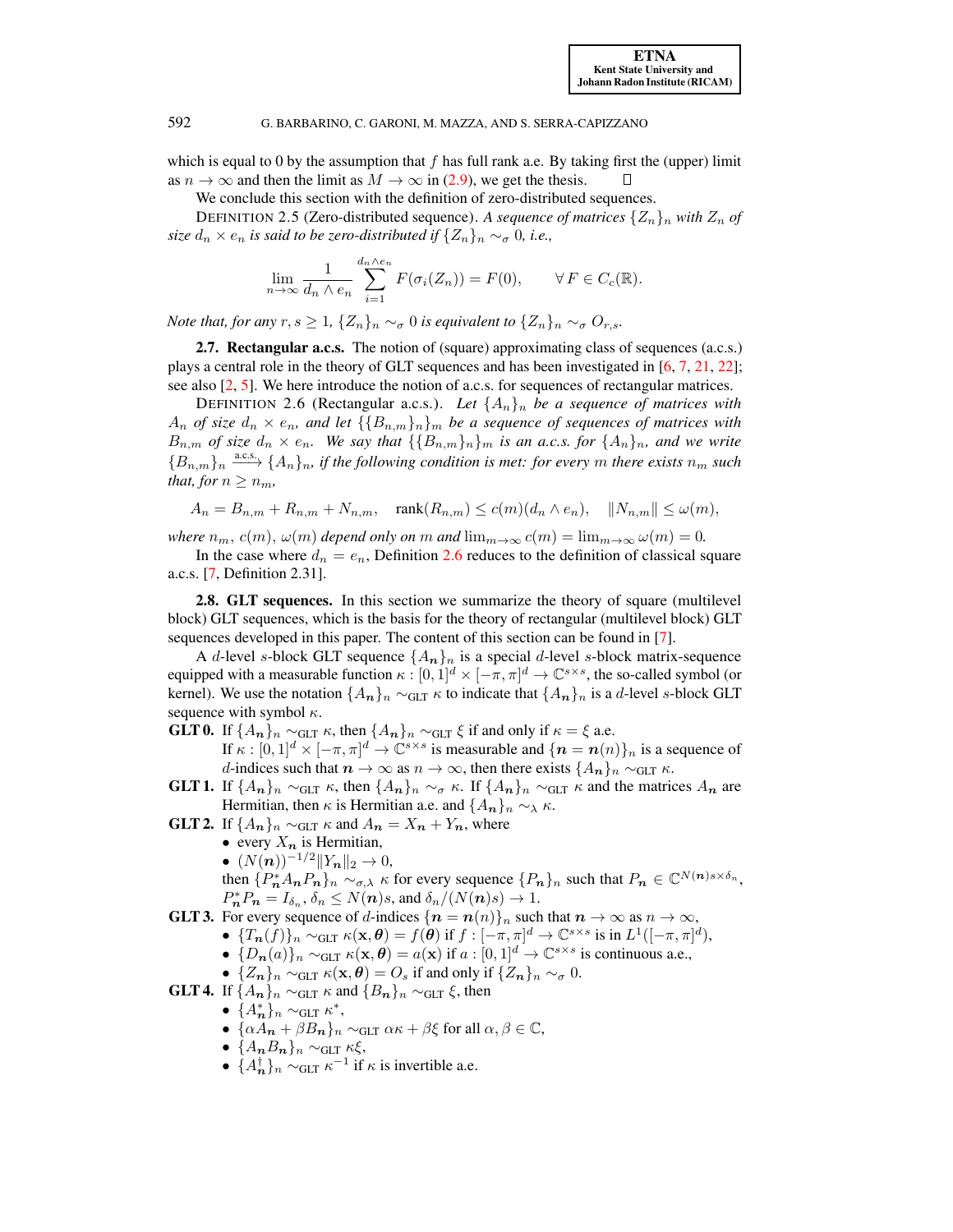- **GLT 5.** If  $\{A_n\}_n \sim_{\text{GLT}} \kappa$  and each  $A_n$  is Hermitian, then  $\{f(A_n)\}_n \sim_{\text{GLT}} f(\kappa)$  for every continuous function  $f : \mathbb{C} \to \mathbb{C}$ .
- **GLT 6.** If  $\{A_{n,ij}\}_n$  is a d-level s-block GLT sequence with symbol  $\kappa_{ij}$  for  $i, j = 1, ..., r$ and  $A_n = [A_{n,ij}]_{i,j=1}^r$ , then  $\{(P_{r,N(n)} \otimes I_s)A_n(P_{r,N(n)} \otimes I_s)^T\}_n$  is a d-level *rs*-block GLT sequence with symbol  $\kappa = [\kappa_{ij}]_{i,j=1}^r$ , where  $P_{k_1,k_2}$  is the permutation matrix defined in  $(2.7)$ .
- **GLT 7.**  $\{A_n\}_n \sim_{\text{GLT}} \kappa$  if and only if there exist  $\{B_{n,m}\}_n \sim_{\text{GLT}} \kappa_m$  such that  ${B_{n,m}}_n \xrightarrow{a.c.s.} {A_n}_n$  and  $\kappa_m \to \kappa$  in measure.
- **GLT 8.** Suppose that  $\{A_n\}_n \sim_{\text{GLT}} \kappa$  and  $\{B_{n,m}\}_n \sim_{\text{GLT}} \kappa_m$ . Then,  $\{B_{n,m}\}_n \stackrel{\text{a.c.s.}}{\longrightarrow} \{A_n\}_n$ if and only if  $\kappa_m \to \kappa$  in measure.
- **GLT 9.** If  $\{A_n\}_n \sim_{\text{GLT}} \kappa$ , then there exist functions  $a_{i,m}$ ,  $f_{i,m}$ ,  $i = 1, \ldots, N_m$ , such that •  $a_{i,m} : [0,1]^d \to \mathbb{C}$  belongs to  $C^{\infty}([0,1]^d)$  and  $f_{i,m}$  is a trigonometric monomial in  $\{e^{{\rm i} {\boldsymbol j} \cdot {\boldsymbol \theta}} E_{\alpha \beta}^{(s)}: {\boldsymbol j} \in {\mathbb Z}^d, \ 1 \le \alpha, \beta \le s\},$

\n- \n
$$
\kappa_m(\mathbf{x}, \boldsymbol{\theta}) = \sum_{i=1}^{N_m} a_{i,m}(\mathbf{x}) f_{i,m}(\boldsymbol{\theta}) \to \kappa(\mathbf{x}, \boldsymbol{\theta}) \text{ a.e.,}
$$
\n
\n- \n
$$
\{B_{n,m}\}_n = \left\{ \sum_{i=1}^{N_m} D_n(a_{i,m} I_s) T_n(f_{i,m}) \right\}_n \xrightarrow{\text{a.c.s.}} \{A_n\}_n.
$$
\n
\n

<span id="page-8-0"></span>3. Extension operator. In this section we introduce the extension operator, which is essential to relate the theory of rectangular GLT sequences to the theory of square GLT sequences. We also study some properties of this operator that is needed later on.

<span id="page-8-1"></span>**3.1. Definition of extension operator.** In what follows, if  $a, t \in \mathbb{N}$  and  $a \leq t$ , then we denote by  $\pi_{a,t}$  the  $a \times t$  matrix given by  $\pi_{a,t} = [I_a | O].$ 

DEFINITION 3.1 (Extension operator). Let  $r, s, t$  be positive integers such that  $t \geq r \vee s$ .

• We define the extension operator  $E_{r,s}^t : \mathbb{C}^{r \times s} \to \mathbb{C}^{t \times t}$  as the linear operator that extends *each* r × s *matrix to a larger* t × t *matrix by adding zero columns to the right and zero rows below:*

<span id="page-8-3"></span>(3.1) 
$$
E_{r,s}^t(x) = \begin{bmatrix} x & 0 \\ O & 0 \end{bmatrix} = \pi_{r,t}^T x \pi_{s,t}.
$$

• With some abuse of notation, we define the extension operator  $E_{r,s}^t$  also for multilevel (r, s)*-block matrices. If*

<span id="page-8-2"></span>
$$
X = [x_{ij}]_{i,j=1}^n = \sum_{i,j=1}^n E_{ij}^{(n)} \otimes x_{ij}
$$

*is a d-level*  $(r, s)$ -block matrix, then each "entry"  $x_{ij}$  *is an*  $r \times s$  block, and we define  $E^t_{r,s}(X)$  as the d-level  $t$ -block matrix obtained from  $\overline{X}$  by just adding zero columns to the *right and zero rows below each block*  $x_{ij}$ *:* 

(3.2) 
$$
E_{r,s}^t(X) = [E_{r,s}^t(x_{ij})]_{i,j=1}^n = \sum_{i,j=1}^n E_{ij}^{(n)} \otimes E_{r,s}^t(x_{ij}).
$$

In the case where  $r = s$ , we use the notation  $E_s^t$  instead of  $E_{s,s}^t$  for simplicity.

By the properties  $(2.3)$ ,  $(2.6)$ ,  $(2.8)$  of tensor products, for every d-level  $(r, s)$ -block matrix

$$
X = \sum_{i,j=1}^{n} E_{ij}^{(n)} \otimes x_{ij} = P_{r,N(n)} \left( \sum_{i,j=1}^{n} x_{ij} \otimes E_{ij}^{(n)} \right) P_{s,N(n)}^{T}
$$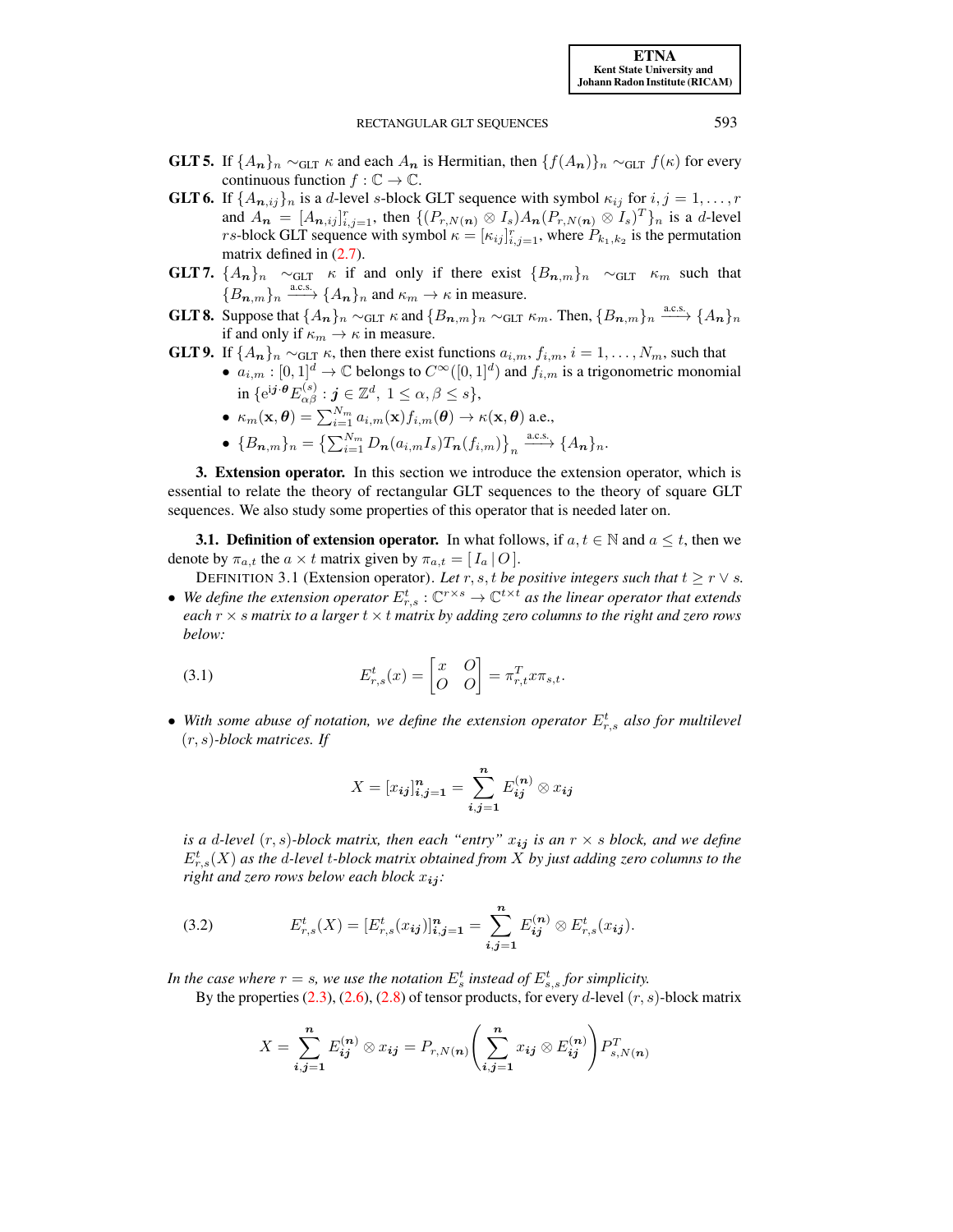we have

$$
E_{r,s}^{t}(X) = \sum_{i,j=1}^{n} E_{ij}^{(n)} \otimes E_{r,s}^{t}(x_{ij}) = P_{t,N(n)} \left( \sum_{i,j=1}^{n} E_{r,s}^{t}(x_{ij}) \otimes E_{ij}^{(n)} \right) P_{t,N(n)}^{T}
$$
  
\n
$$
= P_{t,N(n)} \left( \sum_{i,j=1}^{n} \pi_{r,t}^{T} x_{ij} \pi_{s,t} \otimes E_{ij}^{(n)} \right) P_{t,N(n)}^{T}
$$
  
\n
$$
= P_{t,N(n)} (\pi_{r,t}^{T} \otimes I_{N(n)}) \left( \sum_{i,j=1}^{n} x_{ij} \otimes E_{ij}^{(n)} \right) (\pi_{s,t} \otimes I_{N(n)}) P_{t,N(n)}^{T}
$$
  
\n
$$
= P_{t,N(n)} \left[ \sum_{i,j=1}^{n} x_{ij} \otimes E_{ij}^{(n)} \right] P_{t,N(n)}^{T}
$$
  
\n
$$
= P_{t,N(n)} \left[ \begin{matrix} P_{r,N(n)}^{T} X P_{s,N(n)} & O \ O \ O \end{matrix} \right] P_{t,N(n)}^{T}
$$
  
\n
$$
= P_{t,N(n)} \left[ \begin{matrix} P_{r,N(n)}^{T} X P_{s,N(n)} & O \ O \ O \ O \end{matrix} \right] P_{t,N(n)}^{T},
$$

i.e.,

<span id="page-9-1"></span>(3.3) 
$$
E_{r,s}^t(X) = Q_{r,t,N(n)} \begin{bmatrix} X & O \\ O & O \end{bmatrix} Q_{s,t,N(n)}^T,
$$

where

$$
Q_{a,t,N(n)} = P_{t,N(n)} \begin{bmatrix} P_{a,N(n)}^T & O \\ O & I_{N(n)(t-a)} \end{bmatrix}
$$

is an  $N(n)t \times N(n)t$  permutation matrix for any  $a \in \mathbb{N}$  with  $a \leq t$ . Equation [\(3.3\)](#page-9-1) can be seen as a definition of  $E^t_{r,s}(X)$  alternative to [\(3.2\)](#page-8-2).

<span id="page-9-0"></span>**3.2. Algebraic properties.** As it is clear from  $(3.1)$  and  $(3.3)$ , the extension operator  $E_{r,s}^t$  is linear on both  $\mathbb{C}^{r\times s}$  and the space of d-level  $(r, s)$ -block matrices with fixed level orders *n*. Moreover,  $E_{r,s}^t$  changes neither the rank nor the norm of the *d*-level  $(r, s)$ -block matrix  $X$  to which it is applied:

$$
rank(E_{r,s}^t(X)) = rank(X), \qquad ||E_{r,s}^t(X)|| = ||X||.
$$

If  $x \in \mathbb{C}^{r \times s}$  and  $X = [x_{ij}]_{i,j=1}^n$  is a d-level  $(r, s)$ -block matrix, then, for every  $t \ge r \vee s$ ,

<span id="page-9-4"></span>(3.4) 
$$
(E_{r,s}^t(x))^* = (\pi_{r,t}^T x \pi_{s,t})^* = \pi_{s,t}^T x^* \pi_{r,t} = E_{s,r}^t(x^*),
$$

<span id="page-9-5"></span>(3.5) 
$$
(E_{r,s}^{t}(X))^* = \left(Q_{r,t,N(n)} \begin{bmatrix} X & O \\ O & O \end{bmatrix} Q_{s,t,N(n)}^T\right)^*
$$

$$
= Q_{s,t,N(n)} \begin{bmatrix} X^* & O \\ O & O \end{bmatrix} Q_{r,t,N(n)}^T = E_{s,r}^{t}(X^*).
$$

If  $u \ge t \ge r \vee s$ , then, for every  $x \in \mathbb{C}^{r \times s}$ ,

<span id="page-9-2"></span>(3.6) 
$$
E_t^u(E_{r,s}^t(x)) = E_{r,s}^u(x).
$$

If  $u \ge t \ge r \vee s$ , then, for every d-level  $(r, s)$ -block matrix  $X = [x_{ij}]_{i,j=1}^n$ ,

<span id="page-9-3"></span>(3.7) 
$$
E_t^u(E_{r,s}^t(X)) = E_t^u([E_{r,s}^t(x_{ij})]_{i,j=1}^n) = [E_t^u(E_{r,s}^t(x_{ij}))]_{i,j=1}^n
$$

$$
= [E_{r,s}^u(x_{ij})]_{i,j=1}^n = E_{r,s}^u(X).
$$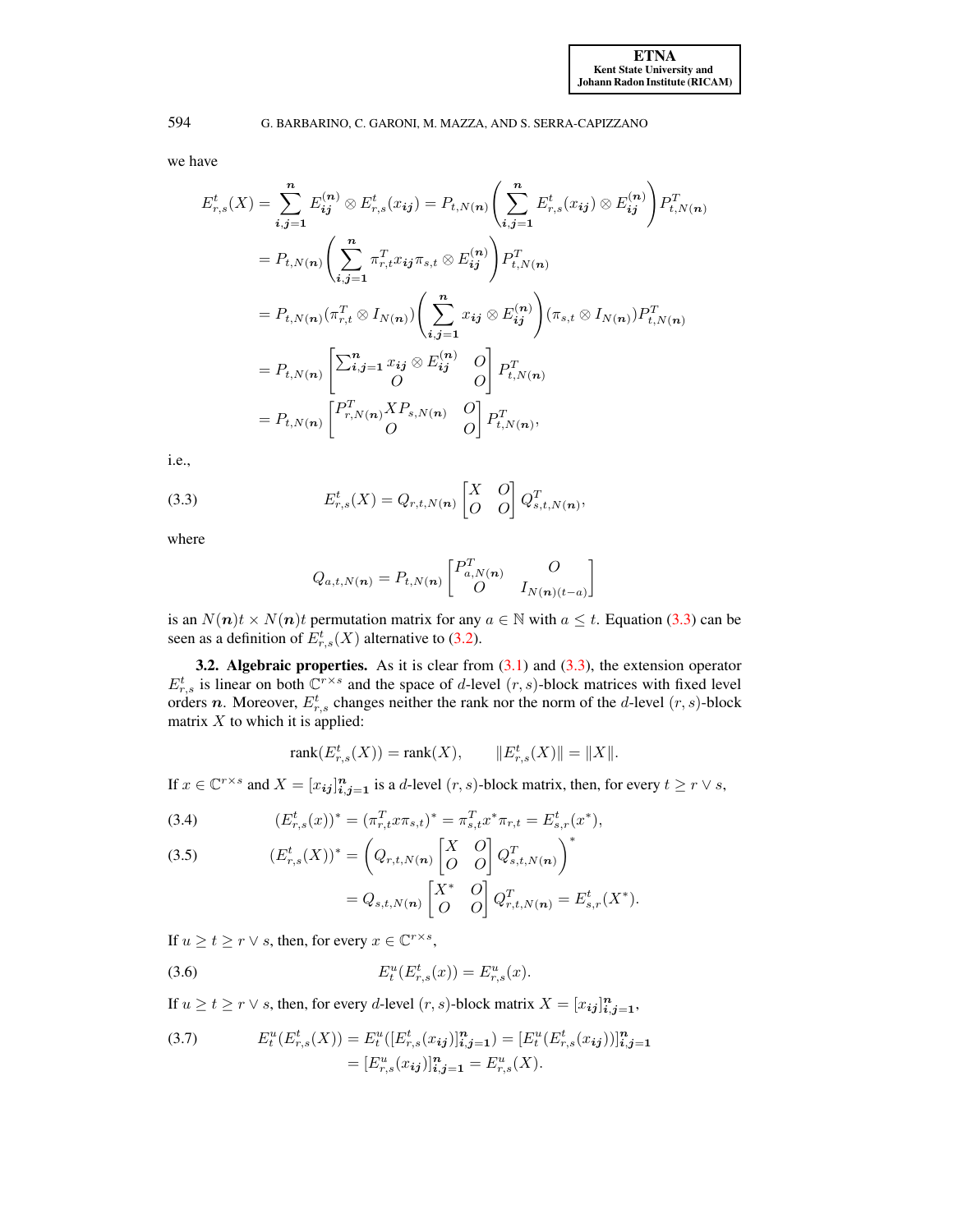If  $x \in \mathbb{C}^{r \times q}$  and  $y \in \mathbb{C}^{q \times s}$ , then, for every  $t \ge r \vee q \vee s$ ,

(3.8) 
$$
E_{r,s}^t(xy) = \pi_{r,t}^T xy \pi_{s,t} = \pi_{r,t}^T x \pi_{q,t} \pi_{q,t}^T y \pi_{s,t} = E_{r,q}^t(x) E_{q,s}^t(y).
$$

If  $X = [x_{ij}]_{i,j=1}^n$  and  $Y = [y_{ij}]_{i,j=1}^n$ , with  $x_{ij} \in \mathbb{C}^{r \times q}$  and  $y_{ij} \in \mathbb{C}^{q \times s}$  for all  $i, j = 1, \ldots, n$ , then, for every  $t \ge r \vee q \vee s$ ,

<span id="page-10-3"></span>(3.9) 
$$
E_{r,s}^{t}(XY) = Q_{r,t,N(n)} \begin{bmatrix} XY & O \\ O & O \end{bmatrix} Q_{s,t,N(n)}^{T}
$$

$$
= Q_{r,t,N(n)} \begin{bmatrix} X & O \\ O & O \end{bmatrix} Q_{q,t,N(n)}^{T} Q_{q,t,N(n)} \begin{bmatrix} Y & O \\ O & O \end{bmatrix} Q_{s,t,N(n)}^{T}
$$

$$
= E_{r,q}^{t}(X) E_{q,s}^{t}(Y).
$$

## 3.3. Singular value distribution of extended matrix-sequences.

<span id="page-10-0"></span>PROPOSITION 3.2. Let  $\{A_n\}_n$  *be a d-level*  $(r, s)$ -block matrix-sequence, and let the *function*  $f: D \subset \mathbb{R}^k \to \mathbb{C}^{r \times s}$  *be measurable with*  $0 < \mu_k(D) < \infty$ *. For any*  $t \geq r \vee s$  *we have*

$$
\{A_{n}\}_{n} \sim_{\sigma} f \iff \{E_{r,s}^{t}(A_{n})\}_{n} \sim_{\sigma} E_{r,s}^{t}(f).
$$

*Proof.* Let  $\ell = r \wedge s$ . For every  $\mathbf{x} \in D$ ,

$$
\sigma_i(E_{r,s}^t(f(\mathbf{x}))) = \sigma_i(f(\mathbf{x})), \quad i = 1, \dots, \ell,
$$
  

$$
\sigma_i(E_{r,s}^t(f(\mathbf{x}))) = 0, \quad i = \ell + 1, \dots, t.
$$

Moreover, by  $(3.3)$ ,

$$
\sigma_i(E_{r,s}^t(A_n)) = \sigma_i(A_n), \qquad i = 1,\ldots,N(n)\ell,
$$
  

$$
\sigma_i(E_{r,s}^t(A_n)) = 0, \qquad i = N(n)\ell + 1,\ldots,N(n)t.
$$

Thus, for every  $F \in C_c(\mathbb{R})$ ,

$$
\frac{1}{N(\boldsymbol{n})t} \sum_{i=1}^{N(\boldsymbol{n})t} F(\sigma_i(E_{r,s}^t(A_{\boldsymbol{n}}))) = \frac{\ell}{t} \frac{1}{N(\boldsymbol{n})t} \sum_{i=1}^{N(\boldsymbol{n})t} F(\sigma_i(A_{\boldsymbol{n}})) + \frac{t-\ell}{t} F(0),
$$
\n
$$
\int_D \frac{\sum_{i=1}^t F(\sigma_i(E_{r,s}^t(f(\mathbf{x}))))}{t} d\mathbf{x} = \frac{\ell}{t} \int_D \frac{\sum_{i=1}^t F(\sigma_i(f(\mathbf{x})))}{\ell} d\mathbf{x} + \mu_k(D) \frac{t-\ell}{t} F(0).
$$

Therefore,  $\{A_{n}\}_n \sim_{\sigma} f$  if and only if  $\{E_{r,s}^{t}(A_{n})\}_n \sim_{\sigma} E_{r,s}^{t}(f)$ .  $\Box$ 

## 3.4. Extended a.c.s.

<span id="page-10-4"></span><span id="page-10-1"></span>PROPOSITION 3.3. Let  $\{A_n\}_n$  and  $\{B_{n,m}\}_n$  be d-level  $(r, s)$ -block matrix-sequences. *For any*  $t \geq r \vee s$  *we have* 

$$
\{B_{n,m}\}_n \xrightarrow{\text{a.c.s.}} \{A_n\}_n \iff \{E_{r,s}^t(B_{n,m})\}_n \xrightarrow{\text{a.c.s.}} \{E_{r,s}^t(A_n)\}_n.
$$

*Proof.* ( $\implies$ ) Suppose that  ${B_{n,m}}_n \longrightarrow {A_n}_n$ . Then, for every m there exists  $n_m$ such that, for  $n \geq n_m$ ,

$$
A_{\mathbf{n}} = B_{\mathbf{n},m} + R_{\mathbf{n},m} + N_{\mathbf{n},m}, \qquad \text{rank}(R_{\mathbf{n},m}) \le c(m)N(\mathbf{n}), \qquad \|N_{\mathbf{n},m}\| \le \omega(m),
$$

<span id="page-10-5"></span><span id="page-10-2"></span>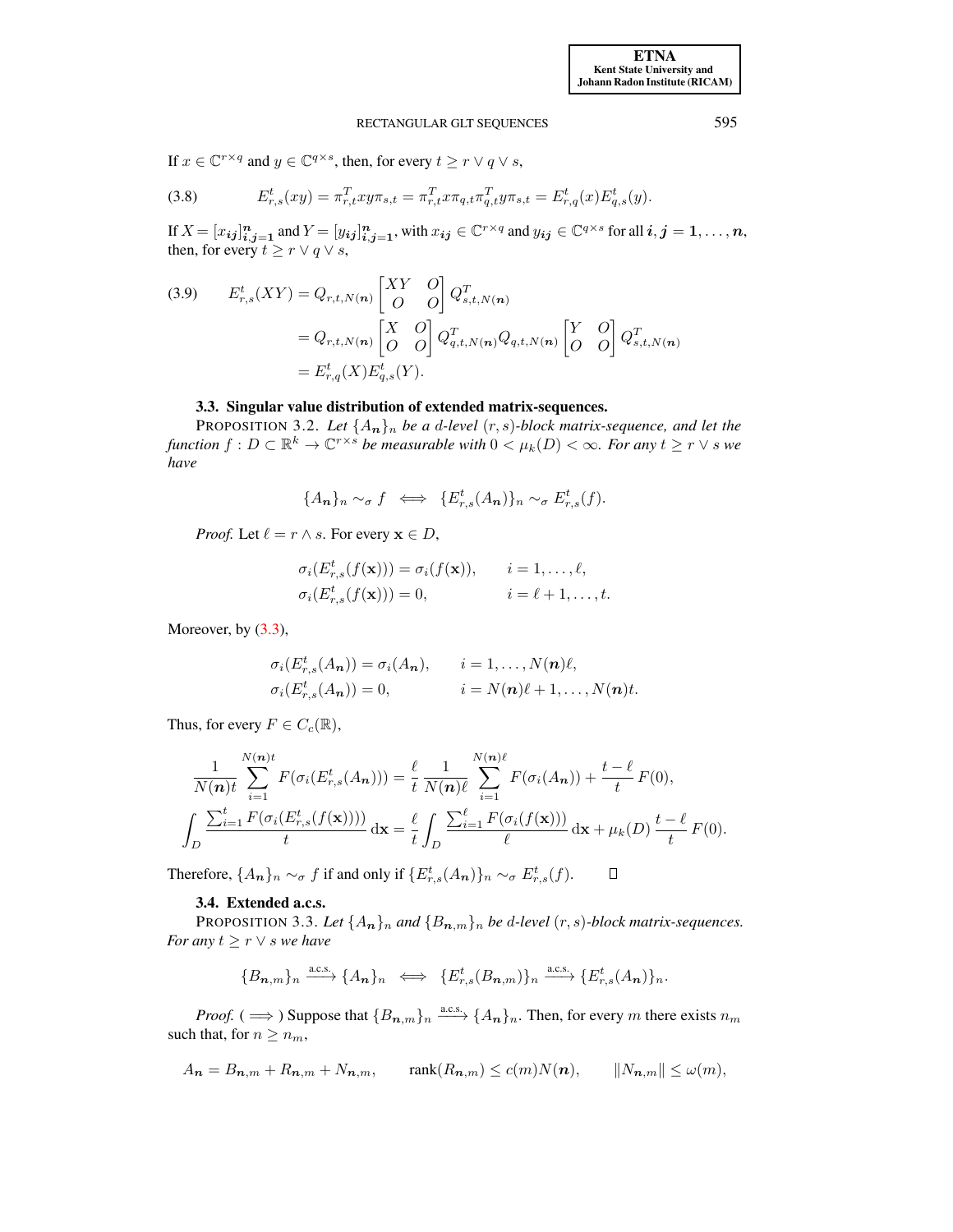,

596 G. BARBARINO, C. GARONI, M. MAZZA, AND S. SERRA-CAPIZZANO

where  $c(m)$ ,  $\omega(m) \rightarrow 0$  as  $m \rightarrow \infty$ . By applying the extension operator to both sides of the previous equation, we obtain

$$
E_{r,s}^t(A_n) = E_{r,s}^t(B_{n,m}) + E_{r,s}^t(R_{n,m}) + E_{r,s}^t(N_{n,m})
$$

with

$$
rank(E_{r,s}^t(R_{n,m})) = rank(R_{n,m}) \le c(m)N(n), \quad ||E_{r,s}^t(N_{n,m})|| = ||N_{n,m}|| \le \omega(m).
$$

This shows that  $\{E_{r,s}^t(B_{n,m})\}_n \xrightarrow{\text{a.c.s.}} \{E_{r,s}^t(A_n)\}_n$ .

 $(\iff)$  Suppose that  $\{E_{r,s}^t(B_{n,m})\}_n \stackrel{\text{a.c.s.}}{\longrightarrow} \{E_{r,s}^t(A_n)\}_n$ . Then, for every m, there exists  $n_m$  such that, for  $n \geq n_m$ ,

$$
E_{r,s}^t(A_{\mathbf{n}}) = E_{r,s}^t(B_{\mathbf{n},m}) + R_{\mathbf{n},m} + N_{\mathbf{n},m}, \quad \text{rank}(R_{\mathbf{n},m}) \le c(m)N(\mathbf{n}), \quad ||N_{\mathbf{n},m}|| \le \omega(m),
$$
  
where  $c(m), \omega(m) \to 0$  as  $m \to \infty$ . By (3.3), the previous equation is equivalent to

$$
\begin{bmatrix} A_{\boldsymbol{n}} & O \\ O & O \end{bmatrix} = \begin{bmatrix} B_{\boldsymbol{n},m} & O \\ O & O \end{bmatrix} + Q_{r,t,N(\boldsymbol{n})}^T R_{\boldsymbol{n},m} Q_{s,t,N(\boldsymbol{n})} + Q_{r,t,N(\boldsymbol{n})}^T N_{\boldsymbol{n},m} Q_{s,t,N(\boldsymbol{n})}.
$$

This implies that

$$
A_{n} = B_{n,m} + \Pi_{r,t,N(n)} Q_{r,t,N(n)}^T R_{n,m} Q_{s,t,N(n)} \Pi_{s,t,N(n)}^T
$$

$$
+ \Pi_{r,t,N(n)} Q_{r,t,N(n)}^T N_{n,m} Q_{s,t,N(n)} \Pi_{s,t,N(n)}^T
$$

where  $\Pi_{a,t,N(n)}$  is the  $N(n)a \times N(n)t$  matrix given by  $\Pi_{a,t,N(n)} = [I_{N(n)a} | O]$  for every  $a \in \mathbb{N}$  with  $a \leq t$ . Since  $\|\Pi_{a,t,N(n)}\| = \|Q_{a,t,N(n)}\| = 1$ , we have

$$
\text{rank}(\Pi_{r,t,N(n)}Q_{r,t,N(n)}^T R_{n,m}Q_{s,t,N(n)}\Pi_{s,t,N(n)}^T) \leq \text{rank}(R_{n,m}) \leq c(m)N(n),
$$
  

$$
\|\Pi_{r,t,N(n)}Q_{r,t,N(n)}^T N_{n,m}Q_{s,t,N(n)}\Pi_{s,t,N(n)}^T\| \leq \|N_{n,m}\| \leq \omega(m),
$$

 $\Box$ 

and we conclude that  ${B_{n,m}}_n \xrightarrow{a.c.s.} {A_n}_n$ .

<span id="page-11-0"></span>**3.5. Extended GLT sequences.** Let  $a : [0,1]^d \to \mathbb{C}^{r \times s}$  be continuous a.e. on  $[0,1]^d$ , let  $f: [-\pi, \pi]^d \to \mathbb{C}^{r \times s}$  be in  $L^1([-\pi, \pi]^d)$ , and take  $n \in \mathbb{N}^d$  and  $t \ge r \vee s$ . Then, by definition of  $E^{t}_{r,s}$ ,

<span id="page-11-1"></span>(3.10) 
$$
E_{r,s}^t(D_n(a)) = \underset{i=1,...,n}{\text{diag}} E_{r,s}^t\Big(a\Big(\frac{i}{n}\Big)\Big) = D_n(E_{r,s}^t(a)),
$$

<span id="page-11-2"></span>
$$
(3.11) \t E_{r,s}^t(T_n(f)) = [E_{r,s}^t(f_{i-j})]_{i,j=1}^n = [(E_{r,s}^t(f))_{i-j}]_{i,j=1}^n = T_n(E_{r,s}^t(f)).
$$

In the case where  $r = s$ , it follows from  $(3.10)$ – $(3.11)$  and **GLT 3** that, for every sequence of d-indices  $\{n = n(n)\}\$ n such that  $n \to \infty$  as  $n \to \infty$ ,

<span id="page-11-3"></span>(3.12) 
$$
\{E_s^t(D_n(a))\}_n \sim_{\text{GLT}} E_s^t(a(\mathbf{x})),
$$

<span id="page-11-4"></span>(3.13) 
$$
\{E_s^t(T_n(f))\}_n \sim_{\text{GLT}} E_s^t(f(\theta)).
$$

Proposition [3.5](#page-12-0) generalizes  $(3.12)$ – $(3.13)$  by showing that an extended GLT sequence is still a GLT sequence with symbol given by the extended symbol. For the proof of Proposition [3.5,](#page-12-0) we need the following lemma [\[22,](#page-31-4) Lemma 2.4]:

<span id="page-11-5"></span>LEMMA 3.4. Let  $\kappa : [0,1]^d \times [-\pi,\pi]^d \to \mathbb{C}$  *be measurable. Then, there exists a sequence*  $of$  functions  $\kappa_m:[0,1]^d\times [-\pi,\pi]^d\to \mathbb{C}$  such that  $\kappa_m\to\kappa$  a.e. and  $\kappa_m$  is of the form

$$
\kappa_m(\mathbf{x}, \boldsymbol{\theta}) = \sum_{\boldsymbol{j} = -\mathbf{N}_m}^{\mathbf{N}_m} a_{\boldsymbol{j}}^{(m)}(\mathbf{x}) e^{\mathrm{i}\boldsymbol{j}\cdot\boldsymbol{\theta}}, \qquad a_{\boldsymbol{j}}^{(m)} \in C^\infty([0,1]^d), \qquad \mathbf{N}_m \in \mathbb{N}^d.
$$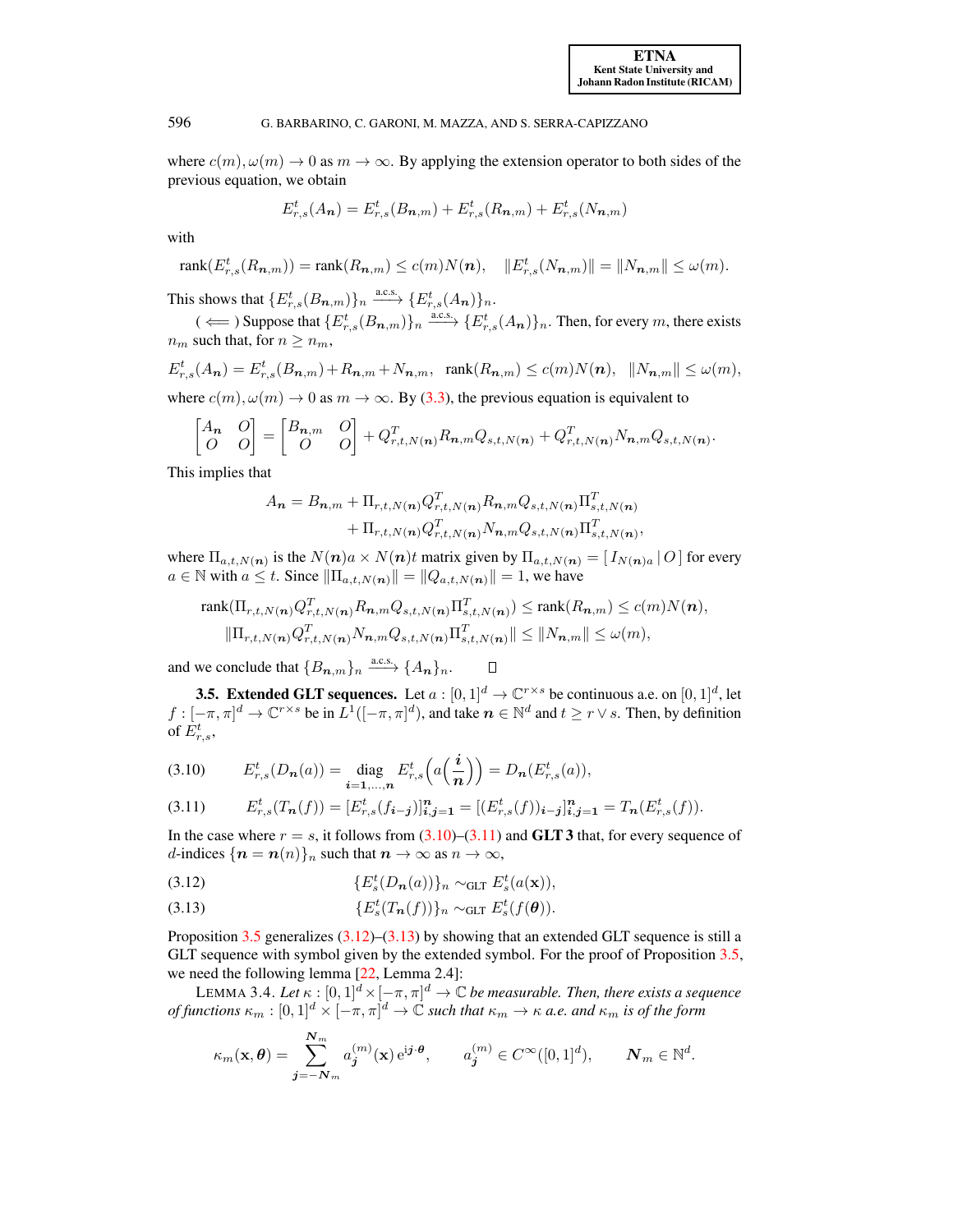[ETNA](http://etna.ricam.oeaw.ac.at) [Kent State University and](http://www.kent.edu) [Johann Radon Institute \(RICAM\)](http://www.ricam.oeaw.ac.at)

## RECTANGULAR GLT SEQUENCES 597

<span id="page-12-0"></span>**PROPOSITION 3.5.** Let  $\{A_n\}_n$  be a d-level s-block matrix-sequence, and let  $\kappa : [0, 1]^d \times$  $[-\pi, \pi]^d \to \mathbb{C}^{s \times s}$  *be measurable. For any*  $t \geq s$  *we have* 

$$
\{A_{\boldsymbol{n}}\}_n \sim_{\text{GLT}} \kappa \iff \{E_s^t(A_{\boldsymbol{n}})\}_n \sim_{\text{GLT}} E_s^t(\kappa).
$$

*Proof.* (  $\implies$  ) Suppose that  $\{A_n\}_n \sim_{\text{GLT}} \kappa$ . By **GLT 9**, there exist functions  $a_{i,m}$ ,  $f_{i,m}$ ,  $i = 1, \ldots, N_m$ , such that  $a_{i,m} : [0,1]^d \to \mathbb{C}$  belongs to  $C^{\infty}([0,1]^d)$ ,  $f_{i,m}$  is a trigonometric monomial in  $\{e^{{\rm i} \bm j \cdot \bm \theta} E_{\alpha \beta}^{(s)}: \bm j \in \mathbb{Z}^d, \ 1 \leq \alpha, \beta \leq s\},$  and

 $\bullet~~\kappa_m(\mathbf{x}, \boldsymbol{\theta}) = \sum_{i=1}^{N_m} a_{i,m}(\mathbf{x}) f_{i,m}(\boldsymbol{\theta}) \to \kappa(\mathbf{x}, \boldsymbol{\theta})$  a.e., •  ${B_{n,m}}_n = {\sum_{i=1}^{N_m} D_n(a_{i,m}I_s)T_n(f_{i,m})}_n \xrightarrow{a.c.s.} {A_n}_n.$ 

By the linearity of  $E_s^t$ , properties [\(3.8\)](#page-10-2)–[\(3.9\)](#page-10-3), equations [\(3.12\)](#page-11-3)–[\(3.13\)](#page-11-4), and **GLT 4**,

<span id="page-12-1"></span>(3.14) 
$$
\{E_s^t(B_{n,m})\}_n = \left\{\sum_{i=1}^{N_m} E_s^t(D_n(a_{i,m}I_s))E_s^t(T_n(f_{i,m}))\right\}_n
$$

$$
\sim_{\text{GLT}} \sum_{i=1}^{N_m} E_s^t(a_{i,m}(\mathbf{x})I_s)E_s^t(f_{i,m}(\boldsymbol{\theta})) = E_s^t(\kappa_m(\mathbf{x}, \boldsymbol{\theta})).
$$

By Proposition [3.3,](#page-10-4)

(3.15) 
$$
\{E_s^t(B_{n,m})\}_n \xrightarrow{\text{a.c.s.}} \{E_s^t(A_n)\}_n.
$$

<span id="page-12-2"></span>Finally, it is clear that

(3.16) 
$$
E_s^t(\kappa_m(\mathbf{x}, \boldsymbol{\theta})) \to E_s^t(\kappa(\mathbf{x}, \boldsymbol{\theta})) \text{ a.e.}
$$

Equations [\(3.14\)](#page-12-1)–[\(3.16\)](#page-12-2) and **GLT 7** yield the thesis  $\{E_s^t(A_n)\}_n \sim_{\text{GLT}} E_s^t(\kappa)$ .

<span id="page-12-3"></span>(  $\Leftarrow$  ) Suppose that  $\{E_s^t(A_n)\}_n \sim_{\text{GLT}} E_s^t(\kappa)$ . Let  $a_{i,m}, f_{i,m}, i = 1, \ldots, N_m$ , be functions such that  $a_{i,m} : [0,1]^d \to \mathbb{C}$  is continuous a.e.,  $f_{i,m} : [-\pi, \pi]^d \to \mathbb{C}^{s \times s}$  is in  $L^1([-\pi,\pi]^d)$ , and

(3.17) 
$$
\kappa_m(\mathbf{x}, \boldsymbol{\theta}) = \sum_{i=1}^{N_m} a_{i,m}(\mathbf{x}) f_{i,m}(\boldsymbol{\theta}) \to \kappa(\mathbf{x}, \boldsymbol{\theta}) \text{ a.e.}
$$

These functions exist by Lemma [3.4,](#page-11-5) which in fact ensures we can take  $a_{i,m} \in C^{\infty}([0,1]^d)$ and  $f_{i,m}$  in the set of trigonometric monomials  $\{e^{i\bm{j}\cdot\bm{\theta}}E^{(s)}_{\alpha\beta} : \bm{j} \in \mathbb{Z}^d, 1 \leq \alpha, \beta \leq s\}$ . Let

$$
B_{\boldsymbol{n},m} = \sum_{i=1}^{N_m} D_{\boldsymbol{n}}(a_{i,m}I_s)T_{\boldsymbol{n}}(f_{i,m}),
$$

and note that, by  $GLT$  3 –  $GLT$  4,

$$
(3.18) \t\t \{B_{n,m}\}_n \sim_{\text{GLT}} \kappa_m(\mathbf{x}, \boldsymbol{\theta}).
$$

We have  $\{E_s^t(B_{n,m})\}_n \sim_{\text{GLT}} E_s^t(\kappa_m(\mathbf{x}, \theta))$  (see [\(3.14\)](#page-12-1)) and  $E_s^t(\kappa_m(\mathbf{x}, \theta)) \to E_s^t(\kappa(\mathbf{x}, \theta))$ a.e. (by [\(3.17\)](#page-12-3)). Keeping in mind the assumption  $\{E_s^t(A_n)\}_n \sim_{\text{GLT}} E_s^t(\kappa(\mathbf{x}, \theta))$  and using GLT 8, we obtain

<span id="page-12-4"></span>
$$
\{E_s^t(B_{n,m})\}_n \xrightarrow{\text{a.c.s.}} \{E_s^t(A_n)\}_n.
$$

By Proposition [3.3,](#page-10-4) this implies that

$$
(3.19) \qquad \{B_{n,m}\}_n \xrightarrow{\text{a.c.s.}} \{A_n\}_n.
$$

Equations [\(3.17\)](#page-12-3)–[\(3.19\)](#page-12-4) and GLT 7 yield the thesis  $\{A_{n}\}_n \sim_{\text{GLT}} \kappa$ .  $\Box$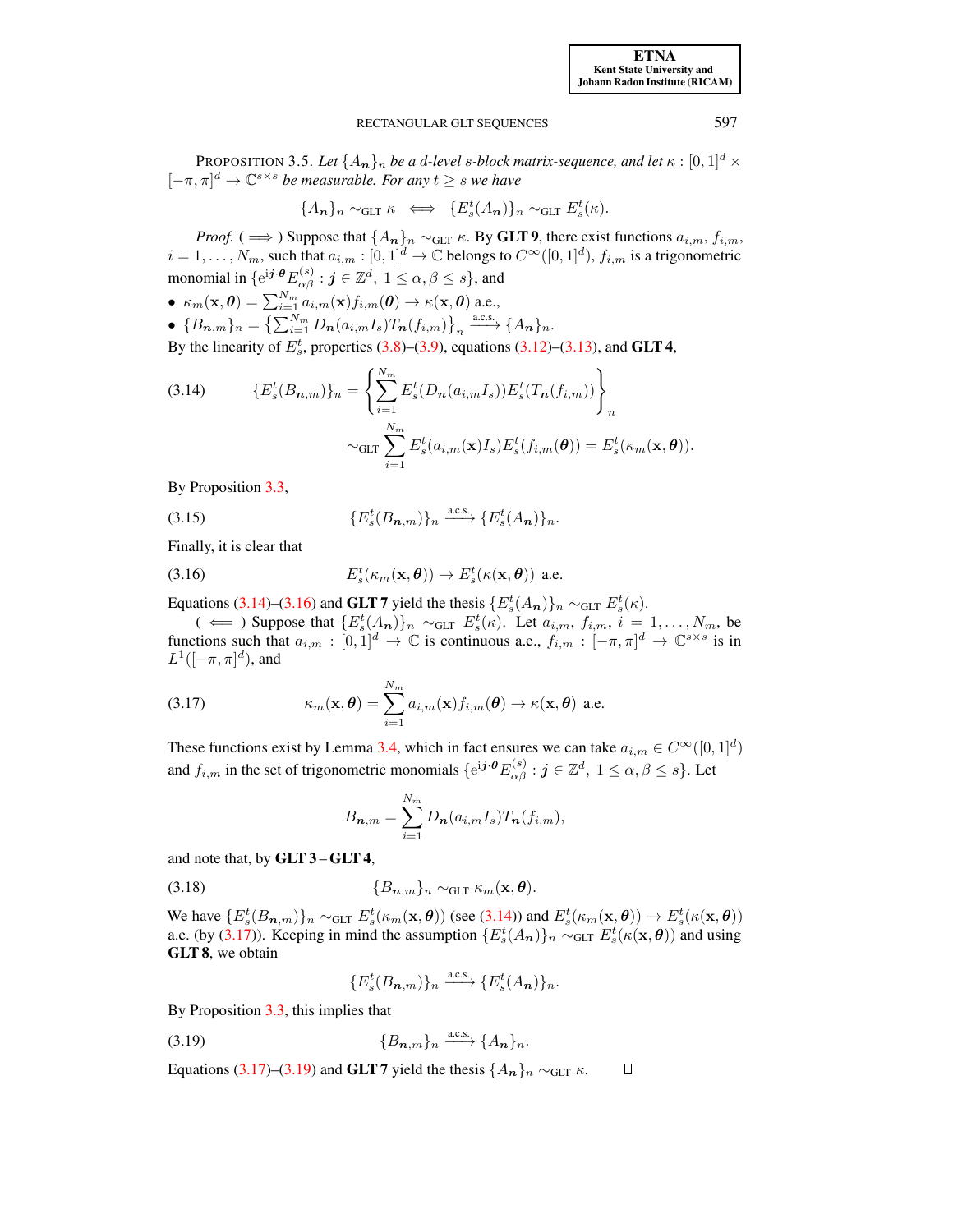<span id="page-13-0"></span>4. Rectangular GLT sequences. In this section we develop the theory of rectangular (multilevel block) GLT sequences as an extension of the theory of square (multilevel block) GLT sequences. The key tool for transferring results about square GLT sequences to rectangular GLT sequences is the extension operator studied in Section [3.](#page-8-0)

## 4.1. Definition of rectangular GLT sequences.

<span id="page-13-4"></span><span id="page-13-1"></span>DEFINITION 4.1 (Rectangular GLT sequence). Let  $\{A_n\}_n$  be a d-level  $(r, s)$ -block matrix-sequence, and let  $\kappa:[0,1]^d\times[-\pi,\pi]^d\to\mathbb C^{r\times s}$  be measurable. We say that  $\{A_{\bm n}\}_n$ *is a (d-level (r, s)-block) GLT sequence with symbol*  $\kappa$ *, and we write*  $\{A_{n}\}_n \sim_{\text{GLT}} \kappa$ *, if one of the following equivalent conditions is satisfied:*

- *1.*  $\{E_{r,s}^t(A_n)\}_n \sim_{\text{GLT}} E_{r,s}^t(\kappa)$  *for all*  $t \geq r \vee s$ *.*
- *2. There exists*  $t \geq r \vee s$  *such that*  $\{E_{r,s}^t(A_n)\}_n \sim_{\text{GLT}} E_{r,s}^t(\kappa)$ *.*

*Proof.* We prove the equivalence between the two conditions in Definition [4.1.](#page-13-4)

 $(1 \implies 2)$  Obvious.

(2 ⇒ 1) Suppose there exists  $t \geq r$   $\vee$  s such that  $\{E_{r,s}^{t}(A_{n})\}_n \sim_{\text{GLT}} E_{r,s}^{t}(\kappa)$ . We show that  $\{E_{r,s}^u(A_n)\}_n \sim_{\text{GLT}} E_{r,s}^u(\kappa)$  for all  $u \geq r \vee s$ . If  $u \geq t$ , then, by [\(3.6\)](#page-9-2)–[\(3.7\)](#page-9-3) and Proposition [3.5,](#page-12-0)

$$
\{E_{r,s}^u(A_n)\}_n = \{E_t^u(E_{r,s}^t(A_n))\}_n \sim_{\text{GLT}} E_t^u(E_{r,s}^t(\kappa)) = E_{r,s}^u(\kappa).
$$

If  $r \lor s \le u \le t$ , then, by [\(3.6\)](#page-9-2)–[\(3.7\)](#page-9-3),

$$
\{E_u^t(E_{r,s}^u(A_{\mathbf{n}}))\}_n = \{E_{r,s}^t(A_{\mathbf{n}})\}_n \sim_{\text{GLT}} E_{r,s}^t(\kappa) = E_u^t(E_{r,s}^u(\kappa)),
$$

which implies that  $\{E_{r,s}^u(A_n)\}_n \sim_{\text{GLT}} E_{r,s}^u(\kappa)$  by Proposition [3.5.](#page-12-0)

REMARK 4.2. Definition [4.1](#page-13-4) is consistent with the definition of multilevel block GLT sequences given in [\[7\]](#page-31-2). Indeed, let  $\{A_n\}_n$  be a d-level s-block matrix-sequence, and let  $\kappa : [0,1]^d \times [-\pi,\pi]^d \to \mathbb{C}^{s \times s}$  be measurable. Then,  $\{A_n\}_n \sim_{\text{GLT}} \kappa$  according to the definition in [\[7\]](#page-31-2) if and only if  $\{A_n\}_n \sim_{\text{GLT}} \kappa$  according to Definition [4.1;](#page-13-4) see Proposition [3.5.](#page-12-0)

According to Definition [4.1,](#page-13-4) the extension operator "embeds" the world of rectangular GLT sequences into the world of square GLT sequences. As we shall see in the next sections, this embedding allows us to transfer most of the properties  $GLT 0 - GLT 9$  to rectangular GLT sequences. Note, however, that we cannot transfer to rectangular GLT sequences the properties that involve spectral symbols or Hermitian matrices.

<span id="page-13-2"></span>4.2. Uniqueness of the symbol of a rectangular GLT sequence. The next theorem proves the analog of the first part of GLT 0 for rectangular GLT sequences.

THEOREM 4.3. Let  $\{A_n\}_n$  be a d-level  $(r, s)$ -block GLT sequence with symbol  $\kappa$ , and *let*  $\xi : [0,1]^d \times [-\pi,\pi]^d \rightarrow \mathbb{C}^{r \times s}$  *be measurable. Then,* 

$$
\{A_{\boldsymbol{n}}\}_n \sim_{\text{GLT}} \xi \iff \kappa = \xi \text{ a.e. in } [0,1]^d \times [-\pi,\pi]^d.
$$

*Proof.* (  $\implies$  ) Let  $t \geq r \vee s$ . Since  $\{A_n\}_n \sim_{\text{GLT}} \kappa$  and  $\{A_n\}_n \sim_{\text{GLT}} \xi$ , we have  $\{E_{r,s}^t(A_n)\}_n \sim_{\text{GLT}} E_{r,s}^t(\kappa)$  and  $\{E_{r,s}^t(A_n)\}_n \sim_{\text{GLT}} E_{r,s}^t(\xi)$  by Definition [4.1.](#page-13-4) This implies that  $E_{r,s}^t(\kappa) = E_{r,s}^t(\xi)$  a.e. by **GLT** 0, and so  $\kappa = \xi$  a.e.

(  $\Leftarrow$  ) Let  $t \ge r \vee s$ . Since  $\{A_n\}_n \sim_{\text{GLT}} \kappa$  and  $\kappa = \xi$  a.e., we have  $\{E_{r,s}^t(A_n)\}_n \sim_{\text{GLT}} \kappa$  $E_{r,s}^t(\kappa)$  by Definition [4.1](#page-13-4) and  $E_{r,s}^t(\kappa) = E_{r,s}^t(\xi)$  a.e. This implies that  $\{E_{r,s}^t(A_n)\}_n \sim_{\text{GLT}}$  $E_{r,s}^{t'}(\xi)$  by **GLT 0**, and so  $\{A_n\}_n \sim_{\text{GLT}} \xi$  by Definition [4.1.](#page-13-4)

<span id="page-13-3"></span>4.3. Fundamental examples of rectangular GLT sequences. In this section, we prove the analog of GLT 3 for rectangular GLT sequences.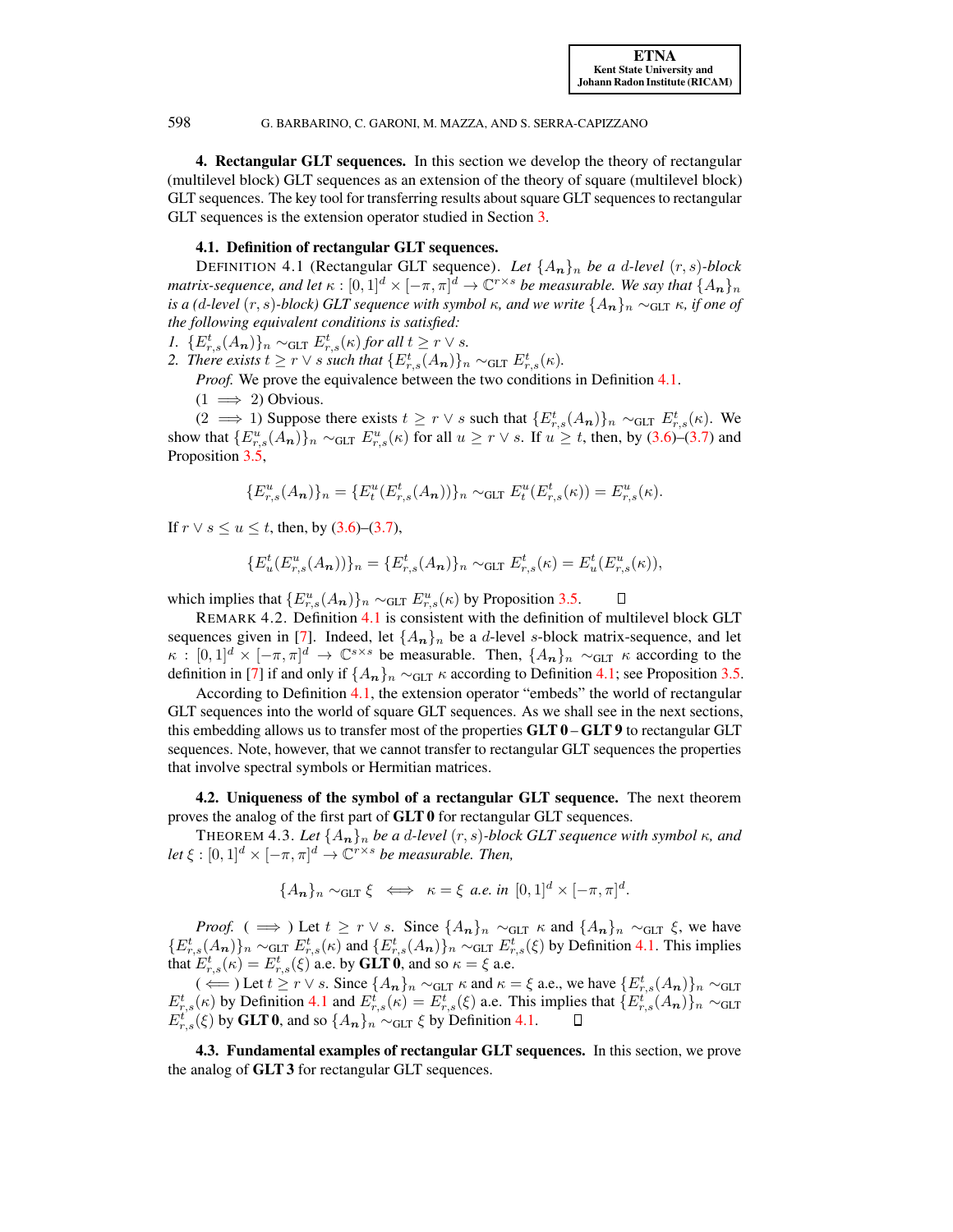<span id="page-14-0"></span>**4.3.1. Rectangular Toeplitz sequences.** Let  $f: [-\pi, \pi]^d \to \mathbb{C}^{r \times s}$  be in  $L^1([-\pi, \pi]^d)$ , and let  ${T_n(f)}_{n\in\mathbb{N}^d}$  be the family of Toeplitz matrices generated by f (see Definition [2.1\)](#page-4-3). By [\(3.11\)](#page-11-2), Definition [4.1,](#page-13-4) and **GLT 3**, for every sequence of d-indices  $\{n = n(n)\}\_n$  such that  $n \to \infty$  as  $n \to \infty$ , we have  $\{T_n(f)\}_n \sim_{\text{GLT}} f(\theta)$ .

<span id="page-14-1"></span>4.3.2. Sequences of rectangular diagonal sampling matrices. Let  $a:[0,1]^d\rightarrow \mathbb{C}^{r\times s}$ be continuous a.e. on  $[0,1]^d$ , and let  $\{D_{\bm{n}}(a)\}_{\bm{n}\in\mathbb{N}^d}$  be the family of diagonal sampling matrices generated by  $a$  (see Definition [2.2\)](#page-4-4). By [\(3.10\)](#page-11-1), Definition [4.1,](#page-13-4) and **GLT 3**, for every sequence of d-indices  $\{n = n(n)\}_n$  such that  $n \to \infty$  as  $n \to \infty$ , we have  $\{D_n(a)\}_n \sim_{\text{GLT}} a(\mathbf{x})$ .

<span id="page-14-2"></span>**4.3.3. Rectangular zero-distributed sequences.** Suppose that  $\{Z_n\}_n$  is a d-level  $(r, s)$ block zero-distributed sequence. Then,  $\{E_{r,s}^t(Z_n)\}_n$  is zero-distributed for any  $t \geq r \vee s$ ; see Proposition [3.2.](#page-10-5) Hence, by Definition [4.1,](#page-13-4)  $\{Z_n\}_n \sim_{\text{GLT}} O_{r,s}$ .

<span id="page-14-3"></span>4.4. Singular value distribution of rectangular GLT sequences. The next theorem proves the analog of GLT 1 for rectangular GLT sequences.

**THEOREM 4.4.** *If*  $\{A_{n}\}_n \sim_{GLT} \kappa$ *, then*  $\{A_{n}\}_n \sim_{\sigma} \kappa$ *.* 

<span id="page-14-5"></span>*Proof.* Let  $t \ge r \vee s$ , where  $r \times s$  is the size of  $\kappa$ . Since  $\{E_{r,s}^t(A_n)\}_n \sim_{\text{GLT}} E_{r,s}^t(\kappa)$  by Definition [4.1,](#page-13-4) we have  $\{E_{r,s}^t(A_n)\}_n \sim_\sigma E_{r,s}^t(\kappa)$  by **GLT 1**, which implies  $\{A_n\}_n \sim_\sigma \kappa$  by Proposition [3.2.](#page-10-5)

<span id="page-14-4"></span>**4.5. Rectangular GLT algebra.** Suppose that  $\{A_n\}_n \sim_{\text{GLT}} \kappa$  and  $\{B_n\}_n \sim_{\text{GLT}} \xi$ . If  $\kappa$  and  $\xi$  are summable, then the same is true for  $A_n$  and  $B_n$ , and so we can consider the sequence  $\{\alpha A_n + \beta B_n\}_n$  for  $\alpha, \beta \in \mathbb{C}$ . Similarly, if  $\kappa$  and  $\xi$  are multipliable, then the same is true for  $A_n$  and  $B_n$ , and so we can consider the sequence  $\{A_nB_n\}_n$ . The next theorem proves the analog of the first part of GLT 4 for rectangular GLT sequences.

<span id="page-14-6"></span>THEOREM 4.5. Let  $\{A_{n}\}_n \sim_{\text{GLT}} \kappa$  and  $\{B_{n}\}_n \sim_{\text{GLT}} \xi$ . Then,

*1.*  $\{A_n^*\}_n \sim_{\text{GLT}} \kappa^*,$ 

*2.*  $\{\alpha A_n + \beta B_n\}_n \sim_{\text{GLT}} \alpha \kappa + \beta \xi$  *for all*  $\alpha, \beta \in \mathbb{C}$  *if*  $\kappa$  *and*  $\xi$  *are summable,* 

*3.*  $\{A_n B_n\}_n \sim_{\text{GLT}} \kappa \xi$  *if*  $\kappa$  *and*  $\xi$  *are multipliable.* 

*Proof.* 1. Let  $t \ge r \vee s$ , where  $r \times s$  is the size of  $\kappa$ . By [\(3.4\)](#page-9-4)–[\(3.5\)](#page-9-5), Definition [4.1,](#page-13-4) and GLT 4,

$$
\{E_{s,r}^t(A_{\pmb{n}}^*)\}_n = \{ (E_{r,s}^t(A_{\pmb{n}}))^* \}_n \sim_{\text{GLT}} (E_{r,s}^t(\kappa))^* = E_{s,r}^t(\kappa^*).
$$

We conclude that  $\{A_n^*\}_n \sim_{\text{GLT}} \kappa^*$  by Definition [4.1.](#page-13-4)

2. Let  $t \geq r \vee s$ , where  $r \times s$  is the size of  $\kappa$  and  $\xi$ . By the linearity of the extension operator, Definition [4.1,](#page-13-4) and GLT 4,

$$
\{E_{r,s}^t(\alpha A_n + \beta B_n)\}_n = \{\alpha E_{r,s}^t(A_n) + \beta E_{r,s}^t(B_n)\}_n
$$
  
~\sim\_{GLT} \alpha E\_{r,s}^t(\kappa) + \beta E\_{r,s}^t(\xi) = E\_{r,s}^t(\alpha \kappa + \beta \xi).

We conclude that  $\{\alpha A_n + \beta B_n\}_n \sim_{\text{GLT}} \alpha \kappa + \beta \xi$  by Definition [4.1.](#page-13-4)

3. Let  $t \ge r \vee q \vee s$ , where  $r \times q$  is the size of  $\kappa$  and  $q \times s$  is the size of  $\xi$ . By [\(3.8\)](#page-10-2)–[\(3.9\)](#page-10-3), Definition [4.1,](#page-13-4) and GLT 4,

$$
\{E_{r,s}^t(A_nB_n)\}_n = \{E_{r,q}^t(A_n)E_{q,s}^t(B_n)\}_n \sim_{\text{GLT}} E_{r,q}^t(\kappa)E_{q,s}^t(\xi) = E_{r,s}^t(\kappa\xi).
$$

We conclude that  $\{A_nB_n\}_n \sim_{GLT} \kappa \xi$  by Definition [4.1.](#page-13-4)  $\Box$ 

To prove the analog of the second part of GLT 4 for rectangular GLT sequences, we need to recall some properties of the Moore-Penrose pseudoinverse [\[12,](#page-31-21) Section 7.6]. If  $A = U\Sigma V$ is a singular value decomposition (SVD) of the  $m \times n$  matrix A, then  $A^{\dagger} = V^* \Sigma^{\dagger} U^*$ . Here,  $\Sigma^{\dagger}$  is the Moore-Penrose pseudoinverse of  $\Sigma$ , i.e., the  $n \times m$  diagonal matrix such that, for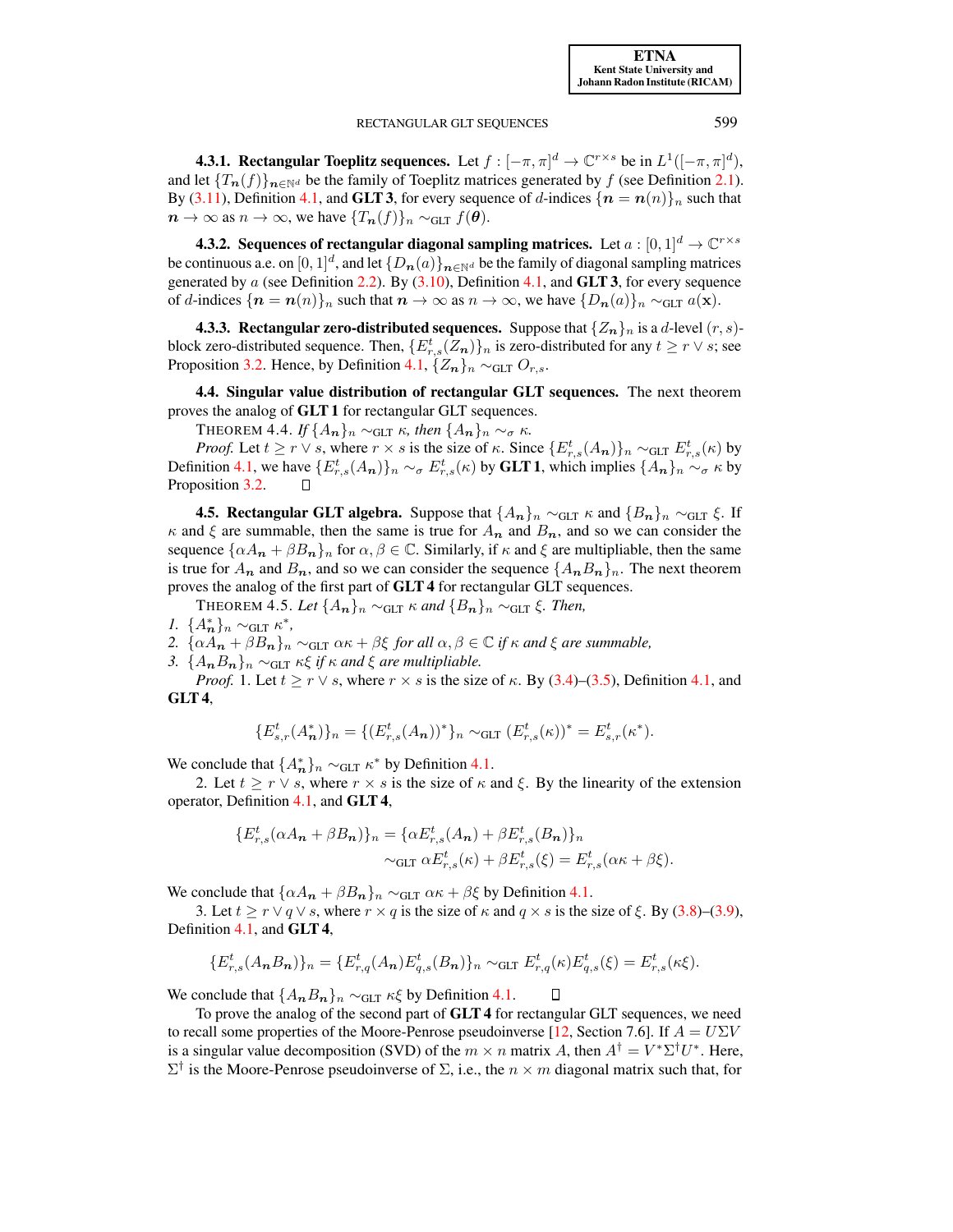<span id="page-15-3"></span> $i = 1, \dots, m \wedge n$ ,  $(\Sigma^{\dagger})_{ii} = 1/\Sigma_{ii}$  if  $\Sigma_{ii} \neq 0$  and  $(\Sigma^{\dagger})_{ii} = 0$  otherwise. If A is an  $m \times n$  full rank matrix, then  $A^{\dagger}$  can be expressed as follows:

(4.1) 
$$
A^{\dagger} = \begin{cases} A^*(AA^*)^{-1}, & \text{if } m \le n, \\ (A^*A)^{-1}A^*, & \text{if } m \ge n. \end{cases}
$$

Note that  $A^{\dagger} = A^{-1}$  whenever A is a square invertible matrix. Theorem [4.6](#page-15-1) proves the analog of the second part of GLT 4 for rectangular GLT sequences.

 $\Gamma$ HEOREM 4.6. *If*  $\{A_{n}\}_n$  ∼<sub>GLT</sub> κ and κ has full rank a.e., then  $\{A^{\dagger}_{n}\}_n$  ∼<sub>GLT</sub> κ<sup>†</sup>.

<span id="page-15-1"></span>*Proof.* Let  $A_n = U_n \Sigma_n V_n$  be an SVD of  $A_n$ , and let  $Z_n = U_n \Psi_n V_n$ , where  $\Psi_n$  is the rectangular diagonal matrix of the same size as  $\Sigma_n$  such that  $(\Psi_n)_{ii} = 1$  if  $(\Sigma_n)_{ii} = 0$  and  $(\Psi_n)_{ii} = 0$  otherwise. The rank of  $Z_n$  is the number of zero singular values of  $A_n$ , which is  $o(N(n))$  by Theorem [4.4](#page-14-5) and Lemma [2.4,](#page-6-4) since  $\kappa$  has full rank a.e. Hence, the sequence  ${Z_n}_n$  is zero-distributed by Definition [2.5,](#page-7-3) and so  ${Z_n}_n \sim_{GL} O_{r,s}$ , with  $r \times s$  being the size of  $\kappa$ . Let

<span id="page-15-2"></span>
$$
(4.2) \t\t B_n = A_n + Z_n = U_n(\Sigma_n + \Psi_n)V_n,
$$

Π

and note that  ${B_n}_n \sim_{GLT} \kappa$  by Theorem [4.5.](#page-14-6) The matrix  $B_n$  has full rank by construction, and so, by  $(4.2)$  and  $(4.1)$ ,

$$
B_n^{\dagger} = A_n^{\dagger} + Z_n^{\dagger} = B_n^* (B_n B_n^*)^{-1}.
$$

The rank of  $Z_n^{\dagger}$  is the same as the rank of  $Z_n$ , which implies that  $\{Z_n^{\dagger}\}_n$  is zero-distributed and  $\{Z_n^{\dagger}\}_n \sim_{GLT} O_{s,r}$ . Moreover,  $\{B_n B_n^*\}_n$  is a square GLT sequence with symbol  $\kappa \kappa^*$ by Theorem [4.5,](#page-14-6) and  $\kappa \kappa^*$  is invertible a.e. because  $\kappa$  has full rank a.e. We can therefore use GLT 4 to obtain

$$
\{(B_{n}B_{n}^{*})^{-1}\}_{n} = \{(B_{n}B_{n}^{*})^{\dagger}\}_{n} \sim_{GLT} (\kappa \kappa^{*})^{-1}.
$$

Using again Theorem [4.5,](#page-14-6) we conclude that

$$
\{A_{\mathbf{n}}^{\dagger}\}_n = \{B_{\mathbf{n}}^{\dagger} - Z_{\mathbf{n}}^{\dagger}\}_n = \{B_{\mathbf{n}}^*(B_{\mathbf{n}}B_{\mathbf{n}}^*)^{-1} - Z_{\mathbf{n}}^{\dagger}\}_n \sim_{\text{GLT}} \kappa^*(\kappa \kappa^*)^{-1} = \kappa^{\dagger},
$$

and the theorem is proved.

<span id="page-15-0"></span>4.6. Convergence results for rectangular GLT sequences. The next theorem proves the analog of GLT 7 for rectangular GLT sequences.

THEOREM 4.7. Let  $\{A_n\}_n$  *be a d-level*  $(r, s)$ -*block matrix-sequence, and let*  $\kappa : [0, 1]^d \times$  $[-\pi, \pi]^d \to \mathbb{C}^{r \times s}$  *be measurable. Suppose that* 

- $\bullet$  { $B_{n,m}$ }<sub>n</sub> ∼<sub>GLT</sub>  $\kappa_m$ *,*
- ${B_{n,m}}_n \longrightarrow {A_n}_{n}$ ,
- $\kappa_m \to \kappa$  *in measure.*

*Then*  $\{A_{n}\}_n \sim_{\text{GLT}} \kappa$ *.* 

*Proof.* Let  $t \geq r \vee s$ . We have

- $\{E_{r,s}^t(B_{n,m})\}_n \sim_{\text{GLT}} E_{r,s}^t(\kappa_m)$  by Definition [4.1,](#page-13-4)
- ${E_{r,s}^t(B_{n,m})}_n \xrightarrow{\text{a.c.s.}} {E_{r,s}^t(A_n)}_n$  by Proposition [3.3,](#page-10-4)
- $E_{r,s}^t(\kappa_m) \to E_{r,s}^t(\kappa)$  in measure (obviously).

<span id="page-15-4"></span><sup>&</sup>lt;sup>1</sup>We here assume that  $r \leq s$ . If  $r \geq s$ , then nothing changes in the proof except for the fact that we have to use for the pseudoinverse  $B_n^{\dagger}$  the other expression in [\(4.1\)](#page-15-3).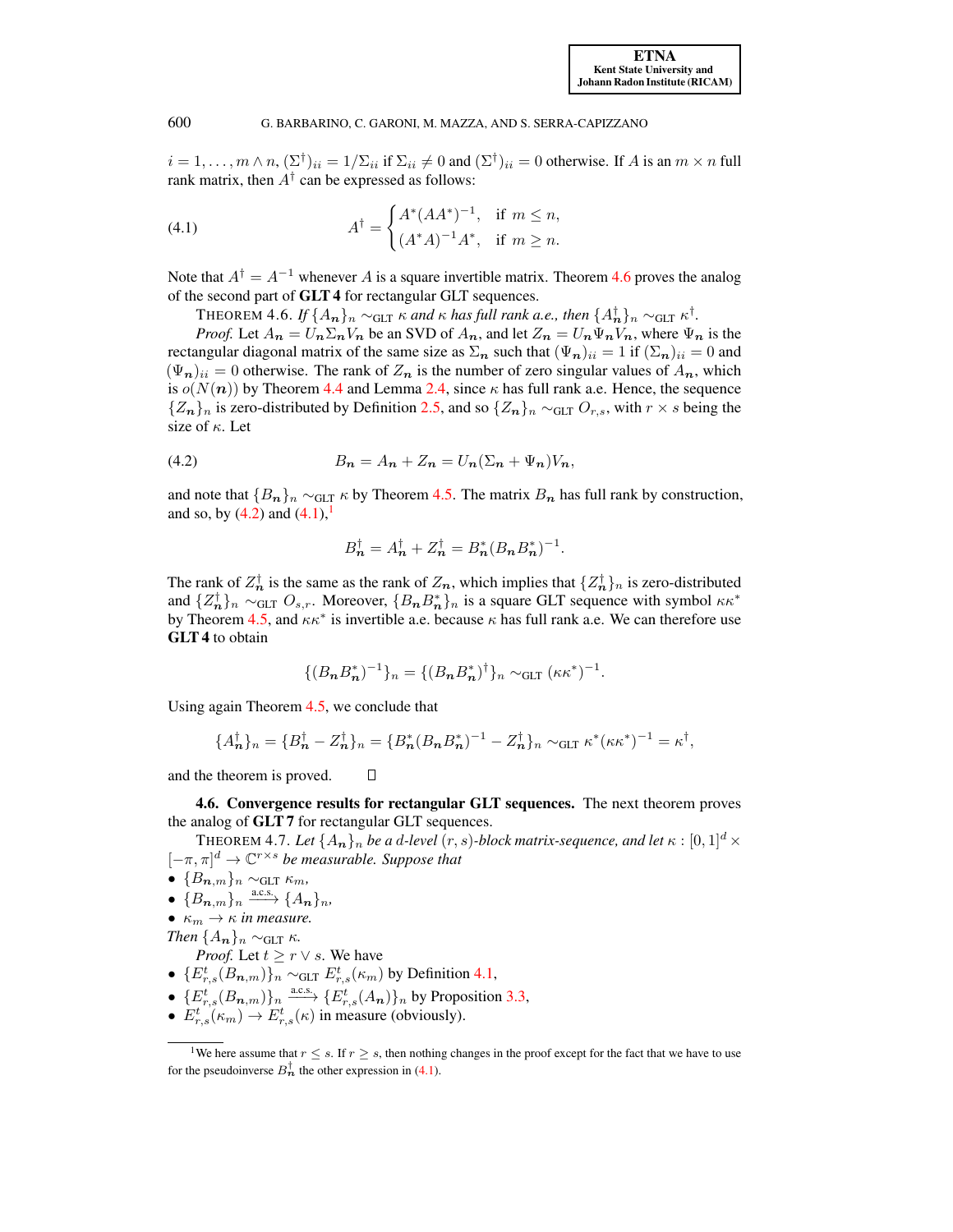We conclude by GLT 7 that  $\{E_{r,s}^t(A_n)\}_n \sim_{\text{GLT}} E_{r,s}^t(\kappa)$ , and so  $\{A_n\}_n \sim_{\text{GLT}} \kappa$  by Definition [4.1.](#page-13-4)

<span id="page-16-1"></span>The next theorem proves the analog of GLT 8 for rectangular GLT sequences.

THEOREM 4.8. *Let*  $\{A_n\}_n \sim_{\text{GLT}} \kappa$  and  $\{B_{n,m}\}_n \sim_{\text{GLT}} \kappa_m$ . Then,

$$
{B_{n,m}}_n \xrightarrow{a.c.s.} {A_n}_n \iff \kappa_m \to \kappa
$$
 in measure.

*Proof.* Let  $t \geq r \vee s$ , where  $r \times s$  is the size of  $\kappa$  and  $\kappa_m$ . By Definition [4.1,](#page-13-4) we have  $\{E_{r,s}^t(A_n)\}_n \sim_{\text{GLT}} E_{r,s}^t(\kappa)$  and  $\{E_{r,s}^t(B_{n,m})\}_n \sim_{\text{GLT}} E_{r,s}^t(\kappa_m)$ . Thus, by Proposition [3.3](#page-10-4) and GLT 8,

$$
\{B_{n,m}\}_n \xrightarrow{\text{a.c.s.}} \{A_n\}_n \iff \{E_{r,s}^t(B_{n,m})\}_n \xrightarrow{\text{a.c.s.}} \{E_{r,s}^t(A_n)\}_n
$$
  

$$
\iff E_{r,s}^t(\kappa_m) \to E_{r,s}^t(\kappa) \text{ in measure}
$$
  

$$
\iff \kappa_m \to \kappa \text{ in measure},
$$

and the theorem is proved.  $\Box$ 

The next theorem proves the analog of **GLT9** for rectangular GLT sequences.

- THEOREM 4.9. *Let*  $\{A_n\}_n \sim_{\text{GLT}} \kappa$ . *Then, there exist functions*  $a_{i,m}$ ,  $f_{i,m}$ ,  $i = 1, \ldots, N_m$ , such that
- $a_{i,m} : [0,1]^d \to \mathbb{C}$  *belongs to*  $C^{\infty}([0,1]^d)$  *and*  $f_{i,m}$  *is a trigonometric monomial in*  ${e^{i\boldsymbol{j}\cdot\boldsymbol{\theta}}E_{\alpha\beta}^{(r,s)}: \boldsymbol{j}\in\mathbb{Z}^d, \ 1\leq \alpha\leq r, \ 1\leq \beta\leq s\}}$  with  $r\times s$  being the size of  $\kappa$ ,
- $\kappa_m(\mathbf{x}, \boldsymbol{\theta}) = \sum_{i=1}^{N_m} a_{i,m}(\mathbf{x}) f_{i,m}(\boldsymbol{\theta}) \to \kappa(\mathbf{x}, \boldsymbol{\theta})$  a.e.,
- ${B_{n,m}}_n = {\sum_{i=1}^{N_m} D_n(a_{i,m}I_r)T_n(f_{i,m})}_n \xrightarrow{a.c.s.} {A_n}_n$

*Proof.* By Lemma [3.4,](#page-11-5) there exist functions  $a_{i,m}$ ,  $f_{i,m}$ ,  $i = 1, \ldots, N_m$ , such that  $a_{i,m} : [0,1]^d \to \mathbb{C}$  belongs to  $C^{\infty}([0,1]^d)$ ,  $f_{i,m}$  is a trigonometric monomial in the set  $\{{\rm e}^{{\rm i} \boldsymbol{j} \cdot \boldsymbol{\theta}}E_{\alpha\beta}^{(r,s)}: \boldsymbol{j} \in \mathbb{Z}^d, \ 1 \leq \alpha \leq r, \ 1 \leq \beta \leq s\},$  and

$$
\kappa_m(\mathbf{x}, \boldsymbol{\theta}) = \sum_{i=1}^{N_m} a_{i,m}(\mathbf{x}) f_{i,m}(\boldsymbol{\theta}) \to \kappa(\mathbf{x}, \boldsymbol{\theta}) \text{ a.e.}
$$

Since  ${D_n(a_{i,m}I_r)}_n \sim_{GLT} a_{i,m}(\mathbf{x})I_r$  and  ${T_n(f_{i,m})}_n \sim_{GLT} f(\theta)$  (see Section [4.3\)](#page-13-3), Theorem [4.5](#page-14-6) yields

$$
\{B_{n,m}\}_n = \left\{\sum_{i=1}^{N_m} D_n(a_{i,m}I_r)T_n(f_{i,m})\right\}_n \sim_{\text{GLT}} \kappa(\mathbf{x}, \boldsymbol{\theta}).
$$

We conclude that  ${B_{n,m}}_n \stackrel{\text{a.c.s.}}{\longrightarrow} {A_n}_n$  by Theorem [4.8.](#page-16-1) О

<span id="page-16-0"></span>4.7. Relations between rectangular GLT sequences of different size. In this section, we prove a stronger version of GLT 6 for rectangular GLT sequences. It should be considered not only as the analog of GLT 6 for rectangular GLT sequences but also as an addendum to the theory of square GLT sequences developed in [\[7\]](#page-31-2).

<span id="page-16-2"></span>THEOREM 4.10. Let  $\{A_{\bm{n}}=[a_{\bm{ij}}^{(\bm{n})}]_{\bm{i},\bm{j}=\bm{1}}^{\bm{n}}\}_n$  be a d-level  $(r,s)$ -block GLT sequence with *symbol*  $\kappa$ *. If we restrict each*  $r \times s$  *block*  $a_{ij}^{(n)}$  *to the same*  $\tilde{r} \times \tilde{s}$  *submatrix*  $\tilde{a}_{ij}^{(n)}$ *, then we obtain a d-level*  $(\tilde{r}, \tilde{s})$ -block GLT sequence  $\{\tilde{A}_{n} = [\tilde{a}_{ij}^{(n)}]_{i,j=1}^{n}\}_n$  whose symbol  $\tilde{\kappa}$  is the *corresponding*  $\tilde{r} \times \tilde{s}$  *submatrix of*  $\kappa$ *.*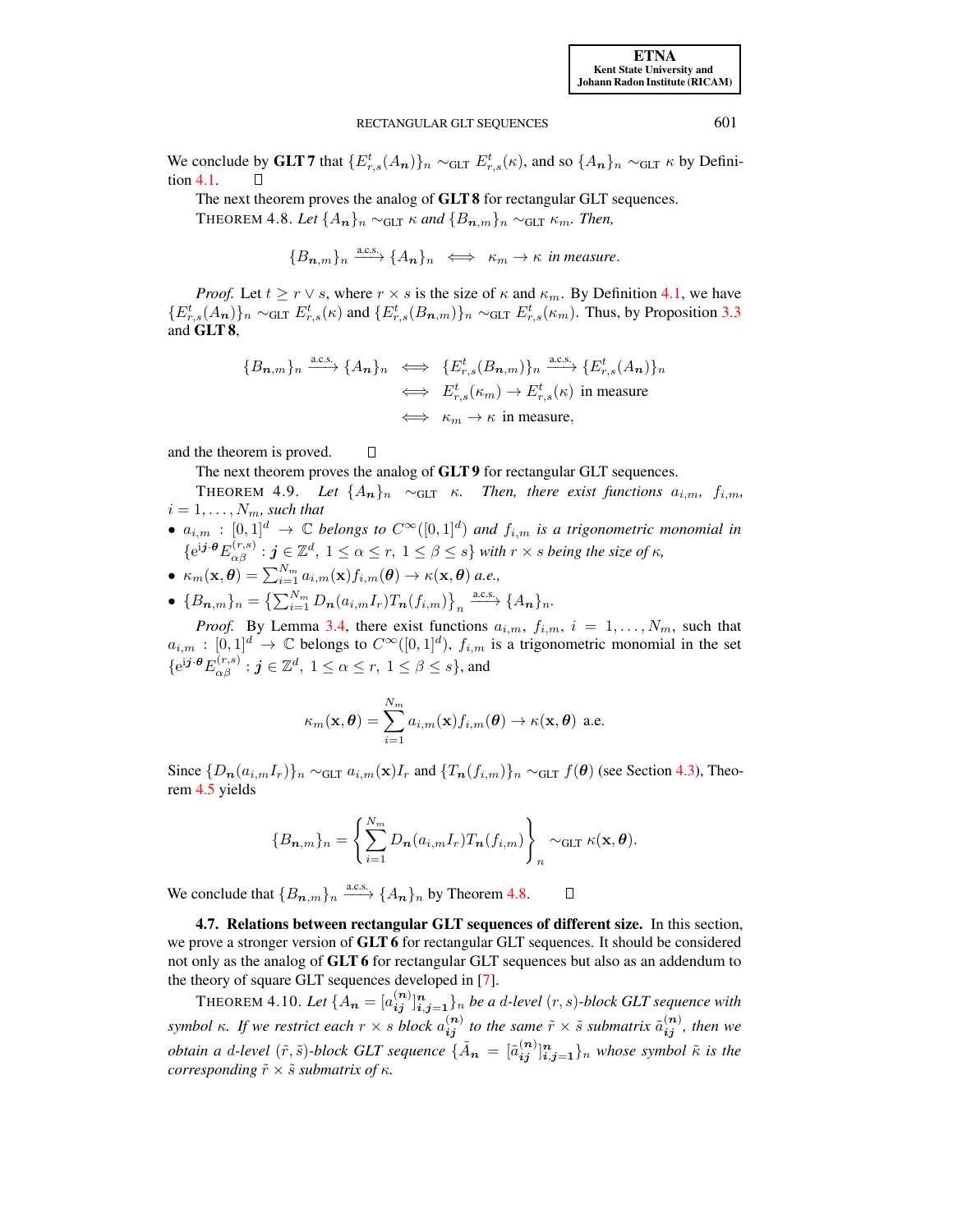.

602 G. BARBARINO, C. GARONI, M. MAZZA, AND S. SERRA-CAPIZZANO

### *Proof.* Define

- $\chi_{r,\tilde{r}} =$  diagonal  $\{0, 1\}$ -matrix of size r with 1 in the positions corresponding to the chosen  $\tilde{r}$  rows,
- $\chi_{s,\tilde{s}} =$  diagonal  $\{0, 1\}$ -matrix of size s with 1 in the positions corresponding to the chosen  $\tilde{s}$  columns,
- $\alpha_{r,\tilde{r}}$  = permutation matrix of size r that moves in order the chosen  $\tilde{r}$  rows to the first  $\tilde{r}$  rows,
- $\beta_{s,\tilde{s}}$  = permutation matrix of size s that moves in order the chosen  $\tilde{s}$  columns to the first  $\tilde{s}$  columns.

By definition, we have

$$
\alpha_{r,\tilde{r}} \chi_{r,\tilde{r}} a_{ij}^{(n)} \chi_{s,\tilde{s}} \beta_{s,\tilde{s}} = \begin{bmatrix} \tilde{a}_{ij}^{(n)} & O \\ O & O \end{bmatrix}_{r \times s}, \qquad i,j = 1,\ldots,n,
$$

$$
\alpha_{r,\tilde{r}} \chi_{r,\tilde{r}} \kappa \chi_{s,\tilde{s}} \beta_{s,\tilde{s}} = \begin{bmatrix} \tilde{\kappa} & O \\ O & O \end{bmatrix}_{r \times s},
$$

where the subscript  $r \times s$  indicates that the matrix size is  $r \times s$ . Since we know that  ${D_n(\alpha_{r,\tilde{r}}\chi_{r,\tilde{r}})}_n \sim_{\text{GLT}} \alpha_{r,\tilde{r}}\chi_{r,\tilde{r}}$  and  ${D_n(\chi_{s,\tilde{s}}\beta_{s,\tilde{s}})}_n \sim_{\text{GLT}} \chi_{s,\tilde{s}}\beta_{s,\tilde{s}}$ , Theorem [4.5](#page-14-6) yields

<span id="page-17-0"></span>(4.3) 
$$
\left\{ \begin{bmatrix} \begin{bmatrix} \tilde{a}_{ij}^{(n)} & O \\ O & O \end{bmatrix}_{r \times s} \end{bmatrix}_{i,j=1}^{n} \right\}_{n} = \left\{ D_n(\alpha_{r,\tilde{r}} \chi_{r,\tilde{r}}) A_n D_n(\chi_{s,\tilde{s}} \beta_{s,\tilde{s}}) \right\}_{n}
$$

$$
\sim_{\text{GLT}} \alpha_{r,\tilde{r}} \chi_{r,\tilde{r}} \kappa \chi_{s,\tilde{s}} \beta_{s,\tilde{s}} = \begin{bmatrix} \tilde{\kappa} & O \\ O & O \end{bmatrix}_{r \times s}
$$

Let  $t \ge r \vee s \ge \tilde{r} \vee \tilde{s}$ . By [\(4.3\)](#page-17-0) and Definition [4.1,](#page-13-4)

$$
\{E_{\tilde{r},\tilde{s}}^t(\tilde{A}_n)\}_n = \{[E_{\tilde{r},\tilde{s}}^t(\tilde{a}_{ij}^{(n)})]_{i,j=1}^n\}_n = \left\{ \begin{bmatrix} E_{r,s}^t \begin{bmatrix} \tilde{a}_{ij}^{(n)} & O \\ O & O \end{bmatrix}_{r \times s} \end{bmatrix} \right\}_{i,j=1}^n \right\}_n
$$
  
~\sim\_{GLT} \begin{bmatrix} \tilde{\kappa} & O \\ O & O \end{bmatrix}\_{t \times t} = E\_{\tilde{r},\tilde{s}}^t(\tilde{\kappa}).

Thus,  $\{\tilde{A}_n\}_n \sim_{GLT} \tilde{\kappa}$  by Definition [4.1.](#page-13-4)  $\Box$ 

<span id="page-17-1"></span>THEOREM 4.11. Let  $\{A_{n}=[a_{ij}^{(n)}]_{i,j=1}^{n}\}$  *be a d-level*  $(r, s)$ *-block matrix-sequence, and let*  $\kappa : [0,1]^d \times [-\pi,\pi]^d \to \mathbb{C}^{r \times s}$  *be measurable. For*  $i = 1, \ldots, r$  *and*  $j = 1, \ldots, s$ *, let*  $A_{n,ij}=[(a_{ij}^{(n)})_{ij}]_{i,j=1}^n$  be the submatrix of  $A_n$  obtained by restricting each  $r\times s$  block  $a_{ij}^{(n)}$ ij *to the*  $(i, j)$ -entry  $(a_{ij}^{(n)})_{ij}$ *. Then,* 

$$
\{A_{\boldsymbol{n}}\}_n \sim_{\text{GLT}} \kappa \iff \{A_{\boldsymbol{n},ij}\}_n \sim_{\text{GLT}} \kappa_{ij} \text{ for all } i=1,\ldots,r \text{ and } j=1,\ldots,s.
$$

*Proof.* ( $\implies$ ) This implication follows immediately from Theorem [4.10.](#page-16-2)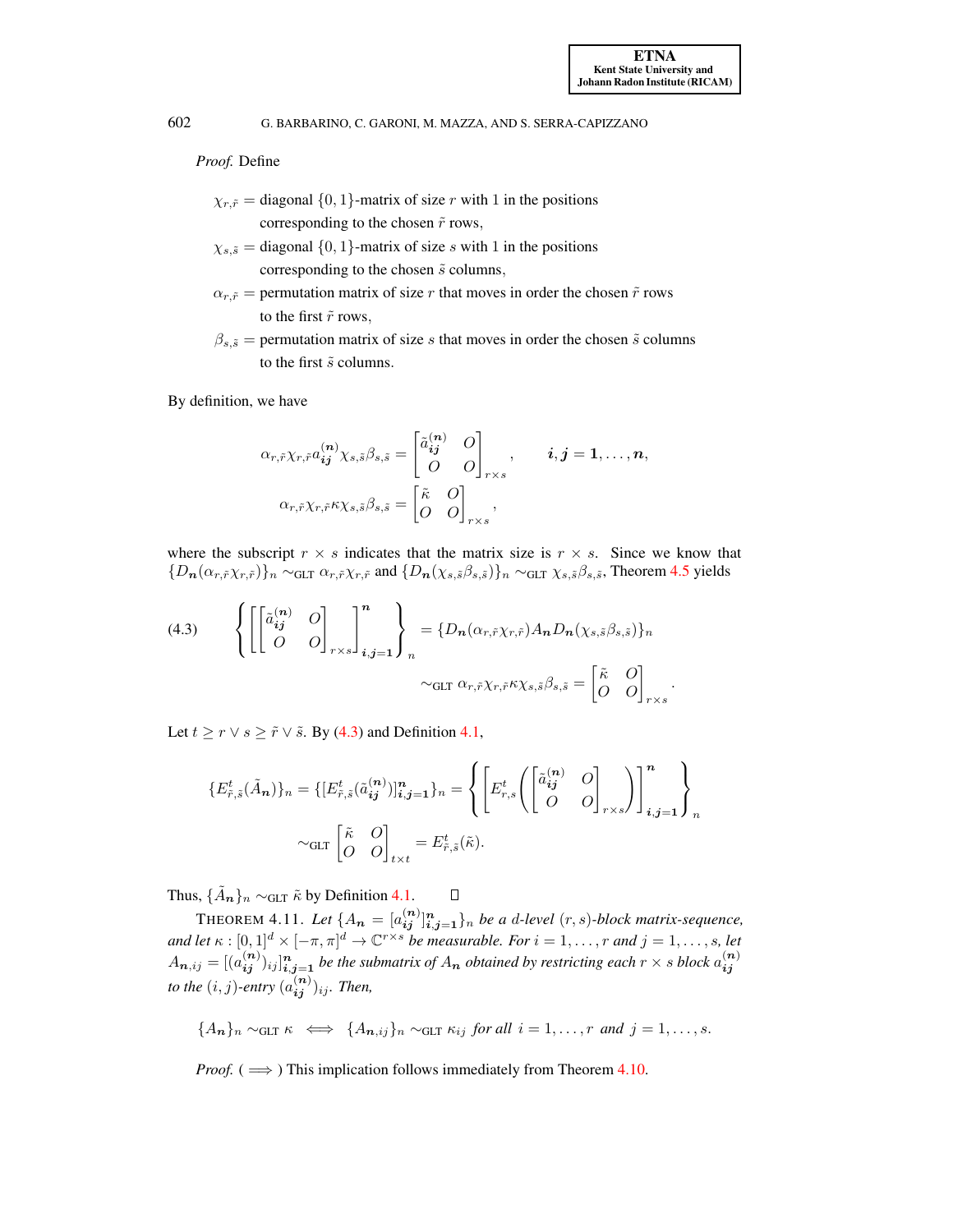(  $\Leftarrow$  ) Let  $t \ge r \vee s$  and fix  $(i, j)$  with  $1 \le i \le r$  and  $1 \le j \le s$ . From the hypothesis  ${A_{n,ij}}_n \sim_{\text{GLT}} \kappa_{ij}$  and Definition [4.1,](#page-13-4) we have

<span id="page-18-0"></span>
$$
(4.4) \qquad \{E_1^t(A_{\boldsymbol{n},ij})\}_n = \{[E_1^t((a_{ij}^{(\boldsymbol{n})})_{ij})]_{i,j=1}^n\}_n = \left\{ \begin{bmatrix} (a_{ij}^{(\boldsymbol{n})})_{ij} & O \ O & O \end{bmatrix}_{t \times t} \end{bmatrix}_{i,j=1}^n \right\}_n
$$

$$
\sim_{\text{GLT}} E_1^t(\kappa_{ij}) = \begin{bmatrix} \kappa_{ij} & O \ O & O \end{bmatrix}_{t \times t}.
$$

Let  $\beta_i$  and  $\beta_j$  be the permutation matrices that move the  $(1, 1)$ -entry of a  $t \times t$  matrix in position  $(i, j)$ , i.e.,

 $\beta_i$  = permutation matrix of size t that swaps the rows 1 and i,

 $\beta_j$  = permutation matrix of size t that swaps the columns 1 and j.

By definition, we have

$$
\beta_i E_1^t((a_{ij}^{(n)})_{ij}) \beta_j = \beta_i \begin{bmatrix} (a_{ij}^{(n)})_{ij} & O \ O \ O \end{bmatrix}_{t \times t} \beta_j = (a_{ij}^{(n)})_{ij} E_{ij}^{(t)}, \qquad i, j = 1, \dots, n,
$$

$$
\beta_i E_1^t(\kappa_{ij}) \beta_j = \beta_i \begin{bmatrix} \kappa_{ij} & O \ O \ O \ O \end{bmatrix}_{t \times t} \beta_j = \kappa_{ij} E_{ij}^{(t)}.
$$

Since  $\{D_n(\beta_i)\}_n \sim_{\text{GLT}} \beta_i$  and  $\{D_n(\beta_i)\}_n \sim_{\text{GLT}} \beta_i$ , [\(4.4\)](#page-18-0) and Theorem [4.5](#page-14-6) yield

$$
\{[(a_{ij}^{(n)})_{ij}E_{ij}^{(t)}]_{i,j=1}^n\}_n = \{D_n(\beta_i)E_1^t(A_{n,ij})D_n(\beta_j)\}_n \sim_{\text{GLT}} \beta_i E_1^t(\kappa_{ij})\beta_j = \kappa_{ij}E_{ij}^{(t)}.
$$

If we now sum over all  $i = 1, \ldots, r$  and  $j = 1, \ldots, s$ , by the previous relation and Theorem [4.5,](#page-14-6) we obtain

<span id="page-18-1"></span>
$$
\{E_{r,s}^t(A_n)\}_n = \left\{ \left[ \begin{bmatrix} a_{ij}^{(n)} & O \\ O & O \end{bmatrix}_{t \times t} \right]_{i,j=1}^n \right\}_n \sim_{\text{GLT}} \begin{bmatrix} \kappa & O \\ O & O \end{bmatrix}_{t \times t} = E_{r,s}^t(\kappa).
$$

We conclude that  $\{A_n\}_n \sim_{\text{GLT}} \kappa$  by Definition [4.1.](#page-13-4)  $\Box$ 

<span id="page-18-3"></span>THEOREM 4.12. *For*  $i = 1, ..., \varrho$  and  $j = 1, ..., \varsigma$ , let  $\{A_{\bm{n},ij} = [a_{\bm{i}\bm{j},ij}^{(\bm{n})}]_{\bm{i},\bm{j}=\bm{1}}^{\bm{n}}\}$ *be a d-level*  $(r_i, s_j)$ -block matrix-sequence, and let  $\kappa_{ij} : [0,1]^d \times [-\pi, \pi]^d \to \mathbb{C}^{r_i \times s_j}$  be *measurable. Define the*  $(r, s)$ -block matrix  $A_n = [\{a_{ij,ij}^{(n)}\}_{i=1,\ldots,g}^{j=1,\ldots,s}]_{i,j=1}^n$  and the  $r \times s$  matrix*valued function*  $\kappa = [\kappa_{ij}]_{i=1,\dots,e}^{j=1,\dots,s}$ , where  $r = \sum_{i=1}^{e} r_i$  and  $s = \sum_{j=1}^{s} s_j$ . Then,

(4.5)  $\{A_n\}_n \sim_{\text{GLT}} \kappa \iff \{A_{n,ij}\}_n \sim_{\text{GLT}} \kappa_{ij} \text{ for all } i = 1,\ldots,\varrho \text{ and } j = 1,\ldots,\varsigma.$ 

<span id="page-18-2"></span>*Moreover, if*  $B_{\boldsymbol{n}} = [A_{\boldsymbol{n},ij}]_{i=1,\ldots,c}^{j=1,\ldots, \varsigma}$ *, then* 

(4.6) 
$$
\left(P_{r,N(n)}\underset{i=1,...,e}{\text{diag}}P_{r_i,N(n)}^T\right)B_{n}\left(P_{s,N(n)}\underset{j=1,...,e}{\text{diag}}P_{s_j,N(n)}^T\right)^T=A_{n},
$$

*where*  $P_{k_1,k_2}$  *is defined in* [\(2.7\)](#page-5-2).

*Proof.* We first prove the equivalence in  $(4.5)$ .

 $(\implies)$  This implication follows immediately from Theorem [4.10.](#page-16-2)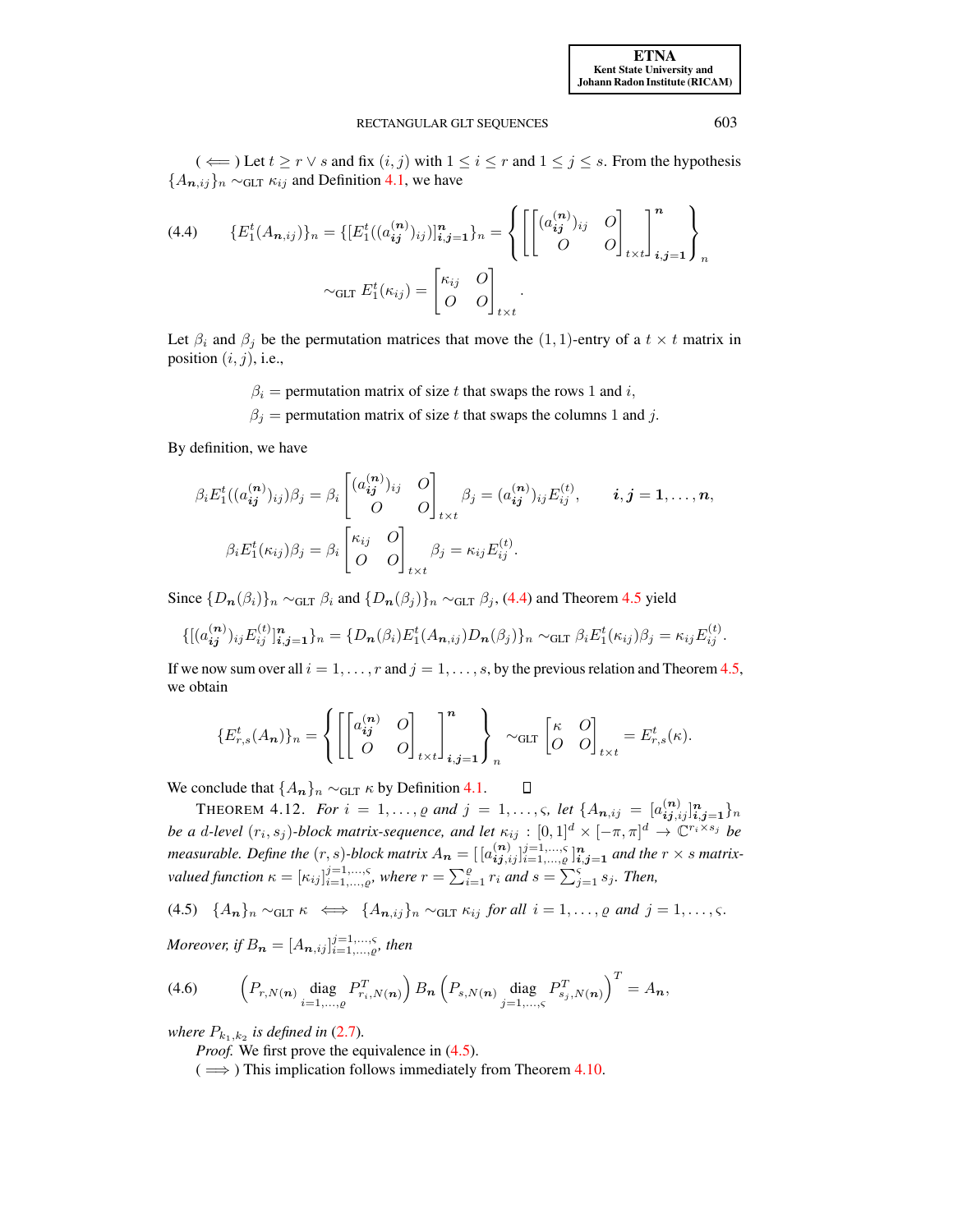$($   $\Leftarrow$   $)$  Let  $A_{n,ij,\ell k} = [(a_{ij,ij}^{(n)})_{\ell k}]_{i,j=1}^n$ . By Theorem [4.10,](#page-16-2) from the hypothesis  ${A_{n,ij} = [a_{ij,ij}^{(n)}]_{i,j=1}^n}$   $\sim$  GLT  $\kappa_{ij}$ , we infer that

$$
\{A_{\boldsymbol{n},ij,\ell k}\}_n \sim_{\text{GLT}} (\kappa_{ij})_{\ell k}.
$$

Hence, the thesis  $\{A_{n}\}_n \sim_{\text{GLT}} \kappa$  follows from Theorem [4.11.](#page-17-1)

We now prove [\(4.6\)](#page-18-2). We first note the following: if  $[A_{ij}]_{i=1,\dots,g}^{j=1,\dots,s}$  is a block matrix with  $A_{ij}$  of size  $r_i \times s_j$  and if we define  $r = \sum_{i=1}^{e} r_i$  and  $s = \sum_{j=1}^{s} s_j$ , then

$$
\sum_{p=1}^{r_i} \sum_{q=1}^{s_j} \mathbf{e}_{p+r_1+\dots+r_{i-1}}^{(r)} (\mathbf{e}_{p}^{(r_i)})^T A_{ij} \mathbf{e}_{q}^{(s_j)} (\mathbf{e}_{q+s_1+\dots+s_{j-1}}^{(s)})^T
$$
\n
$$
= \sum_{p=1}^{r_i} \sum_{q=1}^{s_j} \mathbf{e}_{p+r_1+\dots+r_{i-1}}^{(r)} (A_{ij})_{pq} (\mathbf{e}_{q+s_1+\dots+s_{j-1}}^{(s)})^T
$$
\n
$$
= \sum_{p=1}^{r_i} \sum_{q=1}^{s_j} (A_{ij})_{pq} E_{p+r_1+\dots+r_{i-1}, q+s_1+\dots+s_{j-1}}^{(r_i)} \quad \text{as } s_i \quad \dots \quad s_{\zeta}
$$
\n
$$
r_1 \quad \boxed{0 \quad 0 \quad 0 \quad 0 \quad 0}
$$
\n
$$
= \begin{array}{c} \vdots \\ \vdots \\ \hline \\ \hline \\ \hline \\ \end{array}
$$
\n
$$
= \begin{array}{c} \vdots \\ \hline \\ \end{array}
$$
\n
$$
= \begin{array}{c} \vdots \\ \hline \\ \end{array}
$$
\n
$$
= \begin{array}{c} \vdots \\ \hline \\ \end{array}
$$
\n
$$
= \begin{array}{c} \vdots \\ \hline \\ \end{array}
$$
\n
$$
= \begin{array}{c} \hline \\ \end{array}
$$
\n
$$
= \begin{array}{c} \hline \\ \end{array}
$$
\n
$$
= \begin{array}{c} \hline \\ \end{array}
$$
\n
$$
= \begin{array}{c} \hline \\ \end{array}
$$
\n
$$
= \begin{array}{c} \hline \\ \end{array}
$$
\n
$$
= \begin{array}{c} \hline \\ \end{array}
$$
\n
$$
= \begin{array}{c} \hline \\ \end{array}
$$
\n
$$
= \begin{array}{c} \hline \\ \end{array}
$$
\n
$$
= \begin{array}{c} \hline \\ \end{array}
$$
\n
$$
= \begin{array}{c} \hline \\ \end{array}
$$
\n
$$
= \begin{array}{c} \hline \\ \end
$$

<span id="page-19-0"></span>and

$$
(4.7) \quad [A_{ij}]_{i=1,\dots,q}^{j=1,\dots,\varsigma} = \sum_{i=1}^{\varrho} \sum_{j=1}^{\varsigma} \sum_{p=1}^{r_i} \sum_{q=1}^{s_j} \mathbf{e}_{p+r_1+\dots+r_{i-1}}^{(r)} (\mathbf{e}_{p}^{(r_i)})^T A_{ij} \mathbf{e}_q^{(s_j)} (\mathbf{e}_{q+s_1+\dots+s_{j-1}}^{(s)})^T.
$$

Let

<span id="page-19-1"></span>(4.8) 
$$
B_{\mathbf{n},ij} = P_{r_i,N(\mathbf{n})}^T A_{\mathbf{n},ij} P_{s_j,N(\mathbf{n})} = P_{r_i,N(\mathbf{n})}^T [a_{ij,ij}^{(\mathbf{n})}]_{i,j=1}^n P_{s_j,N(\mathbf{n})}
$$

$$
= P_{r_i,N(\mathbf{n})}^T \left( \sum_{i,j=1}^n E_{ij}^{(\mathbf{n})} \otimes a_{ij,ij}^{(\mathbf{n})} \right) P_{s_j,N(\mathbf{n})}
$$

$$
= \sum_{i,j=1}^n P_{r_i,N(\mathbf{n})}^T (E_{ij}^{(\mathbf{n})} \otimes a_{ij,ij}^{(\mathbf{n})}) P_{s_j,N(\mathbf{n})} = \sum_{i,j=1}^n a_{ij,ij}^{(\mathbf{n})} \otimes E_{ij}^{(\mathbf{n})},
$$

where the last equality follows from  $(2.8)$ . By  $(4.7)$ ,

$$
\begin{aligned}\n&\left(\begin{array}{c}\text{diag } P_{r_i,N(n)}^T\end{array}\right) B_n \left(\begin{array}{c}\text{diag } P_{s_j,N(n)}\end{array}\right) \\
&= \left(\begin{array}{c}\text{diag } P_{r_i,N(n)}\end{array}\right) [A_{n,ij}]_{i=1,\ldots,c}^{j=1,\ldots,c} \left(\begin{array}{c}\text{diag } P_{s_j,N(n)}\end{array}\right) \\
&= [P_{r_i,N(n)}^T A_{n,ij} P_{s_j,N(n)}]_{i=1,\ldots,c}^{j=1,\ldots,c} = [B_{n,ij}]_{i=1,\ldots,c}^{j=1,\ldots,c}\n\end{aligned}
$$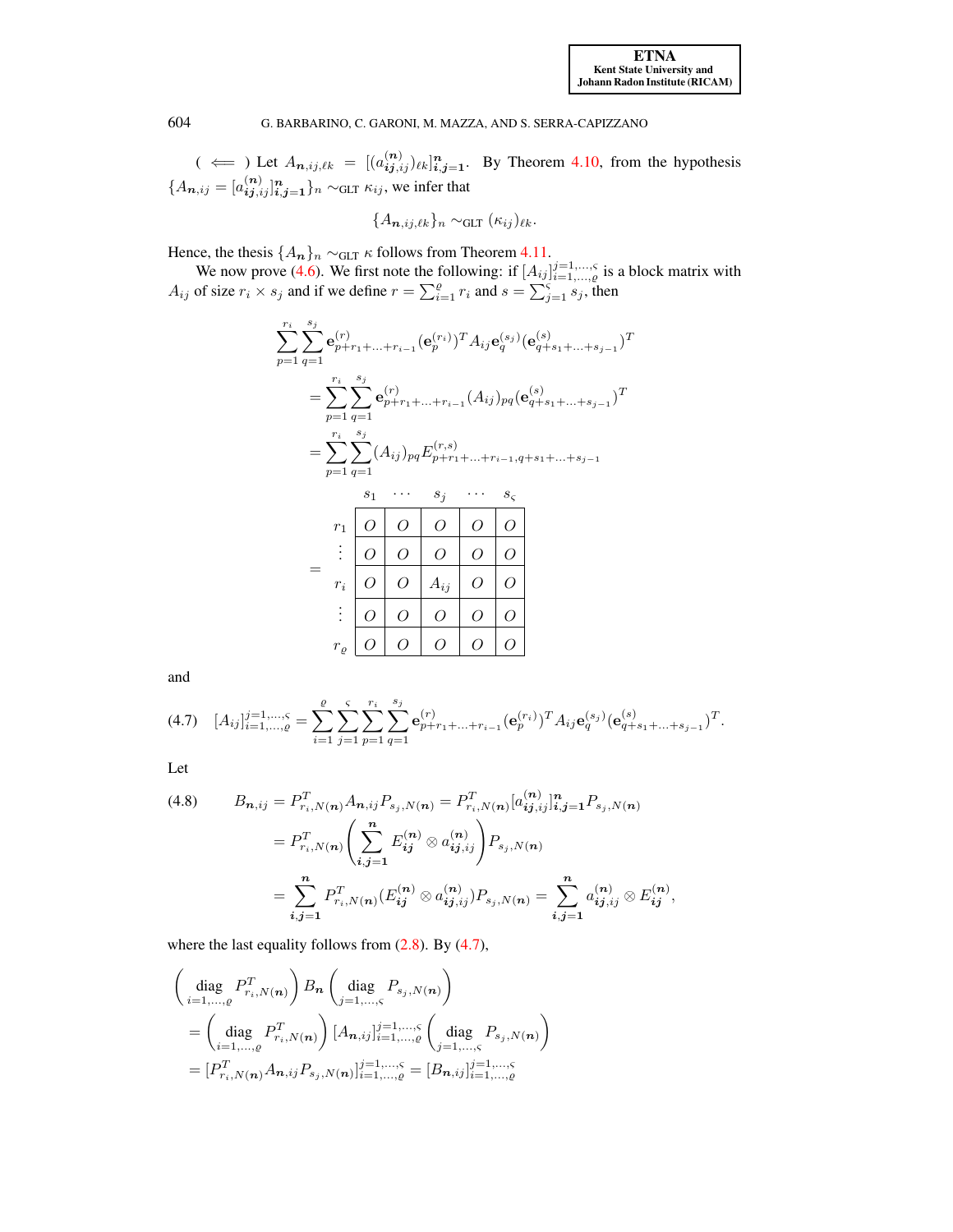$$
= \sum_{i=1}^{g} \sum_{j=1}^{s} \sum_{p'=1}^{N(n)r_i} \sum_{q'=1}^{N(n)s_j} \mathbf{e}_{p'+N(n)r_1+\ldots+N(n)r_{i-1}}^{(N(n)r_i)} (\mathbf{e}_{p'}^{(N(n)r_i)})^T B_{\boldsymbol{n},ij}
$$
  

$$
= \sum_{i=1}^{g} \sum_{j=1}^{s} \sum_{p=1}^{r_i} \sum_{u=1}^{N(n)} \sum_{q=1}^{s_j} \sum_{v=1}^{N(n)} \mathbf{e}_{u+N(n)(p-1)+N(n)r_1+\ldots+N(n)r_{i-1}}^{(N(n)s_i)} (\mathbf{e}_{u+N(n)(p-1)}^{(N(n)s_i)})^T B_{\boldsymbol{n},ij}
$$
  

$$
\cdot \mathbf{e}_{v+N(n)(q-1)}^{(N(n)s_j)} (\mathbf{e}_{v+N(n)(q-1)+N(n)s_1+\ldots+N(n)s_{j-1}}^{(N(n)s_j)})^T,
$$

where in the last equality we have used the changes of variable  $p' = u + N(n)(p - 1)$  and  $q' = v + N(n)(q - 1)$ . Note that

$$
\begin{split} \mathbf{e}_{u+N(n)(p-1)+N(n)r_1+\ldots+N(n)r_{i-1}}^{(N(n)r)}&=\mathbf{e}_{p+r_1+\ldots+r_{i-1}}^{(r)}\otimes\mathbf{e}_u^{(N(n))},\\ \mathbf{e}_{u+N(n)(p-1)}^{(N(n)r_i)}&=\mathbf{e}_p^{(r_i)}\otimes\mathbf{e}_u^{(N(n))},\\ \mathbf{e}_{v+N(n)(q-1)+N(n)s_1+\ldots+N(n)s_{j-1}}^{(N(n)r_i)}&=\mathbf{e}_{q+s_1+\ldots+s_{j-1}}^{(s)}\otimes\mathbf{e}_v^{(N(n))},\\ \mathbf{e}_{v+N(n)(q-1)}^{(N(n)s_j)}&=\mathbf{e}_q^{(s_j)}\otimes\mathbf{e}_v^{(N(n))}, \end{split}
$$

and

$$
\sum_{u=1}^{N(\boldsymbol{n})} {\bf e}_u^{(N(\boldsymbol{n}))}({\bf e}_u^{(N(\boldsymbol{n}))})^T = \sum_{v=1}^{N(\boldsymbol{n})} {\bf e}_v^{(N(\boldsymbol{n}))}({\bf e}_v^{(N(\boldsymbol{n}))})^T = I_{N(\boldsymbol{n})}.
$$

Hence, by the properties  $(2.3)$ – $(2.6)$  of tensor products,

 diag i=1,...,% P T ri,N(n) B<sup>n</sup> diag j=1,...,ς Ps<sup>j</sup> ,N(n) = X% i=1 Xς j=1 Xri p=1 N X (n) u=1 Xsj q=1 N X (n) v=1 (e (r) <sup>p</sup>+r1+...+ri−<sup>1</sup> ⊗ e (N(n)) u )(e (ri) <sup>p</sup> ⊗ e (N(n)) u ) <sup>T</sup> Bn,ij · (e (s<sup>j</sup> ) <sup>q</sup> ⊗ e (N(n)) v )(e (s) <sup>q</sup>+s1+...+sj−<sup>1</sup> ⊗ e (N(n)) v ) T = X% i=1 Xς j=1 Xri p=1 N X (n) u=1 Xsj q=1 N X (n) v=1 (e (r) p+r1+...+ri−<sup>1</sup> (e (ri) p ) <sup>T</sup> ⊗ e (N(n)) u (e (N(n)) u ) T )Bn,ij · (e (s<sup>j</sup> ) q (e (s) q+s1+...+sj−<sup>1</sup> ) <sup>T</sup> ⊗ e (N(n)) v (e (N(n)) v ) T ) = X% i=1 Xς j=1 Xri p=1 Xsj q=1 (e (r) p+r1+...+ri−<sup>1</sup> (e (ri) p ) <sup>T</sup> ⊗ IN(n))Bn,ij · (e (s<sup>j</sup> ) q (e (s) q+s1+...+sj−<sup>1</sup> ) <sup>T</sup> ⊗ IN(n)).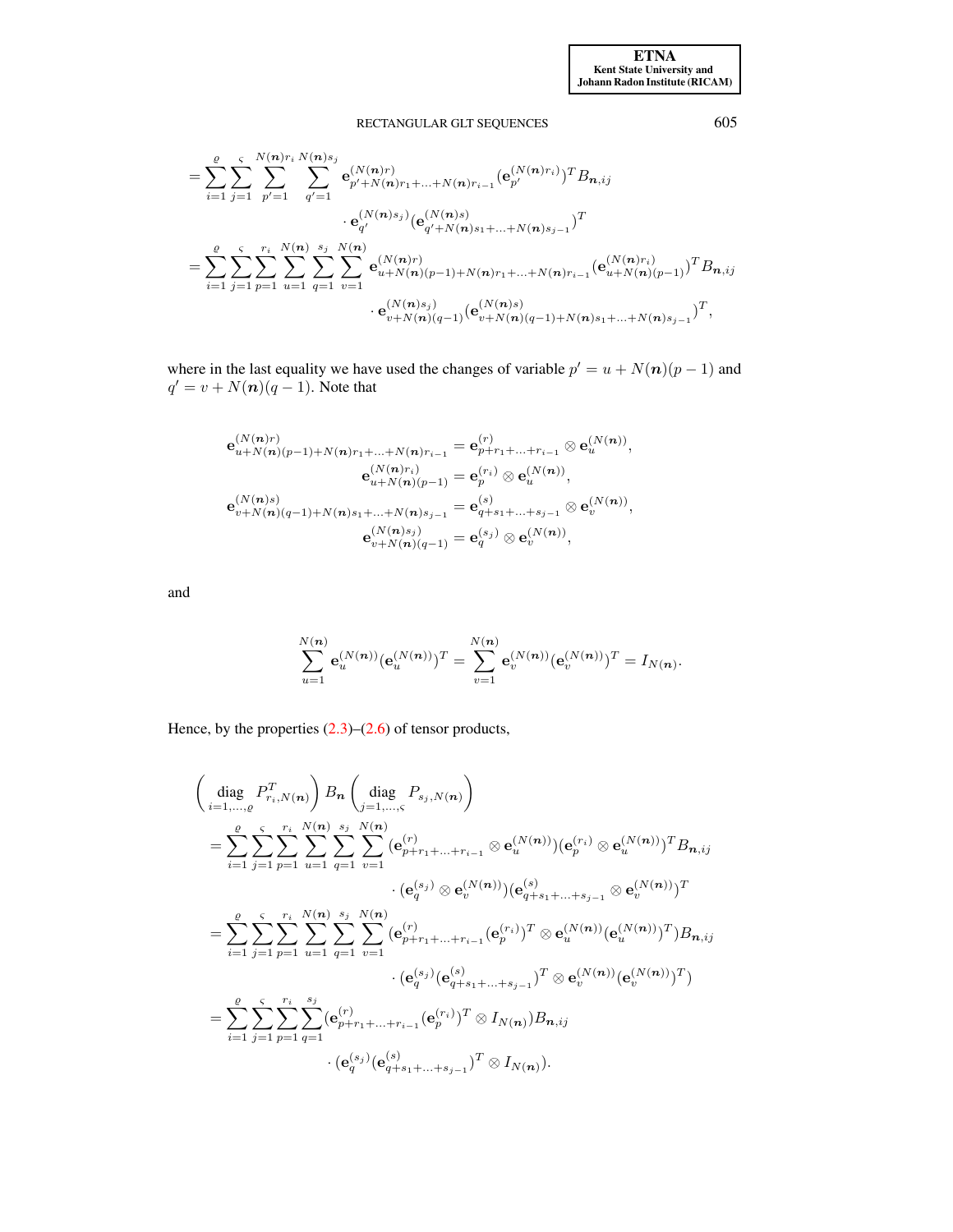Using [\(2.8\)](#page-6-3), [\(4.7\)](#page-19-0), and the expression [\(4.8\)](#page-19-1) for  $B_{n,ij}$ , we finally obtain

$$
P_{r,N(n)}\left(\text{diag } P_{r,N(n)}^T\right) B_n\left(\text{diag } P_{s,N(n)}\right) P_{s,N(n)}^T
$$
  
\n
$$
= P_{r,N(n)}\left[\sum_{i=1}^e \sum_{j=1}^c \sum_{p=1}^{r_i} \sum_{q=1}^{s_j} (\mathbf{e}_{p+r_1+\ldots+r_{i-1}}^{(r)}(\mathbf{e}_{p}^{(r)})^T \otimes I_{N(n)}) \left(\sum_{i,j=1}^n a_{ij,ij}^{(n)} \otimes E_{ij}^{(n)}\right) \right]
$$
  
\n
$$
\cdot (\mathbf{e}_{q}^{(s)}(\mathbf{e}_{q+s_1+\ldots+s_{j-1}}^{(s)})^T \otimes I_{N(n)}) \left[\sum_{i,j=1}^n a_{ij,ij}^{(n)} \otimes E_{ij}^{(n)}\right]
$$
  
\n
$$
= P_{r,N(n)}\left[\sum_{i,j=1}^n \sum_{i=1}^e \sum_{j=1}^c \sum_{p=1}^{r_i} \sum_{q=1}^{s_j} \mathbf{e}_{p+r_1+\ldots+r_{i-1}}^{(r)}(\mathbf{e}_{p}^{(r_i)})^T a_{ij,ij}^{(n)} \mathbf{e}_{q}^{(s_j)}(\mathbf{e}_{q+s_1+\ldots+s_{j-1}}^{(s)})^T \right]
$$
  
\n
$$
\otimes E_{ij}^{(n)}\right] P_{s,N(n)}^T
$$
  
\n
$$
= P_{r,N(n)}\left[\sum_{i,j=1}^n [a_{ij,ij}^{(n)}]_{i=1,\ldots,q}^{j=1,\ldots,s} \otimes E_{ij}^{(n)}\right] P_{s,N(n)}^T = \sum_{i,j=1}^n E_{ij}^{(n)} \otimes [a_{ij,ij}^{(n)}]_{i=1,\ldots,s}^{j=1,\ldots,s}
$$
  
\n
$$
= [[a_{ij,ij}^{(n)}]_{i=1,\ldots,s}^{j=1,\ldots,s}]_{i,j=1}^{n} = A_n,
$$

which proves the thesis  $(4.6)$ .

<span id="page-21-0"></span>4.8. Existence of a rectangular GLT sequence for any measurable function. The next theorem proves the analog of the second part of GLT 0 for rectangular GLT sequences.

 $\Box$ 

THEOREM 4.13. Let  $\{n = n(n)\}\$ <sub>n</sub> be a sequence of d-indices such that  $n \to \infty$  as  $n \to \infty$ , and let  $\kappa : [0,1]^d \times [-\pi,\pi]^d \to \mathbb{C}^{r \times s}$  *be measurable. Then, there exists a d-level*  $(r, s)$ *-block GLT sequence*  ${A_n}_n$  ∼<sub>GLT</sub>  $\kappa$ *.* 

*Proof.* By **GLT 0**, for every  $i = 1, ..., r$  and  $j = 1, ..., s$ , there exists  $\{A_{n,ij}\}_n \sim_{\text{GLT}} \kappa_{ij}$ . We define  $B_n = [A_{n,ij}]_{i=1,...,r}^{j=1,...,s}$  and conclude that  $\{P_{r,N(n)}B_nP_{s,N(n)}^T\}_n \sim_{\text{GLT}} \kappa$  by Theorem [4.12.](#page-18-3)

<span id="page-21-1"></span>5. Summary of the theory of rectangular GLT sequences. We summarize in this section the theory of rectangular GLT sequences developed in Section [4.](#page-13-0) By comparing this section with Section [2.8,](#page-7-1) we see that all properties of square GLT sequences generalize to rectangular GLT sequences as long as they do not involve spectral symbols or Hermitian matrices. We remark that property **GLT 6** below is a stronger version of **GLT 6** and should therefore be considered not only as a generalization of GLT 6 to rectangular GLT sequences but also as an addendum to the theory of square GLT sequences developed in [\[7\]](#page-31-2).

A d-level  $(r, s)$ -block GLT sequence  $\{A_n\}_n$  is a special d-level  $(r, s)$ -block matrixsequence equipped with a measurable function  $\kappa : [0,1]^d \times [-\pi,\pi]^d \to \mathbb{C}^{r \times s}$ , the so-called symbol (or kernel). In the properties listed below, unless specified otherwise, the notation  ${A_n}_n \sim_{\text{GLT}} \kappa$  means that  ${A_n}_n$  is a d-level  $(r, s)$ -block GLT sequence with symbol  $\kappa$ .

**GLT 0.** If  $\{A_n\}_n \sim_{\text{GLT}} \kappa$ , then  $\{A_n\}_n \sim_{\text{GLT}} \xi$  if and only if  $\kappa = \xi$  a.e.

If  $\kappa : [0,1]^d \times [-\pi,\pi]^d \to \mathbb{C}^{r \times s}$  is measurable and  $\{n = n(n)\}\$ <sub>n</sub> is a sequence of d-indices such that  $n \to \infty$  as  $n \to \infty$ , then there exists  $\{A_n\}_n \sim_{\text{GLT}} \kappa$ .

**GLT 1.** If  $\{A_n\}_n \sim_{\text{GLT}} \kappa$ , then  $\{A_n\}_n \sim_{\sigma} \kappa$ .

- **GLT 3.** For every sequence of d-indices  $\{n = n(n)\}\$ <sub>n</sub> such that  $n \to \infty$  as  $n \to \infty$ ,
	- $\bullet \ \{T_{\boldsymbol{n}}(f)\}_n \sim_{\text{GLT}} \kappa(\mathbf{x}, \boldsymbol{\theta}) = f(\hat{\boldsymbol{\theta}}) \text{ if } f: [-\pi, \pi]^d \to \mathbb{C}^{r \times s} \text{ is in } L^1([-\pi, \pi]^d),$
	- $\{D_n(a)\}_n \sim_{\text{GLT}} \kappa(\mathbf{x}, \theta) = a(\mathbf{x}) \text{ if } a : [0,1]^d \to \mathbb{C}^{r \times s} \text{ is continuous a.e.,}$
	- $\{Z_n\}_n \sim_{\text{GLT}} \kappa(\mathbf{x}, \theta) = O_{r,s}$  if and only if  $\{Z_n\}_n \sim_{\sigma} 0$ .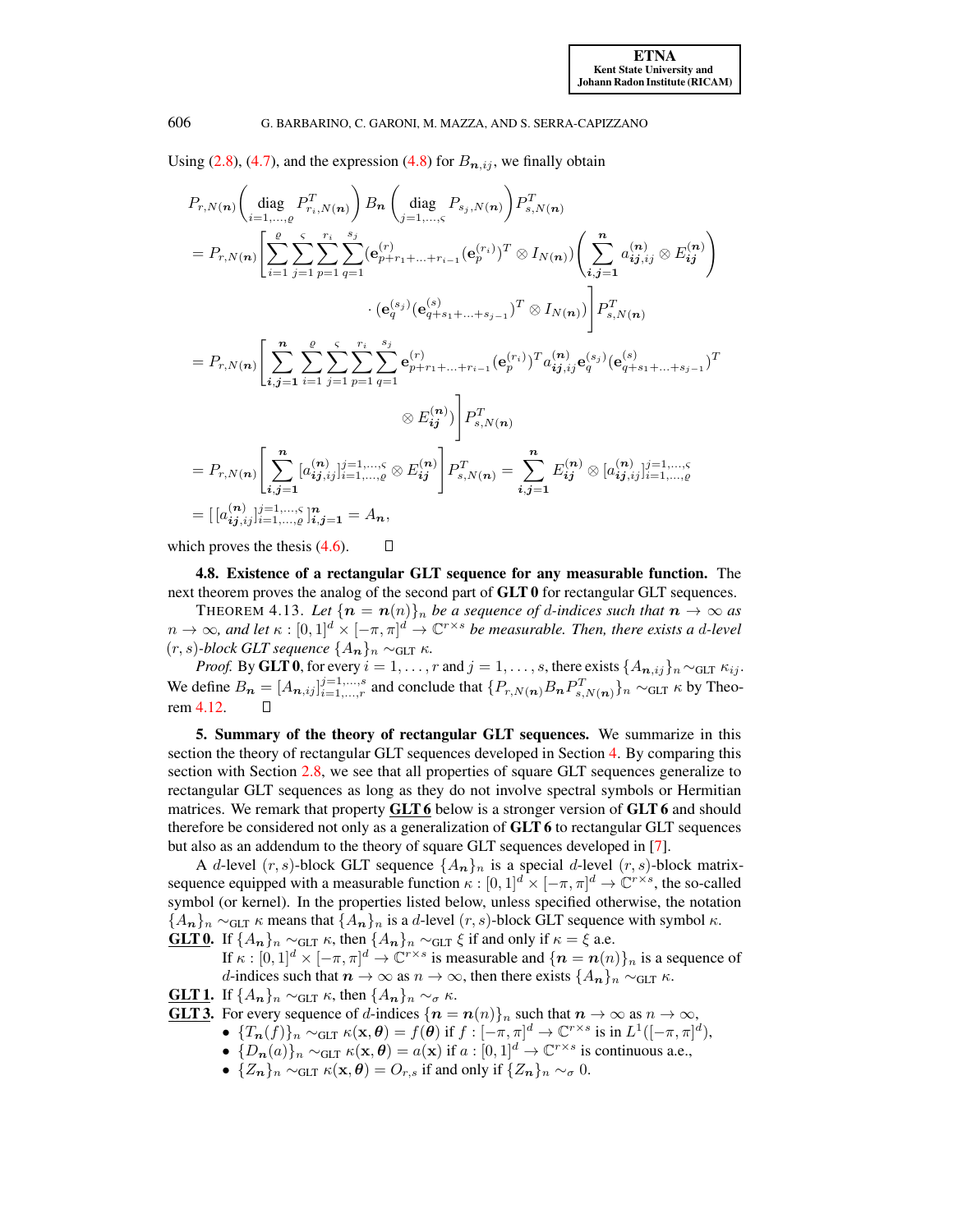[ETNA](http://etna.ricam.oeaw.ac.at) [Kent State University and](http://www.kent.edu) [Johann Radon Institute \(RICAM\)](http://www.ricam.oeaw.ac.at)

## RECTANGULAR GLT SEQUENCES 607

- **GLT 4.** Suppose that  $\{A_n\}_n \sim_{\text{GLT}} \kappa$  and  $\{B_n\}_n \sim_{\text{GLT}} \xi$ , where in this case  $\kappa$  and  $\xi$  may have sizes different from  $r \times s$  and different from each other. Then,
	- $\bullet$  { $A_n^*$ }<sub>n</sub> ~<sub>GLT</sub>  $\kappa^*$ ,
	- $\{\alpha A_n + \beta B_n\}_n \sim_{\text{GLT}} \alpha \kappa + \beta \xi$  for all  $\alpha, \beta \in \mathbb{C}$  if  $\kappa$  and  $\xi$  are summable,
	- $\{A_nB_n\}_n \sim_{\text{GLT}} \kappa \xi$  if  $\kappa$  and  $\xi$  are multipliable,
	- $\{A_n^{\dagger}\}_n \sim_{\text{GLT}} \kappa^{\dagger}$  if  $\kappa$  has full rank a.e.
- **GLT 6.** If  $\{A_n = [a_{ij}^{(n)}]_{i,j=1}^n\}$  is a d-level  $(r, s)$ -block GLT sequence with symbol  $\kappa$  and we restrict each  $r \times s$  block  $a_{ij}^{(n)}$  to the same  $\tilde{r} \times \tilde{s}$  submatrix  $\tilde{a}_{ij}^{(n)}$ , then we obtain a *d*-level  $(\tilde{r}, \tilde{s})$ -block GLT sequence  $\{\tilde{A}_n = [\tilde{a}_{ij}^{(n)}]_{i,j=1}^n\}$ <sub>n</sub> whose symbol  $\tilde{\kappa}$  is the corresponding  $\tilde{r} \times \tilde{s}$  submatrix of  $\kappa$ .

If  $\{A_{n,ij} = [a_{ij,ij}^{(n)}]_{i,j=1}^n\}_n$  is a d-level  $(r_i, s_j)$ -block GLT sequence with symbol  $\kappa_{ij}$ , for  $i = 1, \ldots, \varrho$  and  $j = 1, \ldots, \varsigma$ , and if  $A_n = [[a_{ij,ij}^{(n)}]_{i=1,\ldots,\varsigma}^{j=1,\ldots,\varsigma}]_{i,j=1}^n$ , then  ${A_n}_n$  is a d-level  $(r, s)$ -block GLT sequence with symbol  $\kappa = [\kappa_{ij}]_{i=1,\dots,s}^{j=1,\dots,s}$ , where  $r = \sum_{i=1}^{g} r_i$  and  $s = \sum_{j=1}^{s} s_j$ . Moreover, if  $B_n = [A_{n,ij}]_{i=1,...,g}^{j=1,...,s}$ , then

$$
\left(P_{r,N(n)}\underset{i=1,\ldots,\varrho}{\text{diag}}P_{r_i,N(n)}^T\right)B_{\boldsymbol{n}}\left(P_{s,N(\boldsymbol{n})}\underset{j=1,\ldots,\varsigma}{\text{diag}}P_{s_j,N(\boldsymbol{n})}^T\right)^T=A_{\boldsymbol{n}},
$$

where  $P_{k_1,k_2}$  is the permutation matrix defined in [\(2.7\)](#page-5-2).

- **GLT7.**  $\{A_n\}_n \sim_{\text{GLT}} \kappa$  if and only if there exist  $\{B_{n,m}\}_n \sim_{\text{GLT}} \kappa_m$  such that  ${B_{n,m}}_n \xrightarrow{a.c.s.} {A_n}_n$  and  $\kappa_m \to \kappa$  in measure.
- **GLT 8.** Suppose that  $\{A_n\}_n \sim_{\text{GLT}} \kappa$  and  $\{B_{n,m}\}_n \sim_{\text{GLT}} \kappa_m$ . Then,  $\{B_{n,m}\}_n \stackrel{\text{a.c.s.}}{\longrightarrow} \{A_n\}_n$ if and only if  $\kappa_m \to \kappa$  in measure.

**GLT 9.** If  $\{A_n\}_n \sim_{\text{GLT}} \kappa$ , then there exist functions  $a_{i,m}, f_{i,m}, i = 1, \ldots, N_m$ , such that •  $a_{i,m} : [0,1]^d \to \mathbb{C}$  belongs to  $C^{\infty}([0,1]^d)$  and  $f_{i,m}$  is a trigonometric monomial in  $\{e^{i\boldsymbol{j}\cdot\boldsymbol{\theta}}E^{(r,s)}_{\alpha\beta}: \boldsymbol{j}\in\mathbb{Z}^{d},\ 1\leq\alpha\leq r,\ 1\leq\beta\leq s\},$ 

- $\bullet~~\kappa_m(\mathbf{x}, \boldsymbol{\theta}) = \sum_{i=1}^{N_m} a_{i,m}(\mathbf{x}) f_{i,m}(\boldsymbol{\theta}) \to \kappa(\mathbf{x}, \boldsymbol{\theta})$  a.e.,
- ${B_{n,m}}_n = {\sum_{i=1}^{N_m} D_n(a_{i,m}I_r)T_n(f_{i,m})}_n \xrightarrow{a.c.s.} {A_n}_n.$

<span id="page-22-0"></span>6. Application to higher-order FE discretizations of systems of DEs. In this section we provide an example of an application of the theory of rectangular GLT sequences in the context of higher-order FE discretizations of systems of differential equations (DEs). The proposed example is an adapted version of the problems considered in [\[18,](#page-31-18) [28\]](#page-31-17), which in fact inspired the writing of this paper.

<span id="page-22-1"></span>6.1. Problem formulation. Consider the following system of DEs:

$$
\begin{cases}\n-(a(x)u'(x))' + v'(x) = f(x), & x \in (0,1), \\
-u'(x) - \rho v(x) = g(x), & x \in (0,1), \\
u(0) = 0, & u(1) = 0, \\
v(0) = 0, & v(1) = 0,\n\end{cases}
$$

where  $\rho$  is a constant and  $a \in L^1([0,1])$ . The corresponding weak form reads as follows: find  $u, v \in H_0^1([0, 1])$  such that, for all  $w \in H_0^1([0, 1]),$ 

$$
\begin{cases} \int_0^1 a(x)u'(x)w'(x)dx + \int_0^1 v'(x)w(x)dx = \int_0^1 f(x)w(x)dx, \\ -\int_0^1 u'(x)w(x)dx - \rho \int_0^1 v(x)w(x)dx = \int_0^1 g(x)w(x)dx. \end{cases}
$$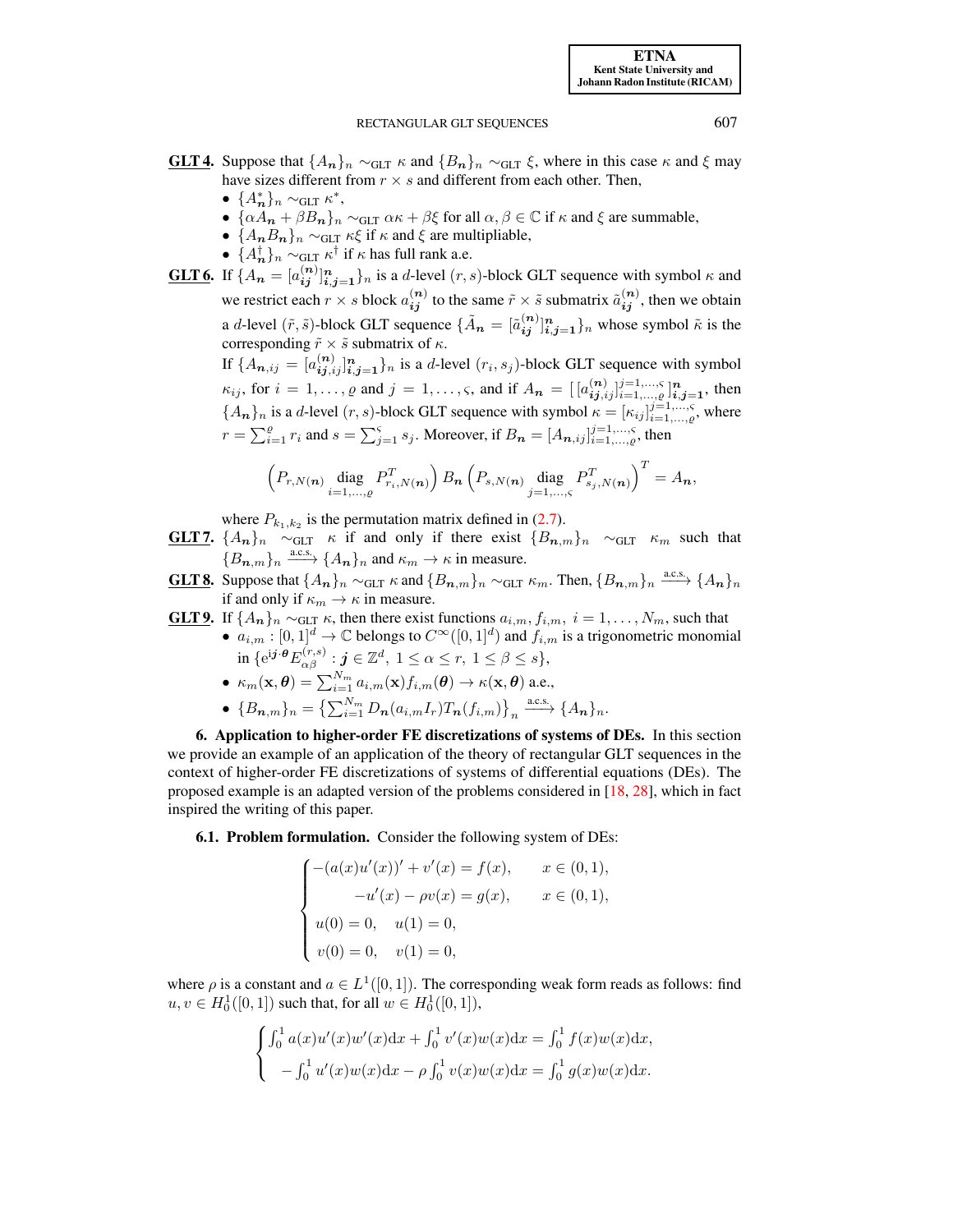<span id="page-23-0"></span>**6.2. Galerkin discretization.** We look for approximations  $u_U, v_V$  of  $u, v$  by choosing two finite-dimensional vector spaces  $\mathbb{U}, \mathbb{V} \subset H_0^1([0,1])$  and solving the following discrete problem: find  $u_{\mathbb{U}} \in \mathbb{U}$  and  $v_{\mathbb{V}} \in \mathbb{V}$  such that, for all  $U \in \mathbb{U}$  and  $V \in \mathbb{V}$ ,

$$
\begin{cases}\n\int_0^1 a(x)u'_\mathbb{U}(x)U'(x)dx + \int_0^1 v'_\mathbb{V}(x)U(x)dx = \int_0^1 f(x)U(x)dx, \\
-\int_0^1 u'(x)V(x)dx - \rho \int_0^1 v(x)V(x)dx = \int_0^1 g(x)V(x)dx.\n\end{cases}
$$

Let  $\{\varphi_1,\ldots,\varphi_N\}$  be a basis of U, and let  $\{\psi_1,\ldots,\psi_M\}$  be a basis of V. Then, we can write  $u_{\mathbb{U}} = \sum_{j=1}^{N} u_j \varphi_j$  and  $v_{\mathbb{V}} = \sum_{j=1}^{M} v_j \psi_j$  for unique vectors  $\mathbf{u} = (u_1, \dots, u_N)^T$  and  $\mathbf{v} = (v_1, \dots, v_M)^T$ . By linearity, the computation of  $u_{\mathbb{U}}, v_{\mathbb{V}}$  (i.e., of  $\mathbf{u}, \mathbf{v}$ ) reduces to solving the linear system

<span id="page-23-1"></span>
$$
A_{N,M}\begin{bmatrix} \mathbf{u} \\ \mathbf{v} \end{bmatrix} = \begin{bmatrix} \mathbf{f} \\ \mathbf{g} \end{bmatrix},
$$

where  $\mathbf{f} = \left[ \int_0^1 f(x) \varphi_i(x) dx \right]_{i=1}^N$ ,  $\mathbf{g} = \left[ \int_0^1 g(x) \psi_i(x) dx \right]_{i=1}^M$ ,

(6.1) 
$$
A_{N,M} = \begin{bmatrix} A_N(1,1) & A_{N,M}(1,2) \\ A_{N,M}(2,1) & A_M(2,2) \end{bmatrix} = \begin{bmatrix} A_N(1,1) & A_{N,M}(1,2) \\ (A_{N,M}(1,2))^T & A_M(2,2) \end{bmatrix},
$$

and

(6.2) 
$$
A_N(1,1) = \left[ \int_0^1 a(x) \varphi_j'(x) \varphi_i'(x) dx \right]_{i,j=1}^N,
$$

(6.3) 
$$
A_{N,M}(1,2) = \left[\int_0^1 \psi'_j(x)\varphi_i(x)dx\right]_{i=1,\ldots,N}^{j=1,\ldots,M},
$$

(6.4) 
$$
A_{N,M}(2,1) = \left[ - \int_0^1 \varphi_j'(x) \psi_i(x) dx \right]_{i=1,...,M}^{j=1,...,N}
$$

$$
= \left[ \int_0^1 \varphi_j(x) \psi_i'(x) dx \right]_{i=1,...,M}^{j=1,...,N} = (A_{N,M}(1,2))^T,
$$

(6.5) 
$$
A_M(2,2) = \left[ -\rho \int_0^1 \psi_j(x) \psi_i(x) dx \right]_{i,j=1}^M.
$$

Assuming that  $A_{N,M}(1,1)$  is invertible, the Schur complement of  $A_{N,M}$  is the symmetric matrix given by

<span id="page-23-2"></span>(6.6) 
$$
S_{N,M} = A_M(2,2) - A_{N,M}(2,1)(A_N(1,1))^{-1}A_{N,M}(1,2)
$$

$$
= A_M(2,2) - (A_{N,M}(1,2))^T(A_N(1,1))^{-1}A_{N,M}(1,2).
$$

REMARK 6.1. Suppose that  $N = N_n$  and  $M = M_n$  depend on a unique fineness parameter n. If  $\mathbb{U} = \mathbb{V}$  and  $\{\varphi_1, \ldots, \varphi_N\} = \{\psi_1, \ldots, \psi_M\}$ , then the sequence  $\{A_{N,M}(i,j)\}_n$ is, up to minor transformations, a square GLT sequence for every  $i, j = 1, 2$ . In this case, the spectral distributions of  $\{A_{N,M}\}_n$  and  $\{S_{N,M}\}_n$  can be computed through the theory of square GLT sequences, without resorting to rectangular GLT sequences; see [\[6,](#page-31-1) Section 6.4] and  $[21, Section 10.6.2]$  $[21, Section 10.6.2]$ . For stability reasons, however, it is often convenient to choose two different spaces U, V. This happens, for instance, when U, V have to be chosen so that the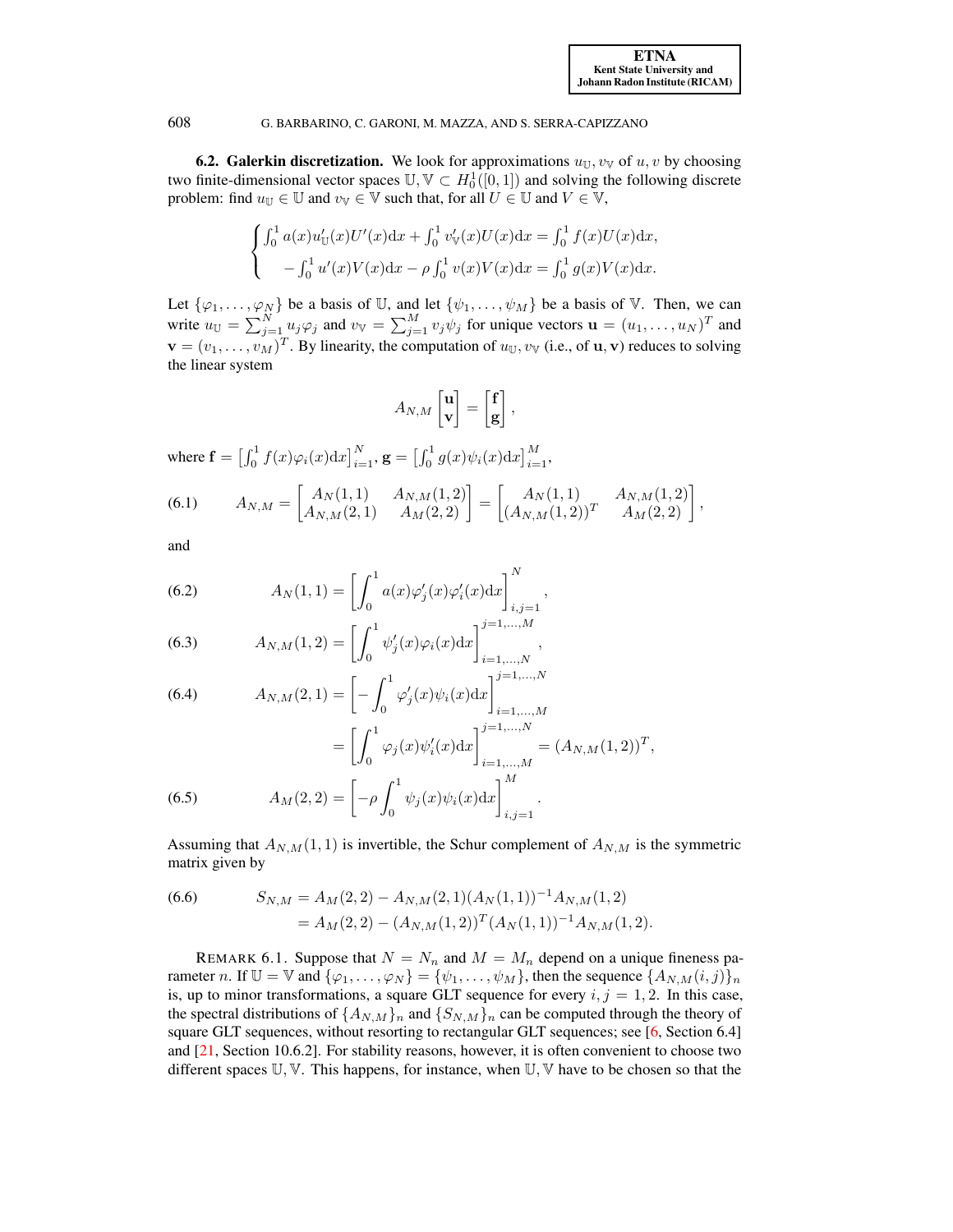Ladyzhenskaya-Babuška-Brezzi (LBB) stability condition is met [\[14\]](#page-31-22), as in the Taylor-Hood FE discretizations [\[18\]](#page-31-18). If U, V are FE spaces of different orders, then  $\{A_{N,M}(i,j)\}_n$  is, up to minor transformations, a rectangular GLT sequence for  $i \neq j$ , and the computation of the spectral distributions of  $\{A_{N,M}\}_n$  and  $\{S_{N,M}\}_n$  requires the theory of rectangular GLT sequences (especially **GLT4** and **GLT6**, which allow us to "connect" GLT sequences with symbols of different size).

<span id="page-24-0"></span>6.3. B-spline basis functions. Following the higher-order FE approach, the basis functions  $\varphi_1, \ldots, \varphi_N$  and  $\psi_1, \ldots, \psi_M$  are chosen as piecewise polynomials of degree  $\geq 1$ . More precisely, for  $p, n \ge 1$  and  $0 \le k \le p-1$ , let  $B_{1,[p,k]}, \ldots, B_{n(p-k)+k+1,[p,k]} : \mathbb{R} \to \mathbb{R}$  be the B-splines of degree p and smoothness  $C<sup>k</sup>$  defined on the knot sequence

$$
\{\tau_1, \ldots, \tau_{n(p-k)+p+k+2}\}\n= \left\{\underbrace{0, \ldots, 0}_{p+1}, \frac{1}{n}, \ldots, \frac{1}{n}, \frac{2}{n}, \ldots, \frac{2}{n}, \ldots, \frac{n-1}{n}, \ldots, \frac{n-1}{n}, \frac{1, \ldots, 1}{p+1}\right\}.
$$

We collect here a few properties of  $B_{1,[p,k]},\ldots,B_{n(p-k)+k+1,[p,k]}$  that we shall need later on. For the formal definition of B-splines as well as for the proof of the properties listed below, see [\[26\]](#page-31-23). For more on spline functions, see [\[15,](#page-31-24) [27,](#page-31-25) [29\]](#page-31-26).

• The support of the  $i$ th B-spline is given by

(6.7) 
$$
\text{supp}(B_{i,[p,k]}) = [\tau_i, \tau_{i+p+1}], \qquad i = 1, \dots, n(p-k) + k + 1.
$$

• Except for the first and the last one, all the other B-splines vanish on the boundary of  $[0, 1]$ , i.e.,

<span id="page-24-1"></span>
$$
B_{i,[p,k]}(0) = B_{i,[p,k]}(1) = 0, \qquad i = 2,\ldots,n(p-k)+k.
$$

•  ${B_{i,[p,k]} : i = 1, \ldots, n(p-k) + k + 1}$  is a basis for the space of piecewise polynomial functions on [0, 1] of degree p and smoothness  $C^k$ , that is,

$$
\mathbb{S}_{n,[p,k]} = \left\{ s \in C^k([0,1]) : s|_{\left[\frac{i}{n}, \frac{i+1}{n}\right]} \in \mathbb{P}_p \text{ for } i = 0, \dots, n-1 \right\},\
$$

where  $\mathbb{P}_p$  is the space of polynomials of degree  $\leq p$ . Moreover, the set of functions  ${B_{i,[p,k]} : i = 2, \ldots, n(p-k) + k}$  is a basis for the space

$$
\mathbb{S}^0_{n,[p,k]} = \{ s \in \mathbb{S}_{n,[p,k]} : s(0) = s(1) = 0 \}.
$$

• All the B-splines, except for the first  $k + 1$  and the last  $k + 1$ , are uniformly shifted-scaled versions of  $p - k$  fixed reference functions  $\beta_{1,[p,k]}, \ldots, \beta_{p-k,[p,k]},$  namely the first  $p - k$ B-splines defined on the reference knot sequence

$$
\underbrace{0,\ldots,0}_{p-k},\underbrace{1,\ldots,1}_{p-k},\ldots,\underbrace{\eta(p,k),\ldots,\eta(p,k)}_{p-k},\qquad \eta(p,k)=\left\lceil\frac{p+1}{p-k}\right\rceil.
$$

The precise formula we shall need later on is the following: setting

$$
\nu(p,k) = \left\lceil \frac{k+1}{p-k} \right\rceil,
$$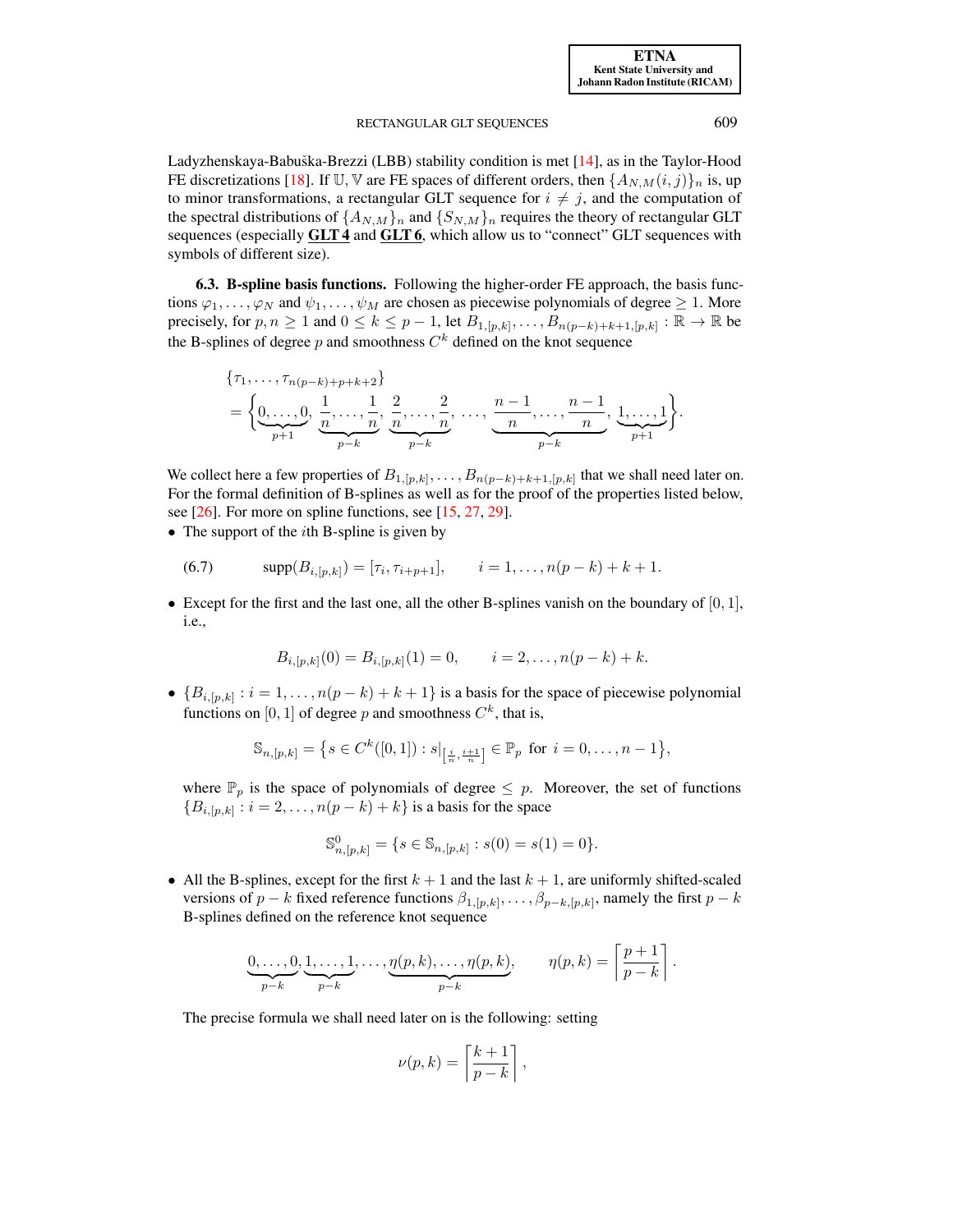

<span id="page-25-1"></span>FIG. 6.1. *B*-splines  $B_{1,[p,k]}, \ldots, B_{n(p-k)+k+1,[p,k]}$  for  $p = 3$  and  $k = 1$ , with  $n = 10$ .



<span id="page-25-6"></span><span id="page-25-5"></span><span id="page-25-2"></span>FIG. 6.2. *Reference B-splines*  $\beta_{1,[p,k]}, \beta_{2,[p,k]}$  for  $p = 3$  and  $k = 1$ .

for the B-splines  $B_{k+2,[p,k]}, \ldots, B_{k+1+(n-\nu(p,k))(p-k),[p,k]}$  we have

(6.8) 
$$
B_{k+1+(p-k)(r-1)+t,[p,k]}(x) = \beta_{t,[p,k]}(nx - r + 1),
$$

$$
r = 1, \ldots, n - \nu(p,k), \qquad t = 1, \ldots, p - k.
$$

We point out that the supports of the reference B-splines  $\beta_{t,[p,k]}$  satisfy

(6.9) 
$$
\text{supp}(\beta_{1,[p,k]}) \subseteq \text{supp}(\beta_{2,[p,k]}) \subseteq \ldots \subseteq \text{supp}(\beta_{p-k,[p,k]}) = [0, \eta(p,k)].
$$

Figures [6.1–](#page-25-1)[6.2](#page-25-2) display the graphs of the B-splines  $B_{1,[p,k]},\ldots,B_{n(p-k)+k+1,[p,k]}$  for the degree  $p = 3$  and the smoothness  $k = 1$  and the graphs of the associated reference B-splines  $\beta_{1,[p,k]}, \beta_{2,[p,k]}.$ 

The basis functions  $\varphi_1, \ldots, \varphi_N$  and  $\psi_1, \ldots, \psi_M$  are defined as follows:

<span id="page-25-4"></span><span id="page-25-3"></span>(6.10) 
$$
\varphi_i = B_{i+1,[p,k]}, \qquad i = 1,\ldots,n(p-k)+k-1,
$$

(6.11) 
$$
\psi_i = B_{i+1,[q,\ell]}, \qquad i = 1,\ldots,n(q-\ell)+\ell-1.
$$

In particular, we have

$$
\mathbb{U} = \text{span}(\varphi_1, \dots, \varphi_N) = \mathbb{S}^0_{n, [p,k]}, \qquad N = n(p-k) + k - 1,
$$
  

$$
\mathbb{V} = \text{span}(\psi_1, \dots, \psi_M) = \mathbb{S}^0_{n, [q,\ell]}, \qquad M = n(q-\ell) + \ell - 1.
$$

<span id="page-25-0"></span>6.4. GLT analysis of the higher-order FE discretization matrices. The higher-order FE matrices  $(6.1)$ – $(6.6)$  resulting from the choice of the basis functions as in  $(6.10)$ – $(6.11)$ will be denoted by  $A_n$ ,  $A_n(1,1)$ ,  $A_n(1,2)$ ,  $A_n(2,1)$ ,  $A_n(2,2)$ ,  $S_n$ , respectively. We therefore have  $A_n(2,1) = (A_n(1,2))^T$  and

$$
A_n = \begin{bmatrix} A_n(1,1) & A_n(1,2) \\ (A_n(1,2))^T & A_n(2,2) \end{bmatrix},
$$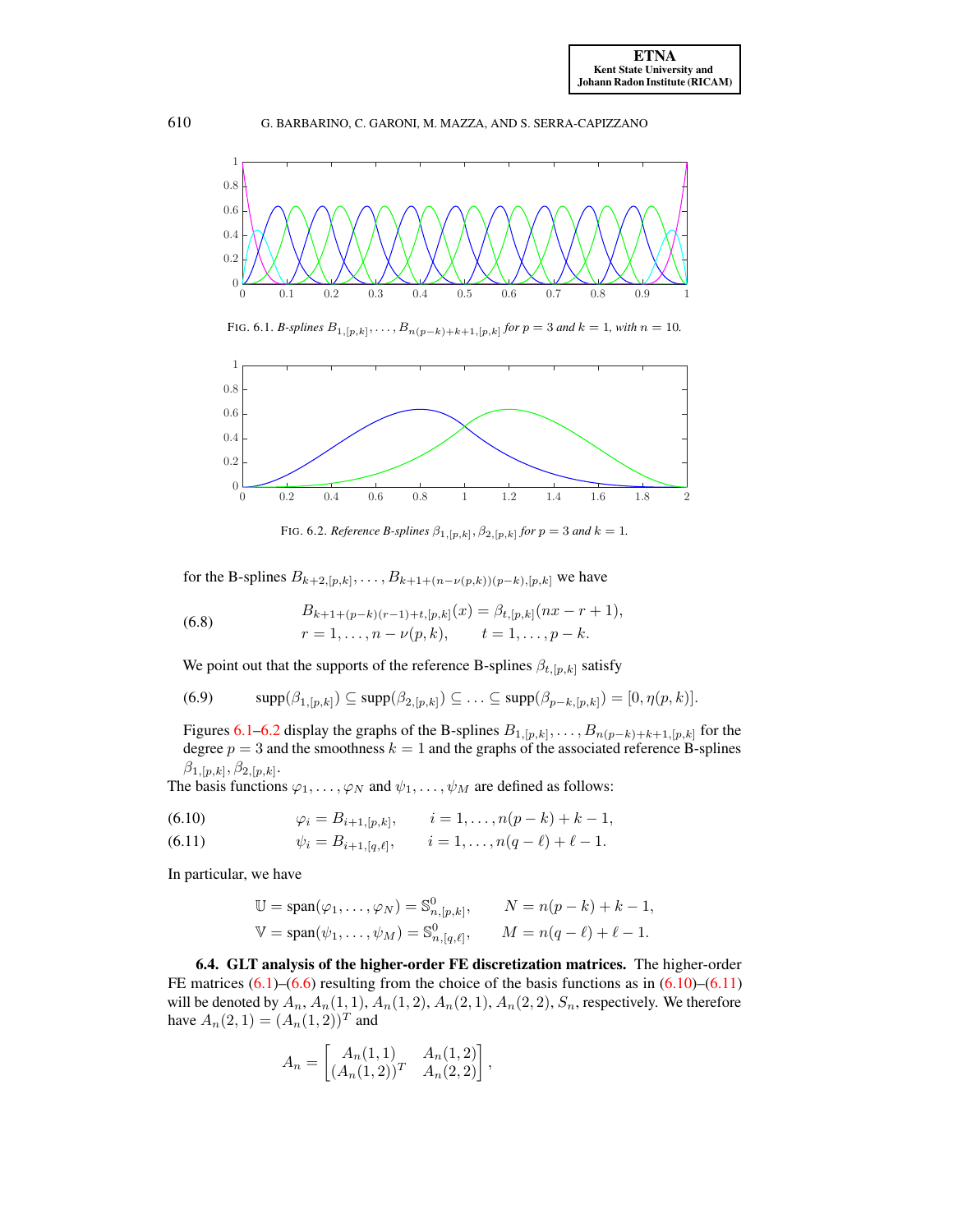$$
A_n(1,1) = \left[\int_0^1 a(x)B'_{j+1,[p,k]}(x)B'_{i+1,[p,k]}(x)dx\right]_{i,j=1}^{n(p-k)+k-1},
$$
  
\n
$$
A_n(1,2) = \left[\int_0^1 B'_{j+1,[q,\ell]}(x)B_{i+1,[p,k]}(x)dx\right]_{i=1,...,n(p-k)+k-1}^{j=1,...,n(q-\ell)+\ell-1},
$$
  
\n
$$
A_n(2,2) = \left[-\rho \int_0^1 B_{j+1,[q,\ell]}(x)B_{i+1,[q,\ell]}(x)dx\right]_{i,j=1}^{n(q-\ell)+\ell-1},
$$
  
\n
$$
S_n = A_n(2,2) - (A_n(1,2))^T (A_n(1,1))^{-1} A_n(1,2).
$$

The main result of this section is Theorem [6.4,](#page-28-0) which gives the singular value and spectral distributions of (properly normalized versions of)  $\{A_n\}_n$  and  $\{S_n\}_n$ . If the sequences  ${n^{-1}A_n(1,1)}_n$ ,  ${A_n(1,2)}_n$ ,  ${nA_n(2,2)}_n$  were exact (square or rectangular) GLT se-quences, then Theorem [6.4](#page-28-0) would follow immediately from GLT 1, GLT 4, and GLT 6. Unfortunately, the previous sequences are GLT sequences only up to minor transformations that, despite being minor, complicate the proof of Theorem [6.4](#page-28-0) from a technical point of view. As we are going to see, the minor transformation we need to turn  $\{n^{-1}A_n(1,1)\}_n$  into a GLT sequence is an expansion of each matrix  $A_n(1,1)$  so as to reach the "right" size. The same applies to  $\{A_n(1,2)\}_n$  and  $\{nA_n(2,2)\}_n$ . We remark that this expansion technique is quite common in the GLT context; see, e.g., [\[6,](#page-31-1) Section 6] and [\[7,](#page-31-2) Section 6].

NOTATION 6.[2](#page-26-0). Fix a non-negative integer m such that  $m(p-k) \ge k$  and  $m(q-\ell) \ge \ell$ .<sup>2</sup> We denote by  $\hat{A}_n(1,1)$  and  $\hat{A}_n(2,2)$  the square block diagonal matrices obtained by expanding  $A_n(1,1)$  and  $A_n(2,2)$  as follows:

$$
\hat{A}_n(1,1) = \begin{bmatrix} I_{m(p-k)-k} & & \\ & A_n(1,1) & \\ & & \end{bmatrix} \in \mathbb{R}^{(n+m)(p-k)\times(n+m)(p-k)},
$$
\n
$$
\hat{A}_n(2,2) = \begin{bmatrix} I_{m(q-\ell)-\ell} & & \\ & A_n(2,2) & \\ & & 1 \end{bmatrix} \in \mathbb{R}^{(n+m)(q-\ell)\times(n+m)(q-\ell)}.
$$

We denote by  $\hat{A}_n(1,2)$  the rectangular block diagonal matrix obtained by expanding  $A_n(1,2)$ as follows:

$$
\hat{A}_n(1,2) = \begin{bmatrix} O_{m(p-k)-k, m(q-\ell)-\ell} & 0 \\ 0 & O \end{bmatrix} \in \mathbb{R}^{(n+m)(p-k)\times(n+m)(q-\ell)}.
$$

We denote by  $\hat{A}_n$  and  $\hat{S}_n$  the matrices obtained by expanding  $A_n$  and  $S_n$  as follows:

$$
\hat{A}_n = \begin{bmatrix} \hat{A}_n(1,1) & \hat{A}_n(1,2) \\ (\hat{A}_n(1,2))^T & \hat{A}_n(2,2) \end{bmatrix},
$$
  

$$
\hat{S}_n = \hat{A}_n(2,2) - (\hat{A}_n(1,2))^T (\hat{A}_n(1,1))^{-1} \hat{A}_n(1,2);
$$

see Figure [6.3.](#page-27-0) We define the blocks

<span id="page-26-0"></span><sup>&</sup>lt;sup>2</sup>For example, take  $m = k \vee \ell$ .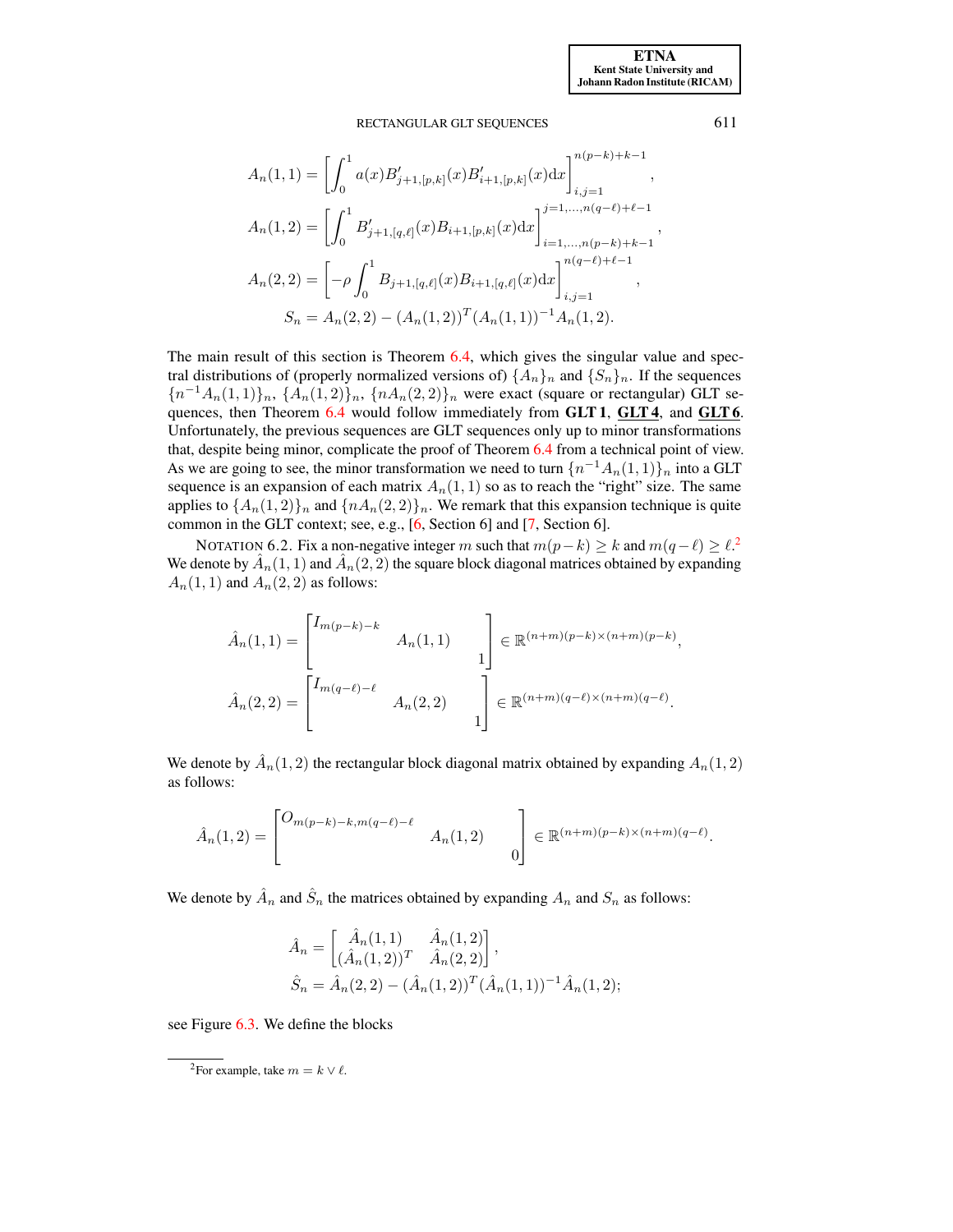

FIG. 6.3. *Schematic representation of*  $\hat{A}_n$  *in the case*  $m(p-k) - k = 2$  *and*  $m(q - \ell) - \ell = 3$ *. The expanded matrices*  $\hat{A}_n(1,1)$ ,  $\hat{A}_n(1,2)$ ,  $(\hat{A}_n(1,2))^T$ ,  $\hat{A}_n(2,2)$  *are shaded respectively in azure, green, yellow, pink.* 

<span id="page-27-0"></span>
$$
K_{[p,k]}^{[s]} = \left[ \int_{\mathbb{R}} \beta'_{j,[p,k]}(y) \beta'_{i,[p,k]}(y-s) dy \right]_{i,j=1}^{p-k}, \qquad s \in \mathbb{Z},
$$
  

$$
H_{[p,k;q,\ell]}^{[s]} = \left[ \int_{\mathbb{R}} \beta'_{j,[q,\ell]}(y) \beta_{i,[p,k]}(y-s) dy \right]_{i=1,...,p-k}^{j=1,...,q-\ell}, \qquad s \in \mathbb{Z},
$$
  

$$
M_{[q,\ell]}^{[s]} = \left[ \int_{\mathbb{R}} \beta_{j,[q,\ell]}(y) \beta_{i,[q,\ell]}(y-s) dy \right]_{i,j=1}^{q-\ell}, \qquad s \in \mathbb{Z},
$$

and the matrix-valued functions

<span id="page-27-1"></span>(6.12) 
$$
\kappa_{[p,k]}: [-\pi,\pi] \to \mathbb{C}^{(p-k)\times (p-k)}, \qquad \kappa_{[p,k]}(\theta) = \sum_{s\in \mathbb{Z}} K_{[p,k]}^{[s]} e^{is\theta},
$$

(6.13) 
$$
\xi_{[p,k;q,\ell]}: [-\pi,\pi] \to \mathbb{C}^{(p-k)\times(q-\ell)}, \quad \xi_{[p,k;q,\ell]}(\theta) = \sum_{s \in \mathbb{Z}} H_{[p,k;q,\ell]}^{[s]} e^{is\theta},
$$

<span id="page-27-2"></span>(6.14) 
$$
\mu_{[q,\ell]}: [-\pi,\pi] \to \mathbb{C}^{(q-\ell)\times(q-\ell)}, \qquad \mu_{[q,\ell]}(\theta) = \sum_{s\in\mathbb{Z}} M_{[q,\ell]}^{[s]} e^{is\theta}.
$$

Due to the compact support of the reference B-splines (see [\(6.9\)](#page-25-5)), there are only a finite number of non-zero blocks  $K_{\lceil n \rceil}^{[s]}$  $[\begin{matrix} [s]\ [p,k]\end{matrix},H[\begin{matrix} [s]\ [p,k]\end{matrix}]$  $\mu_{[p,k;q,\ell]}, M_{[q,k]}^{[s]}$  $[q, e]$ . Consequently, the series in  $(6.12)$ – $(6.14)$ are actually finite sums.

<span id="page-27-7"></span>LEMMA 6.3. Let  $a \in L^1([0,1])$ ,  $\rho \in \mathbb{R}$ ,  $p, q \ge 1$ ,  $0 \le k \le p - 1$ , and  $0 \le \ell \le q - 1$ . *Then,*

<span id="page-27-4"></span>(6.15) 
$$
\{n^{-1}\hat{A}_n(1,1)\}_n \sim_{\text{GLT}} a(x) \kappa_{[p,k]}(\theta),
$$

<span id="page-27-3"></span>(6.16) 
$$
\{\hat{A}_n(1,2)\}_n \sim_{\text{GLT}} \xi_{[p,k;q,\ell]}(\theta),
$$

- <span id="page-27-6"></span>(6.17)  $\{(\hat{A}_n(1,2))^T\}_n \sim_{\text{GLT}} (\xi_{[p,k;q,\ell]}(\theta))^*,$
- <span id="page-27-5"></span>(6.18)  ${n\hat{A}_n(2, 2)}_n \sim_{\text{GLT}} -\rho \mu_{[q,\ell]}(\theta).$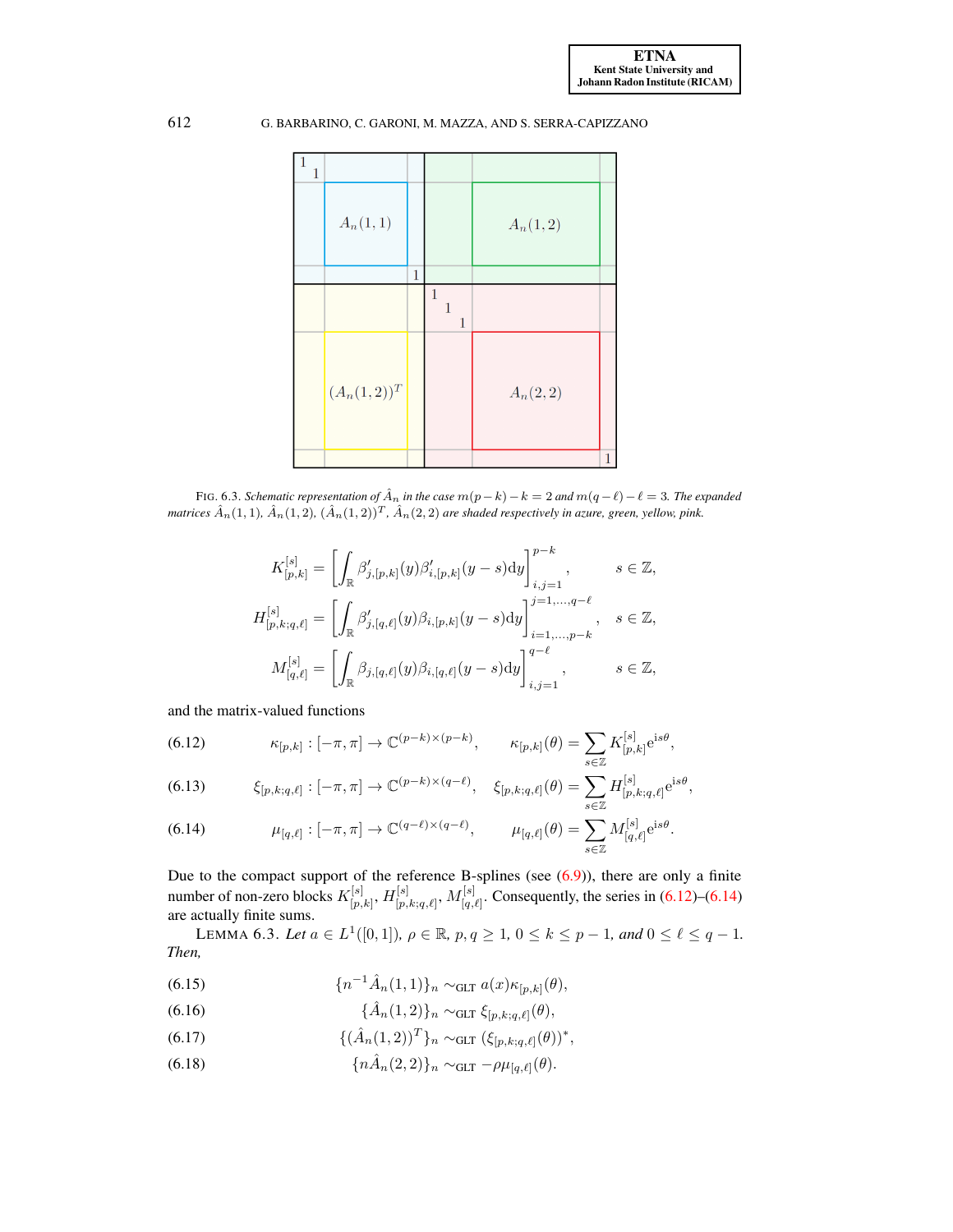[ETNA](http://etna.ricam.oeaw.ac.at) [Kent State University and](http://www.kent.edu) [Johann Radon Institute \(RICAM\)](http://www.ricam.oeaw.ac.at)

#### RECTANGULAR GLT SEQUENCES 613

*Proof.* We only have to prove [\(6.16\)](#page-27-3). Indeed,  $\{n^{-1}\hat{A}_n(1,1)\}_n$  and  $\{n\hat{A}_n(2,2)\}_n$  are square GLT sequences, and the proofs of  $(6.15)$  and  $(6.18)$  have already been given in [\[6,](#page-31-1) Lemma 6.12]. Moreover, the GLT relation  $(6.17)$  follows immediately from  $(6.16)$  and GLT 4 (take into account that  $(\hat{A}_n(1,2))^T = (\hat{A}_n(1,2))^*$  because  $\hat{A}_n(1,2)$  is real).

Let us then prove [\(6.16\)](#page-27-3). By [\(6.7\)](#page-24-1)–[\(6.8\)](#page-25-6), for every  $r = 1, \ldots, n - \nu(p, k)$ ,  $R = 1, \ldots$ ,  $n - \nu(q, \ell)$ , and every  $t = 1, \ldots, p - k, T = 1, \ldots, q - \ell$ , we have

$$
(\hat{A}_n(1,2))_{(p-k)(m+r-1)+t,(q-\ell)(m+R-1)+T}
$$
  
\n
$$
= (\hat{A}_n(1,2))_{[m(p-k)-k]+k+(p-k)(r-1)+t,[m(q-\ell)-\ell]+\ell+(q-\ell)(R-1)+T}
$$
  
\n
$$
= (A_n(1,2))_{k+(p-k)(r-1)+t,\ell+(q-\ell)(R-1)+T}
$$
  
\n
$$
= \int_0^1 B'_{\ell+1+(q-\ell)(R-1)+T,[q,\ell]}(x)B_{k+1+(p-k)(r-1)+t,[p,k]}(x)dx
$$
  
\n
$$
= \int_{\mathbb{R}} B'_{\ell+1+(q-\ell)(R-1)+T,[q,\ell]}(x)B_{k+1+(p-k)(r-1)+t,[p,k]}(x)dx
$$
  
\n
$$
= \int_{\mathbb{R}} n\beta'_{T,[q,\ell]}(nx - R + 1)\beta_{t,[p,k]}(nx - r + 1)dx
$$
  
\n
$$
= \int_{\mathbb{R}} \beta'_{T,[q,\ell]}(y)\beta_{t,[p,k]}(y - r + R)dy = (H_{[p,k;q,\ell]}^{[r-R]})_{tT}
$$
  
\n
$$
= (T_{n+m}(\xi_{[p,k;q,\ell]}))_{(p-k)(m+r-1)+t,(q-\ell)(m+R-1)+T}.
$$

This means that the submatrix of  $\hat{A}_n(1,2)$  corresponding to the row indices

$$
i = m(p - k) + 1, \dots, (n + m - \nu(p, k))(p - k)
$$

and the column indices

$$
j = m(q - \ell) + 1, \dots, (n + m - \nu(q, \ell))(q - \ell)
$$

coincides with the corresponding submatrix of  $T_{n+m}(\xi_{[p,k;q,\ell]})$ . Thus,

<span id="page-28-2"></span>
$$
\hat{A}_n(1,2) = T_{n+m}(\xi_{[p,k;q,\ell]}) + R_n,
$$

where rank $(R_n) \leq (m + \nu(p, k))(p - k) + (m + \nu(q, \ell))(q - \ell) = o(n)$ . As a consequence,  ${R_n}_n \sim_{\sigma} 0$  by Definition [2.5.](#page-7-3) The thesis [\(6.16\)](#page-27-3) now follows from GLT 3 – GLT 4.  $\Box$ 

<span id="page-28-1"></span><span id="page-28-0"></span>THEOREM 6.4. Let  $a \in L^1([0,1])$ ,  $\rho \in \mathbb{R}$ ,  $p, q \ge 1$ ,  $0 \le k \le p - 1$ , and  $0 \le \ell \le q - 1$ . *Then,*

$$
(6.19) \qquad \left\{ \begin{bmatrix} n^{-1}A_n(1,1) & A_n(1,2) \\ (A_n(1,2))^T & nA_n(2,2) \end{bmatrix} \right\}_n \sim_{\sigma,\lambda} \begin{bmatrix} a(x)\kappa_{[p,k]}(\theta) & \xi_{[p,k;q,\ell]}(\theta) \\ (\xi_{[p,k;q,\ell]}(\theta))^* & -\rho \mu_{[q,\ell]}(\theta) \end{bmatrix}.
$$

*Moreover, if the matrices*  $A_n(1,1)$  *are invertible and*  $a \neq 0$  *a.e., then* 

$$
(6.20) \qquad \{nS_n\}_n \sim_{\sigma,\lambda} -\rho \mu_{[q,\ell]}(\theta) - \frac{(\xi_{[p,k;q,\ell]}(\theta))^*(\kappa_{[p,k]}(\theta))^{-1}\xi_{[p,k;q,\ell]}(\theta)}{a(x)}.
$$

*Proof.* We first prove [\(6.19\)](#page-28-1). Consider the matrix obtained from the left-hand side of (6.19) by replacing  $A_n(1,1)$ ,  $A_n(1,2)$ ,  $A_n(2,2)$  with  $\hat{A}_n(1,1)$ ,  $\hat{A}_n(1,2)$ ,  $\hat{A}_n(2,2)$ . By Lemma [6.3](#page-27-7) and GLT 6,

$$
\left\{\Pi_n\begin{bmatrix}n^{-1}\hat{A}_n(1,1) & \hat{A}_n(1,2)\\(\hat{A}_n(1,2))^T & n\hat{A}_n(2,2)\end{bmatrix}\Pi_n^T\right\}_n \sim_{\text{GLT}} \begin{bmatrix} a(x)\kappa_{[p,k]}(\theta) & \xi_{[p,k;q,\ell]}(\theta)\\(\xi_{[p,k;q,\ell]}(\theta))^* & -\rho\mu_{[q,\ell]}(\theta)\end{bmatrix},
$$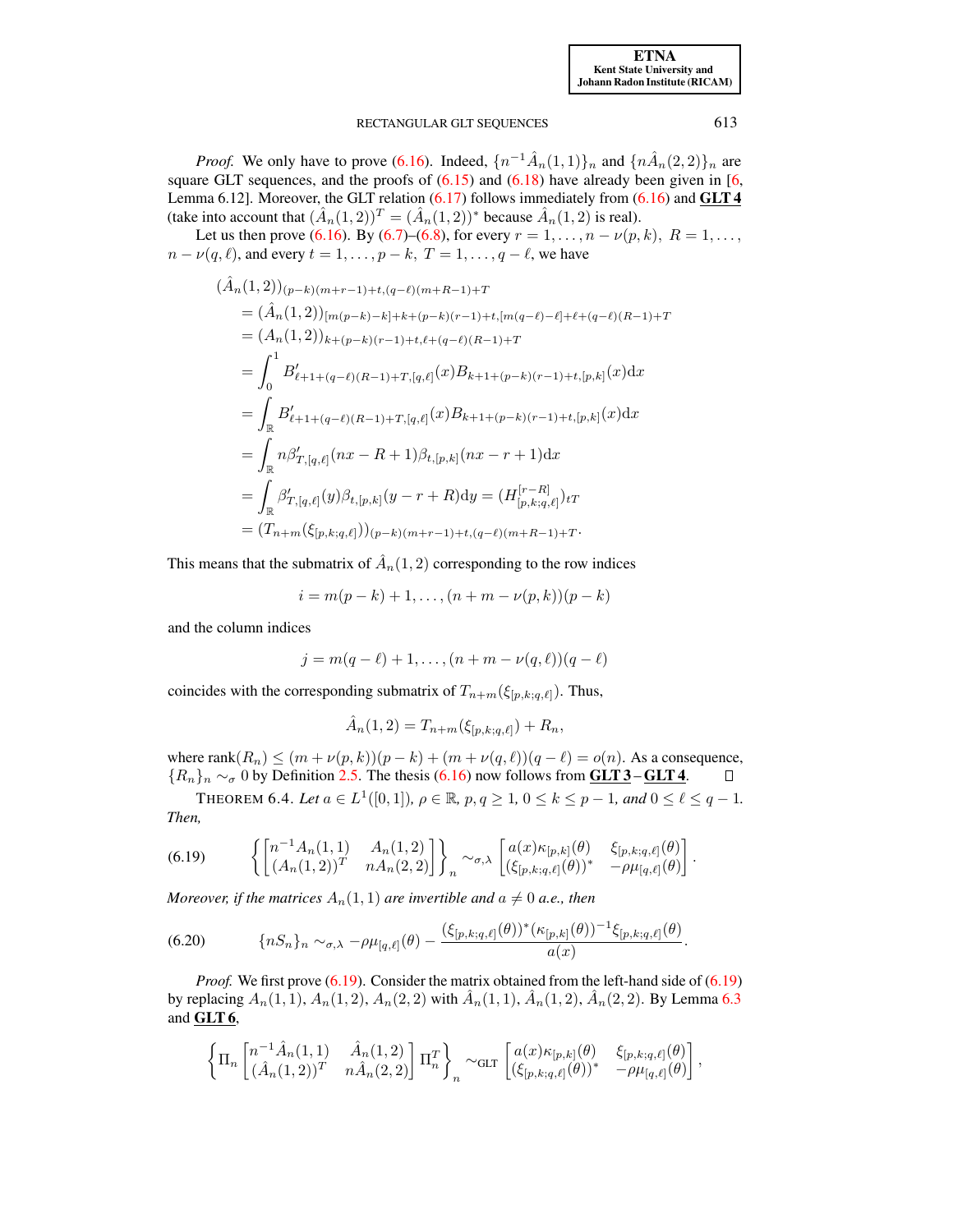where  ${\{\Pi_n\}_n}$  is a sequence of permutation matrices. Hence, by **GLT 1**,

<span id="page-29-1"></span>
$$
(6.21) \qquad \left\{ \begin{bmatrix} n^{-1}\hat{A}_n(1,1) & \hat{A}_n(1,2) \\ (\hat{A}_n(1,2))^T & n\hat{A}_n(2,2) \end{bmatrix} \right\}_n \sim_{\sigma,\lambda} \begin{bmatrix} a(x)\kappa_{[p,k]}(\theta) & \xi_{[p,k;q,\ell]}(\theta) \\ (\xi_{[p,k;q,\ell]}(\theta))^* & -\rho\mu_{[q,\ell]}(\theta) \end{bmatrix}.
$$

Looking at Figure [6.3,](#page-27-0) we see that the singular values (resp., eigenvalues) of the matrix in the left-hand side of [\(6.21\)](#page-29-1) are given by the singular values (resp., eigenvalues) of the matrix in the left-hand side of [\(6.19\)](#page-28-1) plus  $m(p - k) - k + 1$  singular values (resp., eigenvalues) that are equal to  $n^{-1}$  plus  $m(q - \ell) - \ell + 1$  singular values (resp., eigenvalues) that are equal to n. Since  $m(p-k) - k + m(q - \ell) - \ell + 2$  is  $o(n)$ , [\(6.19\)](#page-28-1) follows from [\(6.21\)](#page-29-1) and Definition [2.3.](#page-6-1)

We now prove  $(6.20)$ . The proof is completely analogous to the proof of  $(6.19)$ . Consider the matrix

$$
n\hat{S}_n = n(\hat{A}_n(2,2) - (\hat{A}_n(1,2))^T (\hat{A}_n(1,1))^{-1} \hat{A}_n(1,2))
$$
  
=  $n\hat{A}_n(2,2) - (\hat{A}_n(1,2))^T (n^{-1} \hat{A}_n(1,1))^{-1} \hat{A}_n(1,2).$ 

By Lemma  $6.3$  and  $GLT4$ ,

<span id="page-29-2"></span>
$$
\{n\hat{S}_n\}_n \sim_{\text{GLT}} -\rho \mu_{[q,\ell]}(\theta) - \frac{(\xi_{[p,k;q,\ell]}(\theta))^*(\kappa_{[p,k]}(\theta))^{-1}\xi_{[p,k;q,\ell]}(\theta)}{a(x)}.
$$

Hence, by GLT 1,

$$
(6.22) \qquad \{n\hat{S}_n\}_n \sim_{\sigma,\lambda} -\rho \mu_{[q,\ell]}(\theta) - \frac{(\xi_{[p,k;q,\ell]}(\theta))^*(\kappa_{[p,k]}(\theta))^{-1}\xi_{[p,k;q,\ell]}(\theta)}{a(x)}.
$$

Looking at Figure [6.3,](#page-27-0) we see that the singular values (resp., eigenvalues) of  $n\hat{S}_n$  are given by the singular values (resp., eigenvalues) of  $nS_n$  plus  $m(q - \ell) - \ell + 1$  singular values (resp., eigenvalues) that are equal to n. Since  $m(q - \ell) - \ell + 1$  is  $o(n)$ , [\(6.20\)](#page-28-2) follows from [\(6.22\)](#page-29-2) and Definition [2.3.](#page-6-1) П

<span id="page-29-0"></span>7. Application to multigrid methods. We outline in this section an application of the theory of rectangular GLT sequences in the context of multigrid methods. It is an application similar to the one addressed in [\[31,](#page-32-1) Section 3.7]. For simplicity, we focus on two-grid methods only, and we consider the case of a 1-level 1-block (scalar) GLT sequence  $\{A_n\}_n \sim_{\text{GLT}} \kappa(x, \theta)$ , with  $A_n$  of even size  $n = 2\ell$  and  $\kappa : [0, 1] \times [-\pi, \pi] \to \mathbb{C}$ . We also assume that, when  $\{A_n\}_n$ is interpreted as a 1-level 2-block matrix-sequence (which is possible because  $n = 2\ell$  is even), we have  $\{A_n\}_n \sim_{\text{GLT}} \tilde{\kappa}(x,\theta)$  with  $\tilde{\kappa} : [0,1] \times [-\pi,\pi] \to \mathbb{C}^{2 \times 2}$ . Suppose that we want to solve a linear system with coefficient matrix  $A_n$  by a structure-preserving two-grid method analogous to the one proposed in [\[30\]](#page-32-2) for Toeplitz matrices. According to [\[30,](#page-32-2) p. 436 and Section 2.2], the resulting two-grid iteration matrix is given by

$$
TGM_n = S_n^{\nu} \cdot CGC_n, \qquad CGC_n = I_n - p_n^{\ell} \left[ (p_n^{\ell})^* A_n p_n^{\ell} \right]^{-1} (p_n^{\ell})^* A_n,
$$

where:

- $S_n = I_n \omega A_n$  is the iteration matrix of the relaxed Richardson method with relaxation parameter  $\omega$ ;
- $\nu$  is a positive integer representing the number of smoothing iterations;
- $CGC_n$  is the coarse-grid correction matrix;
- $p_n^{\ell} = P_n \cdot T_n^{\ell}$  is the prolongation (or interpolation) matrix of size  $n \times \ell$ , and its conjugate transpose  $(p_n^{\ell})^*$  is the restriction (or projection) matrix;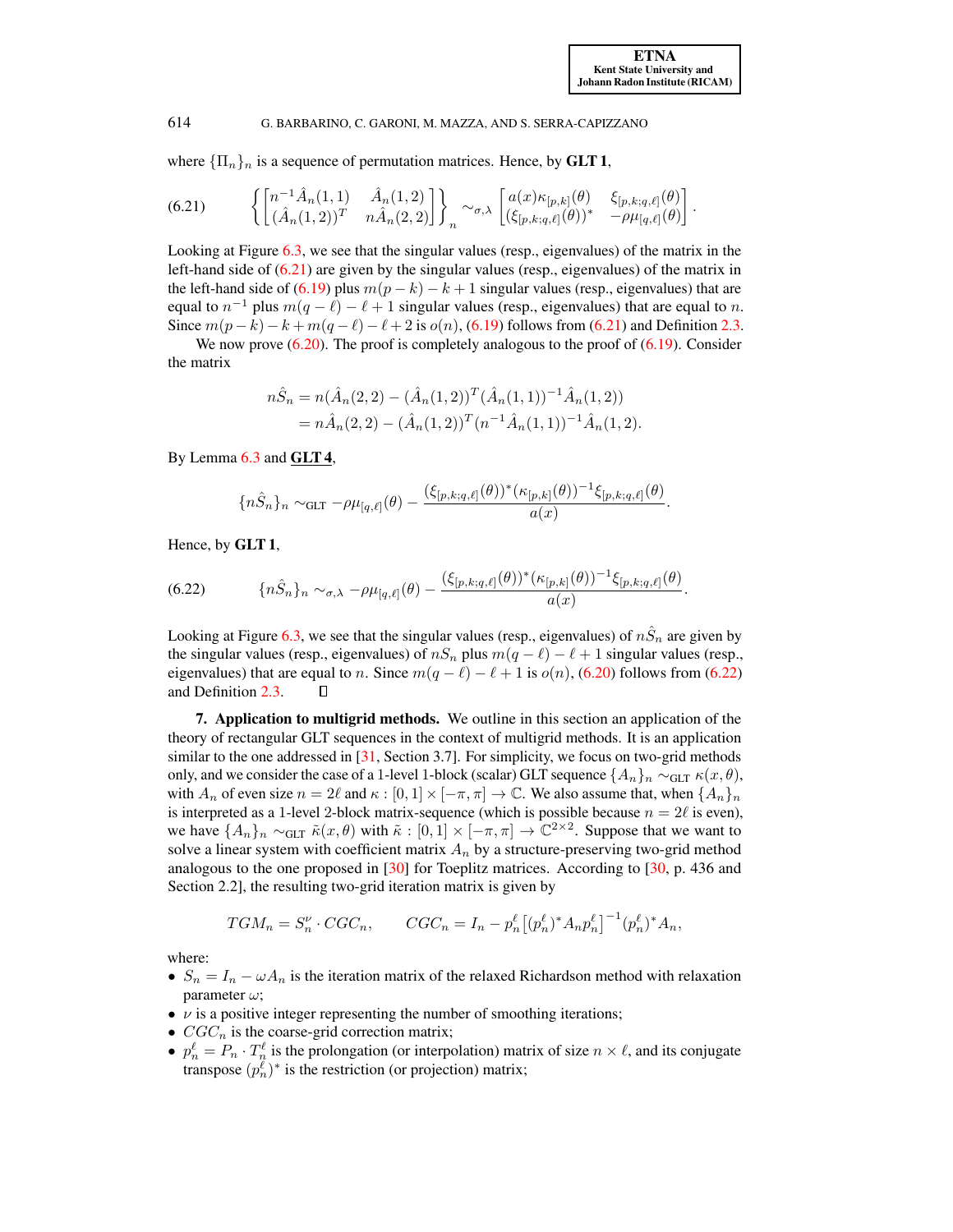•  $T_n^{\ell}$  is the "cutting matrix", i.e., the matrix of size  $n \times \ell$  given by

$$
T_{n}^{\ell} = \begin{bmatrix} 0 \\ 1 \\ 0 \\ 1 \\ \vdots \\ 0 \\ 1 \end{bmatrix}, \quad (T_{n}^{\ell})_{ij} = \begin{cases} 1, & \text{if } i = 2j, \\ 0, & \text{otherwise}; \end{cases}
$$

•  $P_n$  is an  $n \times n$  matrix such that, when  $\{P_n\}_n$  is interpreted as a 1-level 2-block matrixsequence, we have  $\{P_n\}_n \sim_{\text{GLT}} \xi(x,\theta)$  for some  $\xi : [0,1] \times [-\pi,\pi] \to \mathbb{C}^{2 \times 2}$ .

We note that  $T_n^{\ell} = D_{\ell}(a)$ , where a is the constant function

$$
a(x) = \begin{bmatrix} 0 \\ 1 \end{bmatrix}.
$$

We also note that  $\{I_n\}_n \sim_{GLT} 1$  and  $\{I_n\}_n \sim_{GLT} I_2$ , because  $n = 2\ell$  is even and  $I_n$  can be interpreted as either the 1-level 1-block Toeplitz matrix  $T_n(1)$  or the 1-level 2-block Toeplitz matrix  $T_{\ell}(I_2)$ . It follows from **GLT 3 – GLT 4** that

$$
\{TGM_n\}_n \sim_{\text{GLT}} (I_2 - \omega \tilde{\kappa}(x,\theta))^{\nu} \cdot \varsigma(x,\theta), \qquad \{CGC_n\}_n \sim_{\text{GLT}} \varsigma(x,\theta),
$$

where

$$
\begin{aligned} \varsigma(x,\theta) &= I_2 - \xi(x,\theta)a(x) \big[ (\xi(x,\theta)a(x))^* \tilde{\kappa}(x,\theta) \xi(x,\theta)a(x) \big]^{-1} (\xi(x,\theta)a(x))^* \tilde{\kappa}(x,\theta) \\ &= I_2 - \frac{\xi(x,\theta)a(x) (\xi(x,\theta)a(x))^* \tilde{\kappa}(x,\theta)}{(\xi(x,\theta)a(x))^* \tilde{\kappa}(x,\theta) \xi(x,\theta)a(x)}, \end{aligned}
$$

provided  $(\xi(x, \theta)a(x))^* \tilde{\kappa}(x, \theta) \xi(x, \theta)a(x) \neq 0$  a.e. in  $[0, 1] \times [-\pi, \pi]$ .

REMARK 7.1. While the matrices  $S_n^{\nu}$  and  $CGC_n$  can be multiplied, their "natural" symbols  $1 - \omega \kappa(x, \theta)$  and  $\varsigma(x, \theta)$  can not. In such cases, one can proceed as illustrated above by changing (one or both) the natural symbols to "unnatural" symbols which have the advantage of being multipliable. A similar consideration applies to the case where two matrices  $B_n$  and  $C_n$  have to be added but their natural symbols do not have the same size.

<span id="page-30-0"></span>8. Conclusion. We have developed the theory of rectangular (multilevel block) GLT sequences as an extension of the theory of classical square (multilevel block) GLT sequences presented in [\[7\]](#page-31-2). We have seen that all properties of square GLT sequences obtained in [\[7\]](#page-31-2) generalize to rectangular GLT sequences as long as they do not involve spectral symbols or Hermitian matrices (compare Section [2.8](#page-7-1) to Section [5\)](#page-21-1). We have also noted that property GLT 6 for rectangular GLT sequences is actually a stronger version of the corresponding property GLT 6 for square GLT sequences. Finally, we have provided in Sections [6](#page-22-0)[–7](#page-29-0) two illustrative applications of the theory of rectangular GLT sequences. Further applications will be investigated over the years.

#### REFERENCES

- <span id="page-30-2"></span>[1] A. ADRIANI, D. BIANCHI, AND S. SERRA-CAPIZZANO, *Asymptotic spectra of large (grid) graphs with a uniform local structure (part I): theory*, Milan J. Math., 88 (2020), pp. 409–454.
- <span id="page-30-1"></span>[2] G. BARBARINO, *Equivalence between GLT sequences and measurable functions*, Linear Algebra Appl., 529 (2017), pp. 397–412.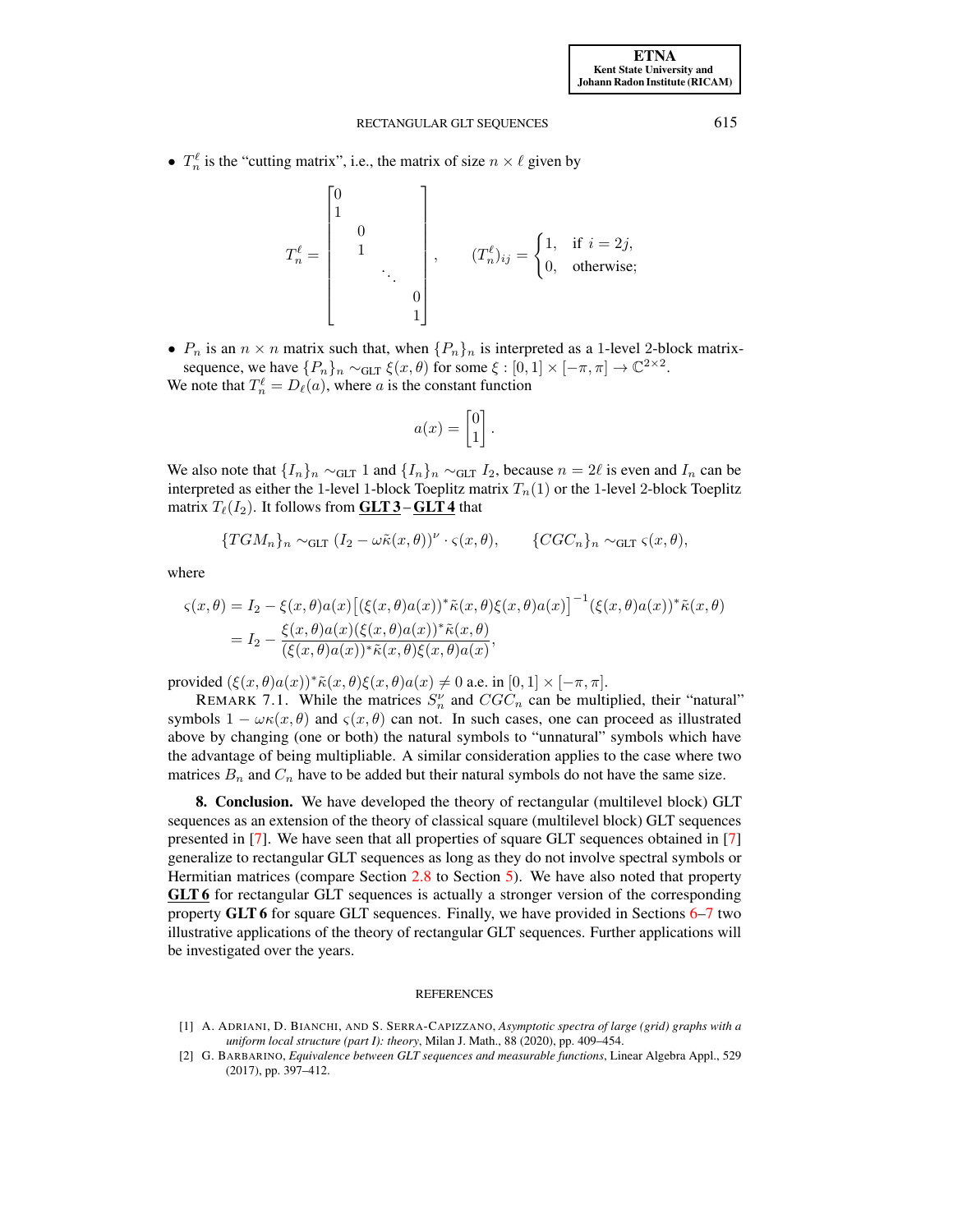- <span id="page-31-9"></span>[3] *- Normal form for GLT sequences*, Preprint on arXiv, 2018. <https://arxiv.org/abs/1805.08708>
- <span id="page-31-0"></span>[4]  $\_\_\_\_\$ A systematic approach to reduced GLT, BIT Numer. Math., (2021), Published Online. <https://doi.org/10.1007/s10543-021-00896-7>.
- <span id="page-31-20"></span>[5] G. BARBARINO AND C. GARONI, *From convergence in measure to convergence of matrix-sequences through concave functions and singular values*, Electron. J. Linear Algebra, 32 (2017), pp. 500–513.
- <span id="page-31-1"></span>[6] G. BARBARINO, C. GARONI, AND S. SERRA-CAPIZZANO, *Block generalized locally Toeplitz sequences: theory and applications in the unidimensional case*, Electron. Trans. Numer. Anal., 53 (2020), pp. 28–112. <http://etna.ricam.oeaw.ac.at/vol.53.2020/pp28-112.dir/pp28-112.pdf>
- <span id="page-31-2"></span>[7] , *Block generalized locally Toeplitz sequences: theory and applications in the multidimensional case*, Electron. Trans. Numer. Anal., 53 (2020), pp. 113–216. <http://etna.ricam.oeaw.ac.at/vol.53.2020/pp113-216.dir/pp113-216.pdf>
- <span id="page-31-10"></span>[8] G. BARBARINO AND S. SERRA-CAPIZZANO, *Non-Hermitian perturbations of Hermitian matrix-sequences and applications to the spectral analysis of the numerical approximation of partial differential equations*, Numer. Linear Algebra Appl., 27 (2020), Art. e2286, 31 pages.
- <span id="page-31-19"></span>[9] M. BENZI, G. H. GOLUB, AND J. LIESEN, *Numerical solution of saddle point problems*, Acta Numerica, 14 (2005), pp. 1–137.
- <span id="page-31-11"></span>[10] D. BIANCHI, *Analysis of the spectral symbol associated to discretization schemes of linear self-adjoint differential operators*, Calcolo, 58 (2021), Art. 38, 47 pages.
- <span id="page-31-12"></span>[11] D. BIANCHI AND S. SERRA-CAPIZZANO, *Spectral analysis of finite-dimensional approximations of 1d waves in non-uniform grids*, Calcolo, 55 (2018), Art. 47, 28 pages.
- <span id="page-31-21"></span>[12] D. BINI, M. CAPOVANI, AND O. MENCHI, *Metodi Numerici per l'Algebra Lineare*, Zanichelli, Bologna, 1988.
- <span id="page-31-5"></span>[13] A. BÖTTCHER, C. GARONI, AND S. SERRA-CAPIZZANO, *Exploration of Toeplitz-like matrices with unbounded symbols is not a purely academic journey*, Sb. Math., 208 (2017), pp. 1602–1627.
- <span id="page-31-22"></span>[14] F. BREZZI AND M. FORTIN, *Mixed and Hybrid Finite Element Methods*, Springer, New York, 1991.
- <span id="page-31-24"></span>[15] C. DE BOOR, *A Practical Guide to Splines*, revised ed., Springer, New York, 2001.
- <span id="page-31-14"></span>[16] M. DONATELLI, M. MAZZA, AND S. SERRA-CAPIZZANO, *Spectral analysis and structure preserving preconditioners for fractional diffusion equations*, J. Comput. Phys., 307 (2016), pp. 262–279.
- <span id="page-31-15"></span>[17] , *Spectral analysis and multigrid methods for finite volume approximations of space-fractional diffusion equations*, SIAM J. Sci. Comput., 40 (2018), pp. A4007–A4039.
- <span id="page-31-18"></span>[18] A. DOROSTKAR, M. NEYTCHEVA, AND S. SERRA-CAPIZZANO, *Spectral analysis of coupled PDEs and of their Schur complements via generalized locally Toeplitz sequences in 2D*, Comput. Methods Appl. Mech. Engrg., 309 (2016), pp. 74–105.
- <span id="page-31-16"></span>[19] M. DUMBSER, F. FAMBRI, I. FURCI, M. MAZZA, S. SERRA-CAPIZZANO, AND M. TAVELLI, *Staggered discontinuous Galerkin methods for the incompressible Navier-Stokes equations: spectral analysis and computational results*, Numer. Linear Algebra Appl., 25 (2018), Art. e2151, 31 pages.
- <span id="page-31-6"></span>[20] C. GARONI, M. MAZZA, AND S. SERRA-CAPIZZANO, *Block generalized locally Toeplitz sequences: from the theory to the applications*, Axioms, 7 (2018), Art. 49, 29 pages.
- <span id="page-31-3"></span>[21] C. GARONI AND S. SERRA-CAPIZZANO, *Generalized Locally Toeplitz Sequences: Theory and Applications. Vol. I*, Springer, Cham, 2017.
- <span id="page-31-4"></span>[22] - *Generalized Locally Toeplitz Sequences: Theory and Applications. Vol. II*, Springer, Cham, 2018.
- <span id="page-31-7"></span>[23] , *Generalized locally Toeplitz sequences: a spectral analysis tool for discretized differential equations*, in "Splines and PDEs: From Approximation Theory to Numerical Linear Algebra", T. Lyche, C. Manni, and H. Speleers (eds.), Lect. Notes Math., 2219, Springer, Cham, 2018, pp. 161–236.
- <span id="page-31-8"></span>[24] , *Multilevel generalized locally Toeplitz sequences: an overview and an example of application*, in "Proceedings of the International Conference of Numerical Analysis and Applied Mathematics 2018", AIP Conf. Proc., 2116, AIP, Melville, 2019, Art. 020003, 6 pages.
- <span id="page-31-13"></span>[25] C. GARONI, H. SPELEERS, S.-E. EKSTRÖM, A. REALI, S. SERRA-CAPIZZANO, AND T. J. R. HUGHES, *Symbol-based analysis of finite element and isogeometric B-spline discretizations of eigevalue problems: exposition and review*, Arch. Comput. Methods Engrg., 26 (2019), pp. 1639–1690.
- <span id="page-31-23"></span>[26] T. LYCHE, C. MANNI, AND H. SPELEERS, *Foundations of spline theory: B-splines, spline approximation, and hierarchical refinement*, in "Splines and PDEs: From Approximation Theory to Numerical Linear Algebra", T. Lyche, C. Manni, and H. Speleers (eds.), Lect. Notes Math., 2219, Springer, Cham, 2018, pp. 1–76.
- <span id="page-31-25"></span>[27] C. MANNI AND H. SPELEERS, *Standard and non-standard CAGD tools in isogeometric analysis: a tutorial*, in "Isogeometric Analysis: A New Paradigm in the Numerical Approximation of PDEs", A. Buffa and G. Sangalli (eds.), Lect. Notes Math., 2161, Springer, Cham, 2016, pp. 1–69.
- <span id="page-31-17"></span>[28] M. MAZZA, M. SEMPLICE, S. SERRA-CAPIZZANO, AND E. TRAVAGLIA, *A matrix-theoretic spectral analysis of incompressible Navier-Stokes staggered DG approximations and a related spectrally based preconditioning approach*, Numer. Math., 149 (2021), pp. 933–971.
- <span id="page-31-26"></span>[29] L. L. SCHUMAKER, *Spline Functions: Basic Theory*, 3rd ed., Cambridge University Press, Cambridge, 2007.